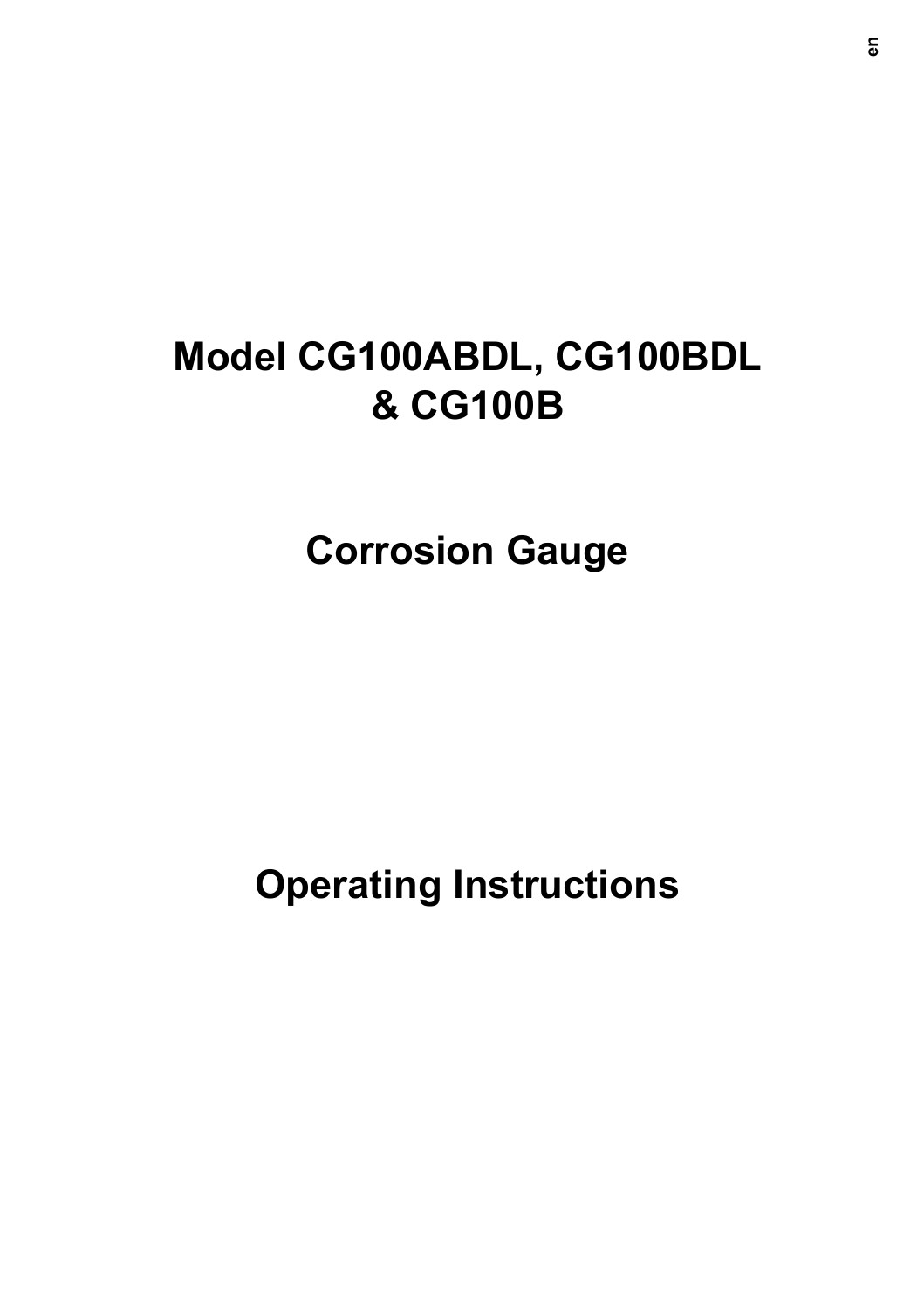



This product meets the Electromagnetic Compatibility Directive.

The product is Class A, Group 1 ISM equipment according to CISPR 11

Group 1 ISM product: A product in which there is intentionally generated and/or used conductively coupled radio-frequency energy which is necessary for the internal functioning of the equipment itself.

Class A product are suitable for use in all establishments other than domestic and those directly connected to a low voltage power supply network which supplies buildings used for domestic purposes.

These operating instructions are available for download on our website www.elcometerNDT.com.

The following trademark is a registered trademark of Elcometer Limited, Edge Lane, Manchester, M43 6BU. United Kingdom:

# elcometer

Material Safety Data Sheets for the ultrasonic couplant supplied with the instrument and available as an accessory, are available to download via our website:

Elcometer Ultrasonic Couplant Material Safety Data Sheet :

www.elcometer.com/images/MSDS/elcometer\_ultrasonic\_couplant.pdf

www.elcometer.com/images/MSDS/elcometer\_ultrasonic\_couplant\_blue.pdf

Elcometer Ultrasonic Couplant (High Temperature) Material Safety Data Sheet :

www.elcometer.com/images/MSDS/elcometer\_ultrasonic\_couplant\_hi\_temp.pdf

All other trademarks acknowledged. © Elcometer Limited 2011/2014. All rights reserved. No part of this document may be reproduced, transmitted, transcribed, stored (in a retrieval system or otherwise) or translated into any language, in any form or by any means (electronic, mechanical, magnetic, optical, manual or otherwise) without the prior written permission of Elcometer Limited.

> *TMA-0559 Issue 04 Text with cover: 23807*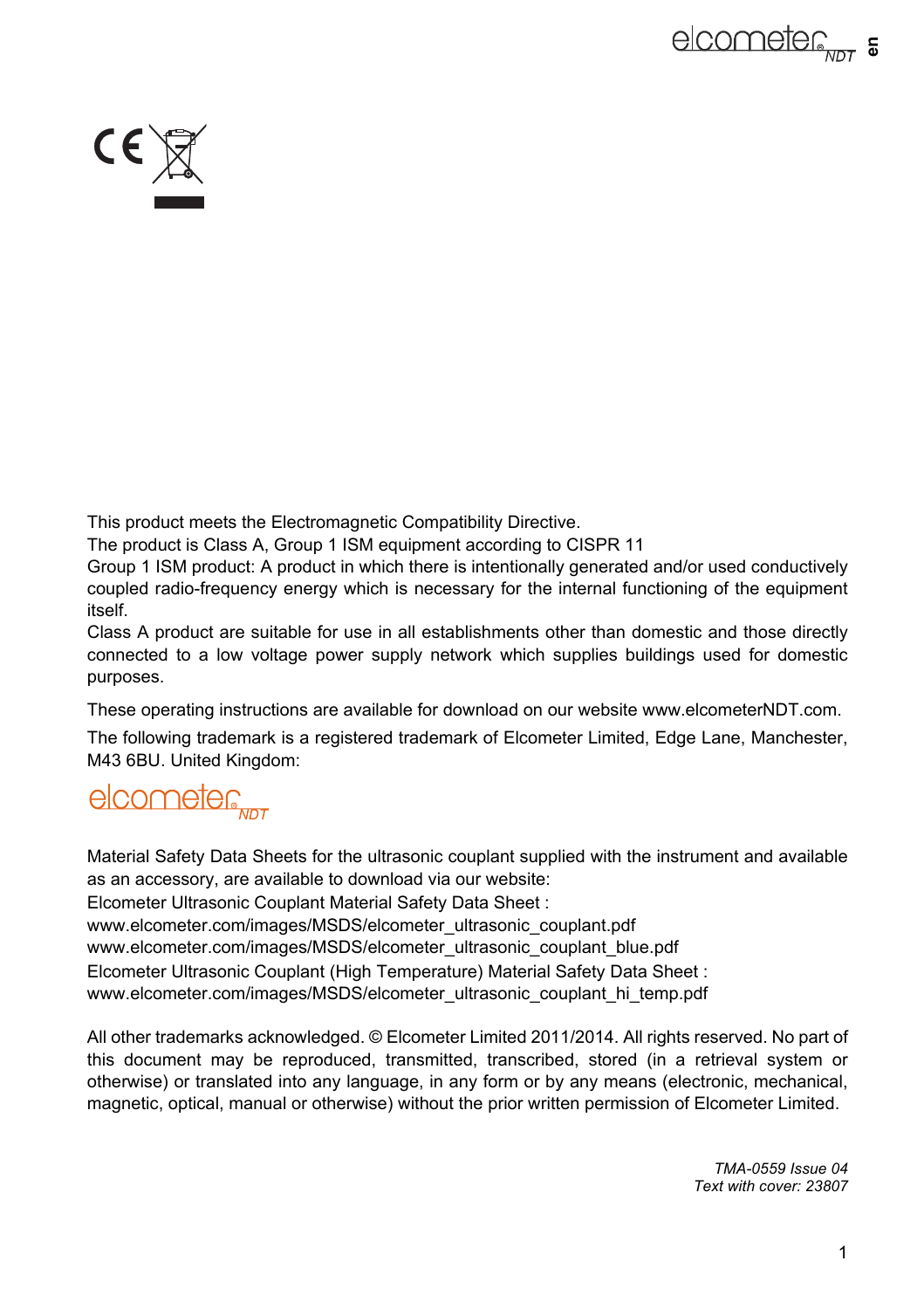# **Contents**

| 1   |                                                                   |  |
|-----|-------------------------------------------------------------------|--|
| 2   |                                                                   |  |
| 3   |                                                                   |  |
| 4   |                                                                   |  |
| 5   |                                                                   |  |
| 6   |                                                                   |  |
| 7   |                                                                   |  |
| 8   |                                                                   |  |
| 9   |                                                                   |  |
| 10  |                                                                   |  |
| 11  |                                                                   |  |
|     |                                                                   |  |
|     | 13 Measurement - Recording your Readings (CG100DL gauges only) 22 |  |
|     |                                                                   |  |
|     |                                                                   |  |
| 15. |                                                                   |  |
|     |                                                                   |  |
| 17  |                                                                   |  |
| 18  |                                                                   |  |
|     |                                                                   |  |
|     |                                                                   |  |
|     |                                                                   |  |
|     |                                                                   |  |
|     |                                                                   |  |
|     |                                                                   |  |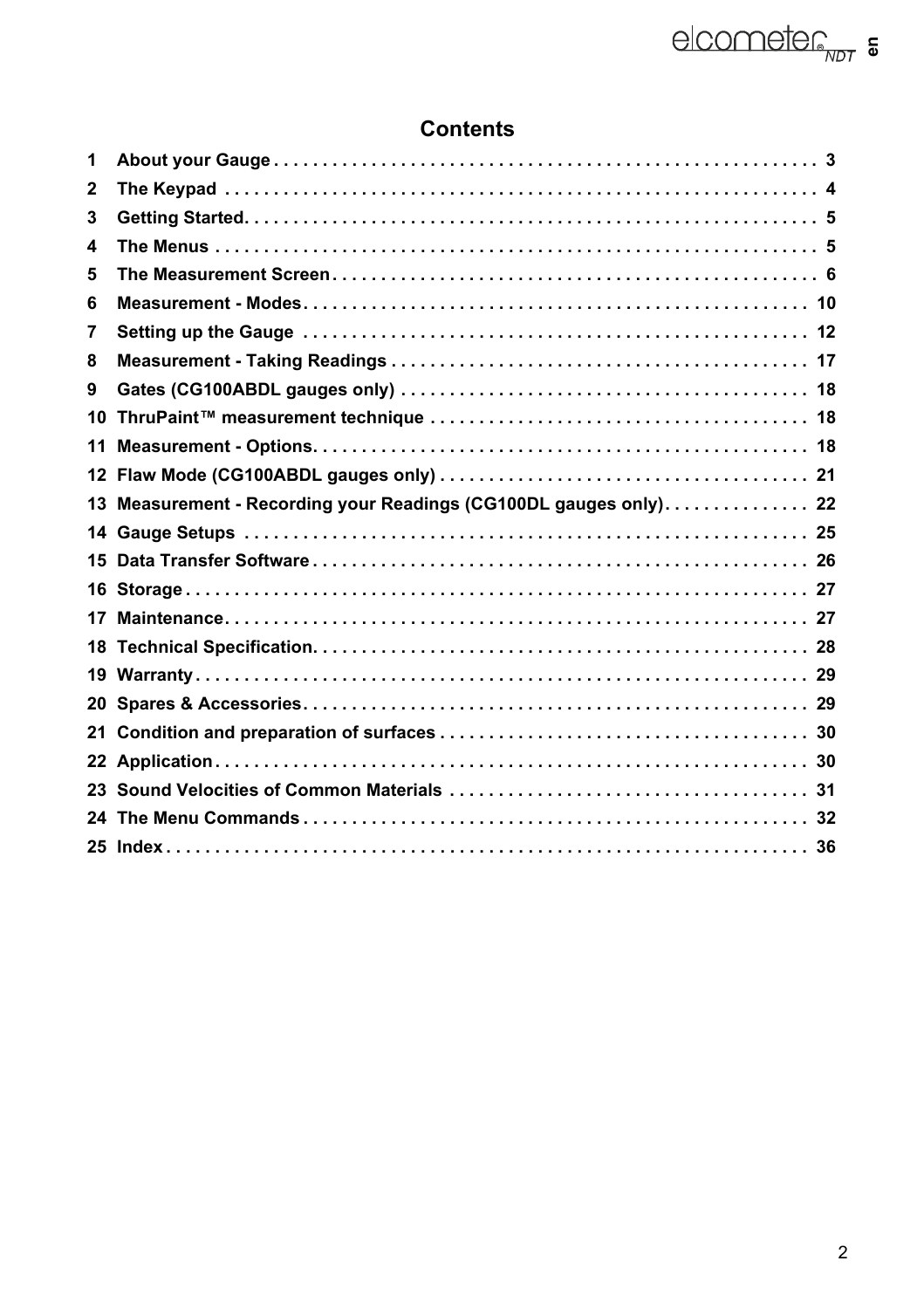Thank you for purchasing this Elcometer NDT product. Welcome to Elcometer NDT. The CG100 series of Corrosion Gauges are world beating products. With the purchase of these gauges you now have access to the worldwide service and support network of Elcometer. For more information visit our website at [www.elcometerNDT.com.](http://www.elcometer.com)

# **1 ABOUT YOUR GAUGE**

The CG100 series are corrosion gauges that measure with extreme versatility. They have the ability to measure coatings and material thickness simultaneously while maintaining the ability to locate pits, flaws and defects in the material. Based on the same operating principles as SONAR, the CG100 Series have the capability of measuring the thickness of various materials with accuracy as high as  $+/- 1\%$  or  $+/- 0.1$  millimetres  $(+/- 0.005$  inches) whichever is the greater. The principal advantage of ultrasonic measurement over traditional methods is that ultrasonic measurements can be performed with access to only one side of the material being measured.

The CG100 series also include a data-logging (memory) facility which allows readings to be stored in batches before being downloaded to a computer.

#### **1.1 STANDARDS**

Your gauge can be used in accordance with the following Standards and test methods; ASTM E 797, EN 14127 and EN 15317.

# **1.2 GAUGE OVERVIEW & WHAT THIS BOX CONTAINS**



- 1. Transducer connection
- 2. Alarm LEDs
- 3. Battery compartment cover and zero block
- 4. Display
- 5. Keypad
- 6. RS232 Output Socket

Model CG100ABDL+ or CG100BDL or CG100B. Bottle of couplant, Battery (3 x), Carrying case, Test Certificate, Operating instructions, CD with software to enable you to transfer your readings and settings to and from a PC, RS232 cable and USB to serial converter.

*Note: The box does not include a transducer; these must be ordered separately.* 

### **1.3 FEATURES OF THE GAUGE**

- Wide range of measurement modes:
- Automatic: probe zero, probe recognition, and temperature compensation.
- Adjustable gain settings.
- Stores up to 64 custom setups for specific applications.
- High speed scan mode of up to 50 readings per second.
- Audible/visual alarm with high and low limit settings.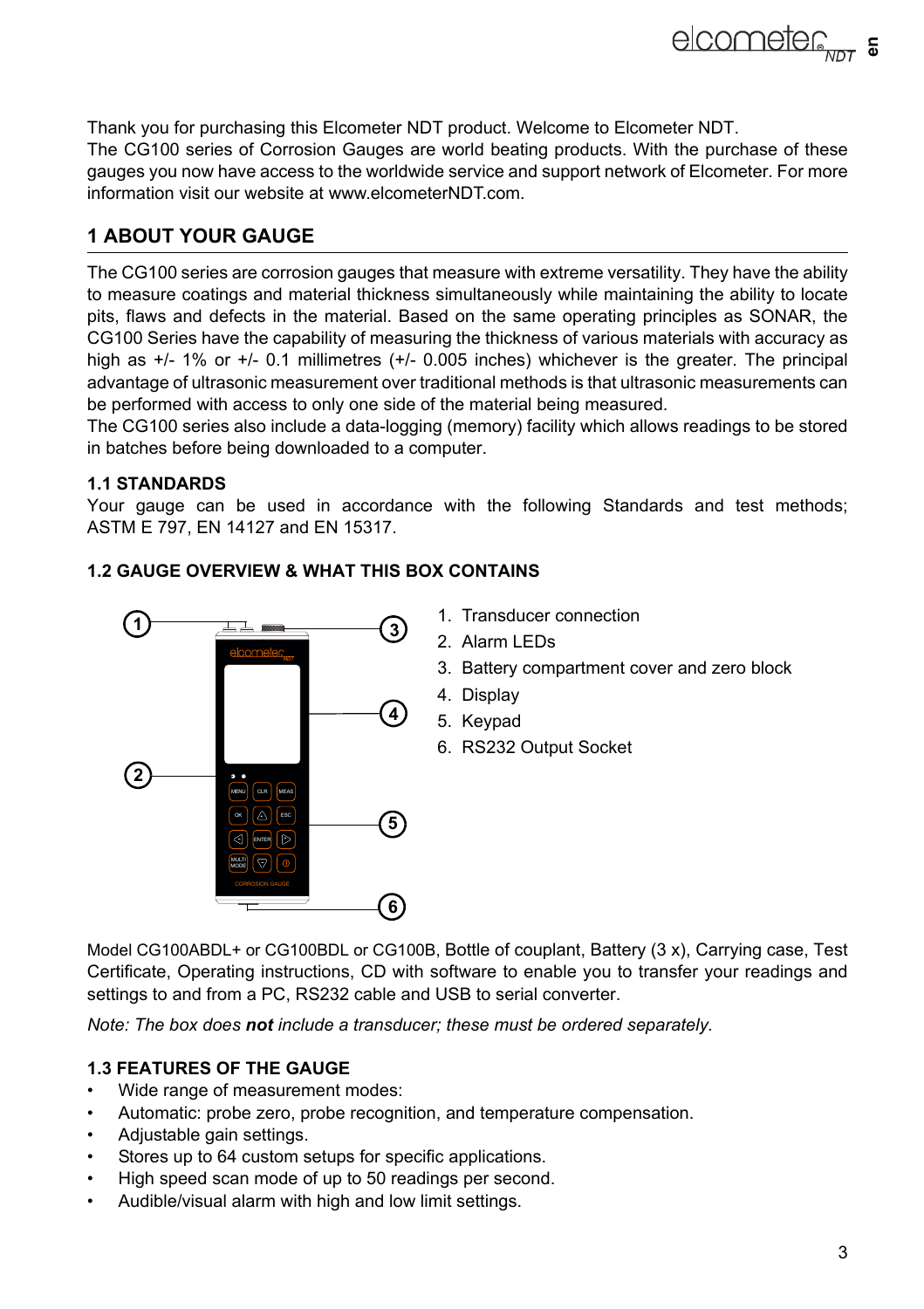- Differential mode for QC inspections.
- RF and RECT A-Scan displays (CG100ABDL gauges only).
- Time based B-Scan display.
- Measurement data storage formats: Alpha numeric grid and sequential. Data can be downloaded to a computer for analysis and storage.

**To maximise the benefits of your new Elcometer NDT gauge, please take some time to read these Operating Instructions. Do not hesitate to contact Elcometer NDT or your Elcometer NDT supplier if you have any questions.**

#### **1.4 PACKAGING**

The gauge is packed inside its carrying case within a cardboard box. Please ensure that the packaging is disposed of in an environmentally sensitive manner. Consult your Local Environmental Authority for further guidance.

# **2 THE KEYPAD**

| MENU                        | Activates the primary menu structure containing menu tab groups. These tab<br>groups then contain sub menu items, or functions.                                                                                      |
|-----------------------------|----------------------------------------------------------------------------------------------------------------------------------------------------------------------------------------------------------------------|
|                             |                                                                                                                                                                                                                      |
| <b>CLR</b>                  | Clears a measurement from a log file cell location or set obstruct and back-<br>space in an Alpha Edit Box.                                                                                                          |
| <b>MEAS</b>                 | Press to start taking measurements. Scroll forwards through the hot menu.                                                                                                                                            |
| OK                          | Press to confirm a change or selection. When in measurement mode, enables<br>or disables the Hot Menu. If your gauge is displaying a grid log, this key toggles<br>an advance to row number option.                  |
| <b>ESC</b>                  | In the MENU, MEAS, and EDIT functions this key acts as a back or escape<br>function. If your gauge is displaying a grid or sequential log, the ESC key tog-<br>gles the display options; RF, RECT, B-SCAN or DIGITS. |
|                             | Navigation keys.                                                                                                                                                                                                     |
| <b>ENTER</b>                | In menus this key activates list and edit boxes, displays and saves measure-<br>ments to grid or sequential files locations.                                                                                         |
| <b>MULTI</b><br><b>MODE</b> | Press to select a measurement mode. The measurement modes available<br>depend on which transducer is being used. See Section 6 "Measurement -<br>Modes" on page 10.                                                  |
|                             | Switches the gauge ON or OFF.                                                                                                                                                                                        |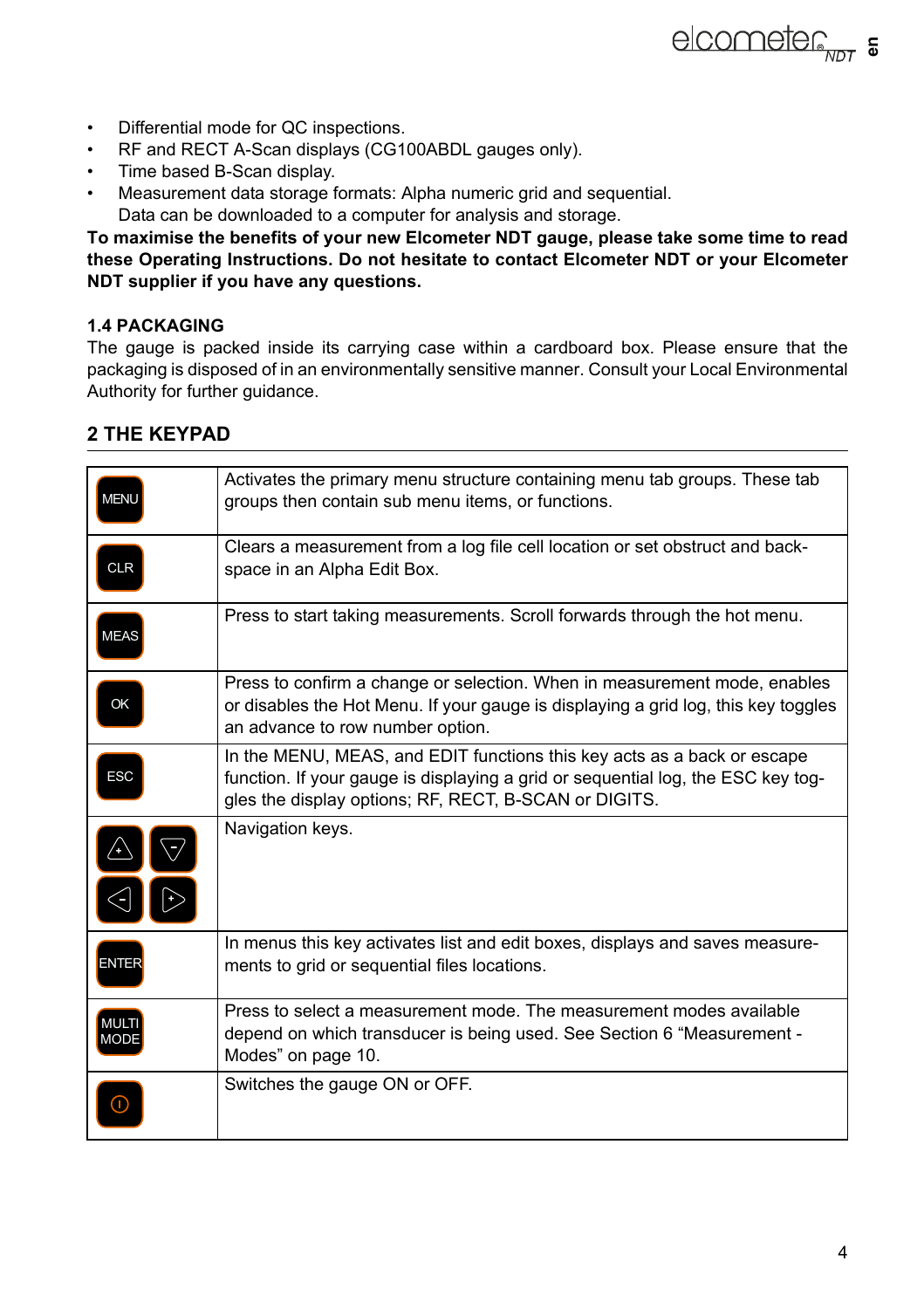# **3 GETTING STARTED**

#### **3.1 FITTING BATTERIES**

Your gauge may be used with dry cell or rechargeable batteries. 3 x LR6 (AA) alkaline batteries are supplied with this gauge.

When the battery voltage is low the entire display will start to flash. When this occurs the batteries should be replaced.

To fit or replace batteries:

- 1. Unscrew battery compartment cover.
- 2. Referring to battery polarity instructions on rear of gauge, insert batteries.
- 3. Replace battery compartment cover.

*Note: Remove the batteries from the gauge if it is to remain unused for a long period of time. This will prevent damage to the gauge in the event of malfunction of the batteries.*

#### **3.2 FITTING THE TRANSDUCER**

The transducer transmits and receives ultrasonic sound waves that the gauge uses to calculate the thickness of the material being measured.

The transducer connects to the gauge via the attached cable, and two coaxial connectors. When using transducers manufactured by Elcometer, the orientation of the dual coaxial connectors is not critical; either plug may be fitted to either socket.

Further information on fitting the transducer can be found on the Elcometer NDT Knowledge Centre on www.elcometerNDT.com.

### **3.3 SWITCHING ON/OFF**

To switch on or off, press the on/off key .

The gauge will switch off automatically after 5 minutes of inactivity.

# **4 THE MENUS**

Your gauge has two menu systems:

- Full menu displays all the functions and settings of the gauge (see also page 32).
- Hot menu displays a sub-set of functions and settings related to taking measurements.

### **4.1 FULL MENU**

| Press MENU once to | then press MENU to                                                                                   | UP and DOWN scroll                                                                                                                                                                                                                    | <b>ILEFT and RIGHT</b>                                                                                                                                                                                                   |
|--------------------|------------------------------------------------------------------------------------------------------|---------------------------------------------------------------------------------------------------------------------------------------------------------------------------------------------------------------------------------------|--------------------------------------------------------------------------------------------------------------------------------------------------------------------------------------------------------------------------|
| access the menus   | scroll to the right along<br>the sub menu bar and<br>ESC to scroll left to the<br>sub menu you want. | to the desired function.                                                                                                                                                                                                              | adjust the selected<br>function.                                                                                                                                                                                         |
|                    |                                                                                                      | CALIBRATE<br><b>CUSTOM</b><br><b>THAT</b><br>MATL 1PT<br>1.000<br>MATL 2PT<br><b>UNCAL</b><br>0.2330<br>VELOCITY<br>CORTING 1PT<br><b>UNCAL</b><br>CORTING 2PT<br><b>UNCAL</b><br>CORTING VEL<br>0.0850<br><b>PRIS WILL BLSP TUNE</b> | CALIBRATE<br><b>CUSTOM</b><br><b>HAT</b><br><b>MATL IPT</b><br>1.000<br>MATL 2PT<br><b>UNCAL</b><br><b>VELOCITY</b><br>0.2330<br>CORTING 1PT<br>UNCAL<br>CORTING 2PT<br>UNCAL<br>CORTING VEL 0.0850<br>PRB CAL DISP TUNE |



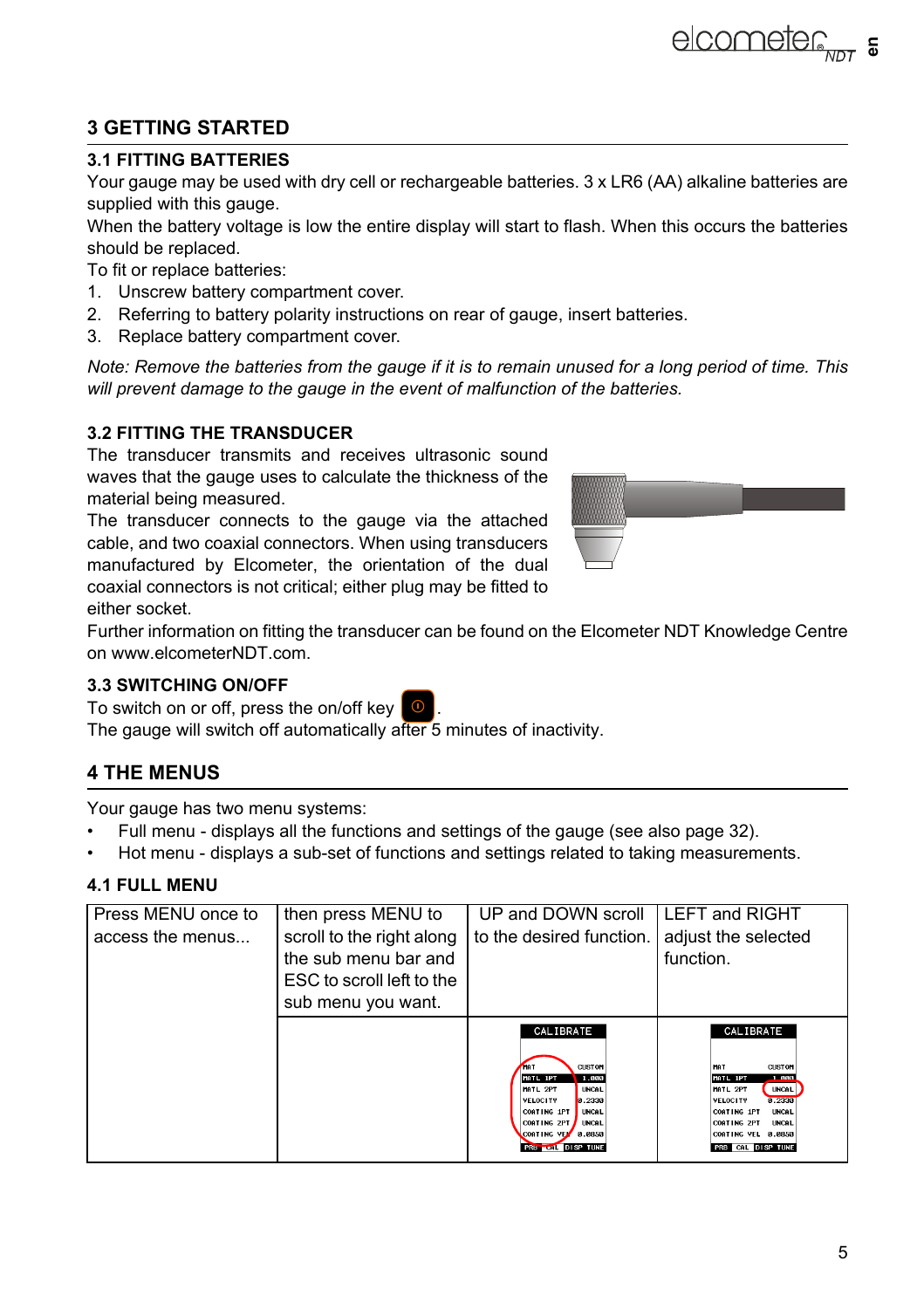# **4.2 HOT KEY MENU** (CG100ABDL gauges only)

| Press MEAS once to<br>access the<br>measurement screen.<br>The hot menu<br>functions are<br>displayed at the<br>bottom of the reading<br>screen.                                                                                                    | Press MEAS to scroll<br>right along the hot<br>menu functions and<br>ESC to scroll left.                                                                                                                                                               | Use UP, DOWN, LEFT<br>and RIGHT to adjust<br>the value of the<br>function.                                                                                                                                                             | Alternatively, adjust<br>values by pressing<br>ENTER then use UP.<br>DOWN, LEFT and<br>RIGHT to scroll and<br>adjust values. Press<br>OK when finished |
|-----------------------------------------------------------------------------------------------------------------------------------------------------------------------------------------------------------------------------------------------------|--------------------------------------------------------------------------------------------------------------------------------------------------------------------------------------------------------------------------------------------------------|----------------------------------------------------------------------------------------------------------------------------------------------------------------------------------------------------------------------------------------|--------------------------------------------------------------------------------------------------------------------------------------------------------|
| liitii<br>$0.200$ IN<br>$ALAR$ $46$<br>PECT<br><b>Investment</b><br><b>Josephusevice</b><br>8.18<br>$0.22$ $0.27$<br>DEL AV:<br>0.086 RANGE:<br>8,229<br>THRESH1:<br><b>GATN:</b><br>46<br>A. A4ANTDTH11<br>OFF<br>98TF1:<br>OFFLOS: CLOSE<br>OLD1: | liiii<br>0.2001N<br>PECT<br>$ALAR$ 46<br><b>Modernment</b><br><b>Josephuse AV</b><br>0.13 0.18 0.22 0.27<br>PANGE:<br>9.225<br><b>SAME TOO THE ACEADOR</b><br>46 THRESH1<br>GAIN:<br>OFF<br><b>NETHER REPORTED THE</b><br>OFFILOG:<br>CLOSED<br>HOLD1: | liitii<br>0.2001N<br>PECT<br><b>ALAR</b> 46<br><b>Montpolesworks</b><br><b>Josephusenet</b><br>$0.18$ $0.22$ $0.27$<br><b>9-806 RO</b> NGE :<br>0.229<br><b>STITH ESH1</b><br>OFF<br><b>CHOMODTH1:</b><br>OFFILOB:<br>CLOSED<br>HOLD1: | DELAY<br>0.000<br>0K<br>ESC                                                                                                                            |

### **4.3 OVERVIEW**

Throughout these instructions menu locations will be described using a simple system to guide the user. Locations or menu items will be described in the order that they must be navigated to separated by a "/".

For example, to reach the option "B-Scan Scroll Speed" MENU/DISP/B-SCAN SPEED would be written. After adjusting the desired function press MEAS to return to the measurement screen.

#### **4.4 SELECTING MENU LANGUAGE**

The menus can be displayed in English, Spanish, German and French.

1.Select MENU/SET/LANGUAGE and adjust with the LEFT and RIGHT arrows.

# <span id="page-6-0"></span>**5 THE MEASUREMENT SCREEN**

Your gauge has up to four types of measurement screen:

- A-Scan Waveform, RF(CG100ABDL gauges only)
- A-Scan Waveform, RECT (CG100ABDL gauges only)
- B-Scan
- **Digits**

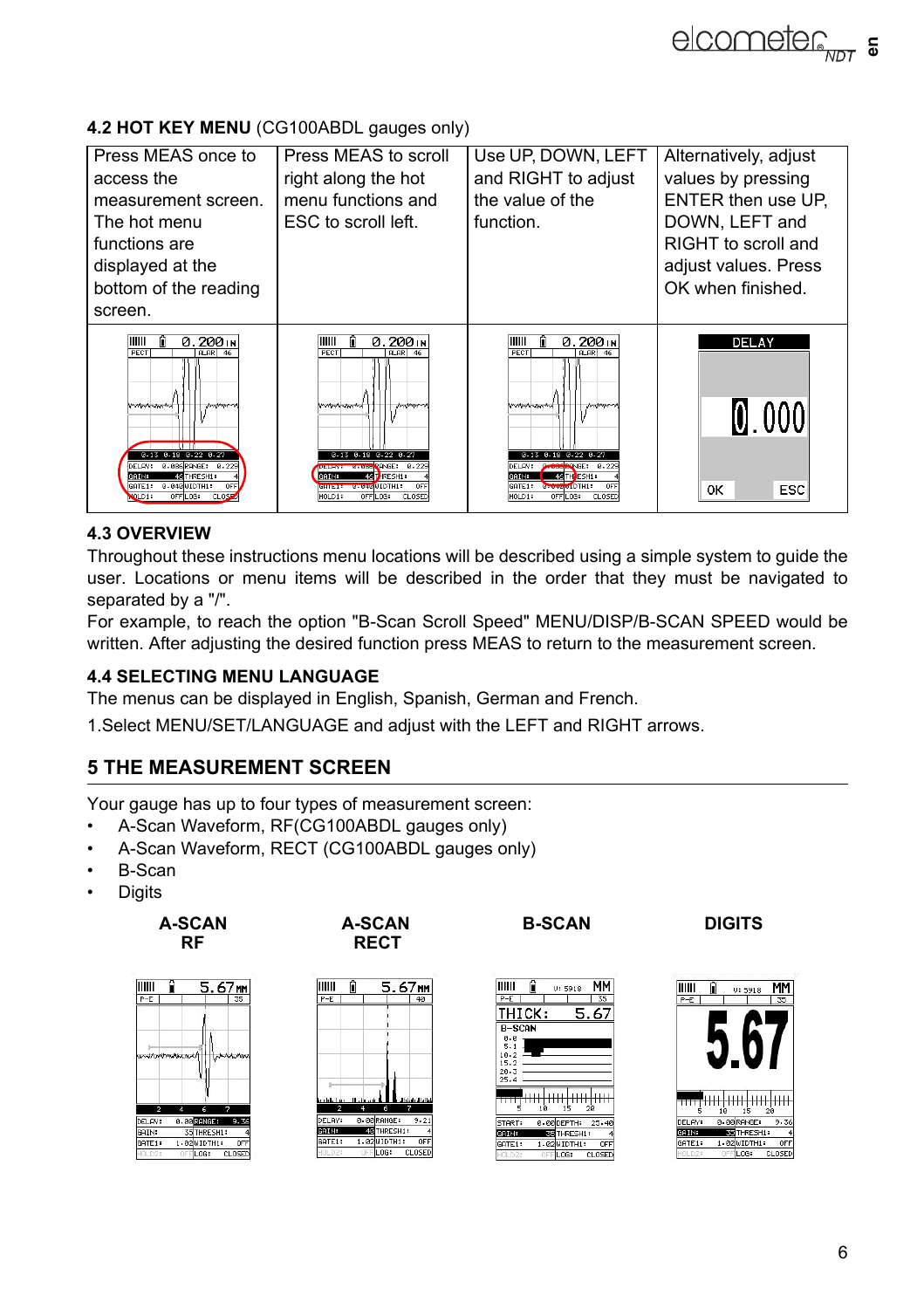To see the measurement screen, press MEAS.

To select which measurement screen to use, press MENU/DISP/VIEW and then select RF, RECT, B-SCAN or DIGITS.

# **5.1 ITEMS COMMON TO ALL MEASUREMENT SCREENS**

A number of items are common to all the measurement screens:



| A            | Battery Icon                                                          | Remaining battery life.                                                                                                                                                                                                                                                                                                                                                                 |
|--------------|-----------------------------------------------------------------------|-----------------------------------------------------------------------------------------------------------------------------------------------------------------------------------------------------------------------------------------------------------------------------------------------------------------------------------------------------------------------------------------|
| B            | Repeatability/Stability<br>Indicator                                  | This indicator is used in conjunction with the digital thickness<br>values displayed. When all the vertical bars are fully illuminated<br>and the last digit on the digital thickness value is stable, your<br>gauge is reliably measuring the value.                                                                                                                                   |
| $\mathsf{C}$ | <b>Material Thickness</b><br>Value/<br><b>Material Velocity Value</b> | The thickness or sound velocity of the material under the<br>transducer (type depends upon measurement view).                                                                                                                                                                                                                                                                           |
| D            | <b>Units</b>                                                          | The current measurement units (Metric/English).                                                                                                                                                                                                                                                                                                                                         |
| E.           | Feature Status Bar                                                    | Indicates the features currently enabled and in use:<br>Measurement Mode (P-E, PECT, PETP, E-E, E-EV, CT)<br>٠<br>Differential Mode (ON/OFF)<br>High Speed Scan Mode (ON/OFF)<br>Alarm Mode (ON/OFF/AUDIBLE)<br>٠<br>Gain Setting (VLOW, LOW, MED, HI, VHI) CG100B &<br>CG100BDL<br>Gain Value - CG100ABDL only<br>See "Measurement - Modes" on page 10 etc for further<br>information. |
| F            | Measurement View Area                                                 | RF, RECT, B-SCAN or DIGITS view area.                                                                                                                                                                                                                                                                                                                                                   |
| G            | <b>Measurement Labels</b><br>Bar                                      | Displays the viewable range and are based on the values of<br>DELAY/B-START and RANGE/B-DEPTH.                                                                                                                                                                                                                                                                                          |
| H.           | Hot Menu (ABDL gauges<br>only)                                        | The hot menu contains a selection of the most commonly used<br>options, allowing you to conveniently adjust these to your needs<br>while the graphical display is active.                                                                                                                                                                                                               |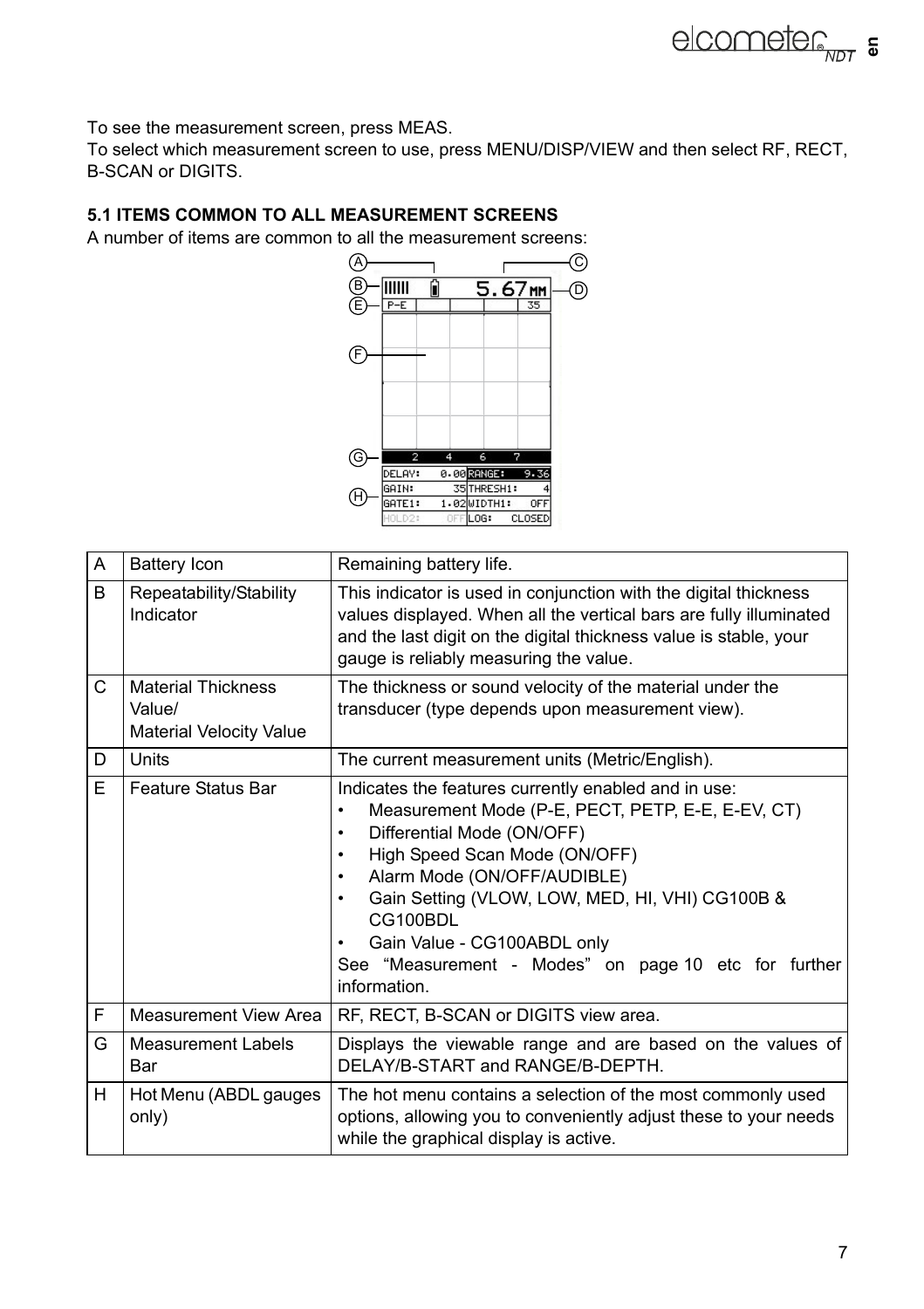#### **5.2 RF A-SCAN MEASUREMENT SCREEN**

#### (CG100ABDL gauges only)

The RF view shows the full sound wave as received by the gauge. The vertical axis indicates the amplitude of the received wave and the horizontal position indicates the time it is received, which is converted into thickness units using the material velocity.

The point on the scan that is being used to calculate the digital thickness reading is displayed as the vertical dashed line (see section 9 on gates). The RF screen is used for gauge setup prior to inspection.

#### **5.3 RECT A-SCAN MEASUREMENT SCREEN**

(CG100ABDL gauges only)

The rectified view shows only half of the waveform, either the positive or negative half depending on the POLARITY selected.

The RECT display is the preferred view for flaw and pit inspections.

#### **5.4 B-SCAN MEASUREMENT SCREEN**

The time-based B-Scan display provides a cross sectional view of the material being tested. In this example, the top, or accessible side of the material is represented as 0.00mm, and the bottom, or blind surface at 25.4mm.

This mode is used when you need to inspect the profile of the blind surface. It can also be a useful view when scanning for pits and flaws.

The B-Scan display is equipped with a scan bar representing the overall thickness. The scan bar gives the user a visual indication when a flaw or defect passed over during the scan process.

If you are scanning a pipe, for instance, and pass over a pit during the process, the scan bar will quickly deflect and alert you to go back and search for the defect.

#### **5.5 DIGITS MEASUREMENT SCREEN**

The digits display shows the thickness as a value using a large font size. This view is used typically when the gauge is being used as a basic thickness gauge. The digits display includes the same scan bar as the B-Scan display.





# **Hot Menu Enabled Hot Menu Disabled (CG100ABDL only)**





#### **Hot Menu Enabled Hot Menu Disabled**





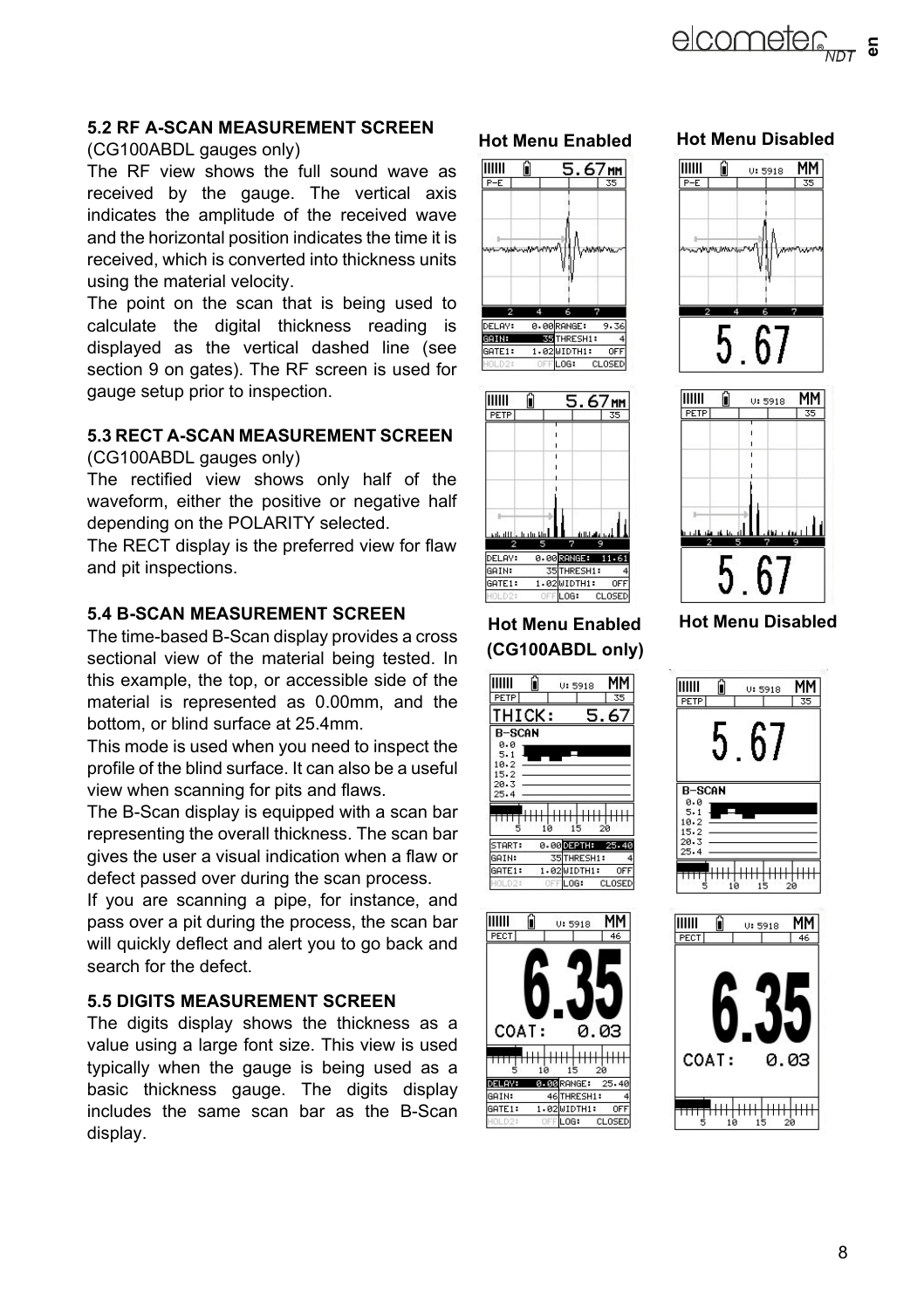#### **5.6 CHANGING THE VIEWABLE RANGE**

In RF view, RECT view and B-SCAN view, if the waveform around the detection point is not visible on the display, use one of the following methods to adjust the viewable range of the display:

- When in RF view or RECT view, change the values of the DELAY and RANGE functions until the measurement falls inside the viewable range of the display - see instructions below.
- When in B-SCAN view, change the values of the B-START and B-DEPTH functions until the measurement falls inside the viewable range of the display. B-START is the equivalent of DELAY and B-DEPTH is the equivalent of RANGE and the instructions for changing these values is identical to those for DELAY and RANGE - see instructions below.
- Use the Auto Find function see ["Auto Find \(CG100ABDL gauges only\)" on page 18](#page-18-0).

*Note: Even if the waveform is outside of the viewable range of the display, a measurement can be taken and viewed using the DIGITS view.*

#### **5.6.1 DELAY AND RANGE**

The DELAY is the thickness value from which the A-SCAN display starts on the left of the screen. The RANGE is used to adjust the value at the right side of the screen. Using these two parameters allows the user to zoom in to a specific measurement range and increase the level of detail on the display. For example, if a wall thickness was nominally 25mm and an operator was assessing for corrosion on this wall they might set the DELAY to 10mm and the RANGE to 30mm to fit as much relevant information on the display as possible.

B-START and B-DEPTH are analogous to DELAY and RANGE for a B-SCAN display respectively. DELAY and RANGE or B-START and B-DEPTH may be adjusted in the hot menu or in the DISP section of the main menu.

#### **5.6.2 Adjusting DELAY and RANGE (or B-START and B-DEPTH)**

The quickest way to adjust DELAY and RANGE is directly from the hot menu. Alternatively, adjust the values using the menus:

- 1. Select MENU/DISP/DELAY or RANGE and adjust using LEFT or RIGHT or press ENTER TO use the Digits Edit Box
- 2. Press OK to set the value
- 3. Press MEAS to return to the measurement

#### **5.7 ADJUSTING B-SCAN SCROLL SPEED** (CG100ABDL gauges only)

The scrolling speed of the time-based B-SCAN can be adjusted to suit your measurement techniques.

To adjust the scroll speed

- 1. Select MENU/DISP/B-SCAN SPEED
- 2. Choose a value between 1 and 10 (10 is fastest)
- 3. Press OK
- 4. Press MEAS to return to the measurement screen.

#### **5.8 GAIN**

The gain (the amplitude of the transmitted pulse) can be adjusted to suit a variety of applications. To obtain valid readings the gain must be set to the correct level to give reliable return echoes:

- Too much gain may result in erroneous measurements by detecting noise rather than the material back wall itself.
- Not enough gain may result in intermittent detection. It may also result in lack of detection on internal flaws, pits, or porosity.

**elcometer**<sub>NDT</sub> **a**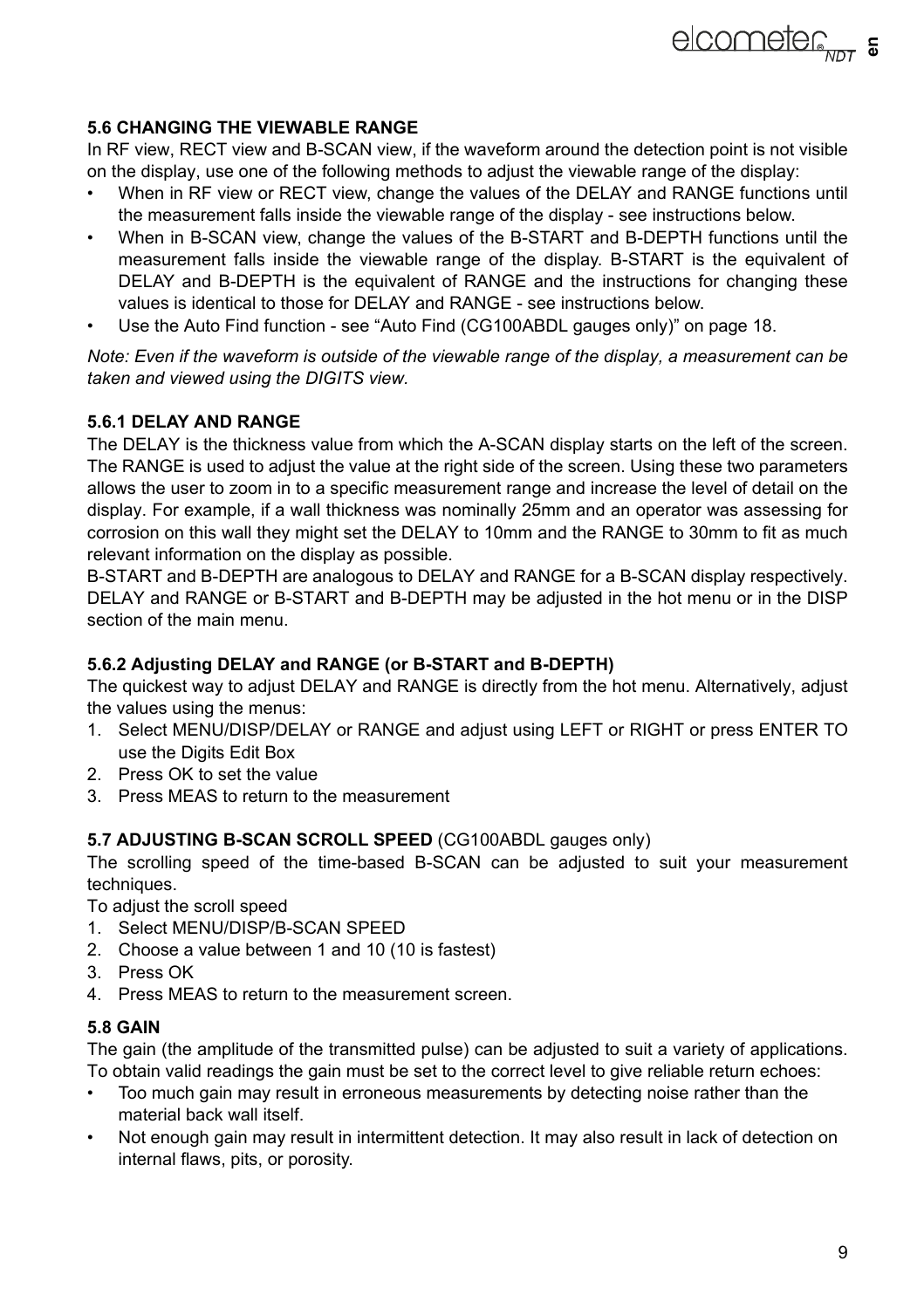elcometer<sub>sin</sub>, s

The gain setting on your gauge can be compared to the volume control of a home stereo system. If you turn it up too much you cannot hear the music clearly. If it is turned down too much, you cannot hear it at all.

*Note: When the echo-echo ThruPaint***™** *measurement mode is selected, the manual gain feature is disabled and greyed out in the menu items. In this mode, your gauge switches to an automatic gain mode (AGC) that optimises the gain setting automatically.*

Your gauge has been optimised for a medium gain setting and for the majority of applications it can be used at this setting. Some applications however may require lower or higher gain settings:

- **Lower values** might be necessary for noisy or granular cast materials. If the reading becomes sporadic and will not settle down or resolve on a thickness value.
- **Higher values** may be necessary when trying to measure a material that is hard to penetrate (due to the material type, or the overall thickness of the material) and when locating fine pits or flaws. In these instances, increase the gain until the stability indicator reports a good measurement.

#### **5.8.1 To Adjust the Gain Value**

The quickest way to adjust GAIN is directly from the hot menu. Alternatively, adjust the value using the menus:

- 1. Select MENU/TUNE/GAIN and adjust using LEFT or RIGHT or press ENTER to use the Digits Edit Box.
- 2. Press OK to set the value.
- 3. Adjust to suit the measurement application.
- 4. Press MEAS to return to the measurement screen.

#### **5.9 THRESHOLD** (CG100ABDL gauges only)

The threshold is the level of signal amplitude required to trigger a gate and activate the digital thickness reading. Increasing the threshold value decreases the sensitivity of the gauge as a more powerful signal is required to trigger the gate. For example on the A-scan display it may be clear that there is a flaw in the material but the thickness reading is not taking this into account; lowering the threshold has the effect of increasing the sensitivity of the gauge to a level that the flaw can be detected. More information on thresholds can be found on the Elcometer NDT Knowledge Centre on www.elcometerNDT.com

#### **5.9.1 To Adjust the Threshold Value**

The quickest way to adjust a threshold value is directly from the hot menu. Alternatively, adjust the values using the menus:

- 1. Press MENU/GT1/THRESHOLD1 (THRESHOLD2 and THRESHOLD3 are accessed and adjusted in the same way from the menus for GT2 and GT3 respectively).
- 2. Adjust to suit the measurement application.
- 3. Press MEAS to return to the measurement screen.

#### **5.10 GATES** (CG100ABDL gauges only)

Your gauge is equipped with gates which control the time measurement process.

For instructions on how to use gates, see ["Gates \(CG100ABDL gauges only\)" on page 18.](#page-18-1)

# <span id="page-10-0"></span>**6 MEASUREMENT - MODES**

Your gauge has two basic measurement modes, Pulse-Echo and Echo-Echo, plus a number of variations on these modes for specific measurement tasks.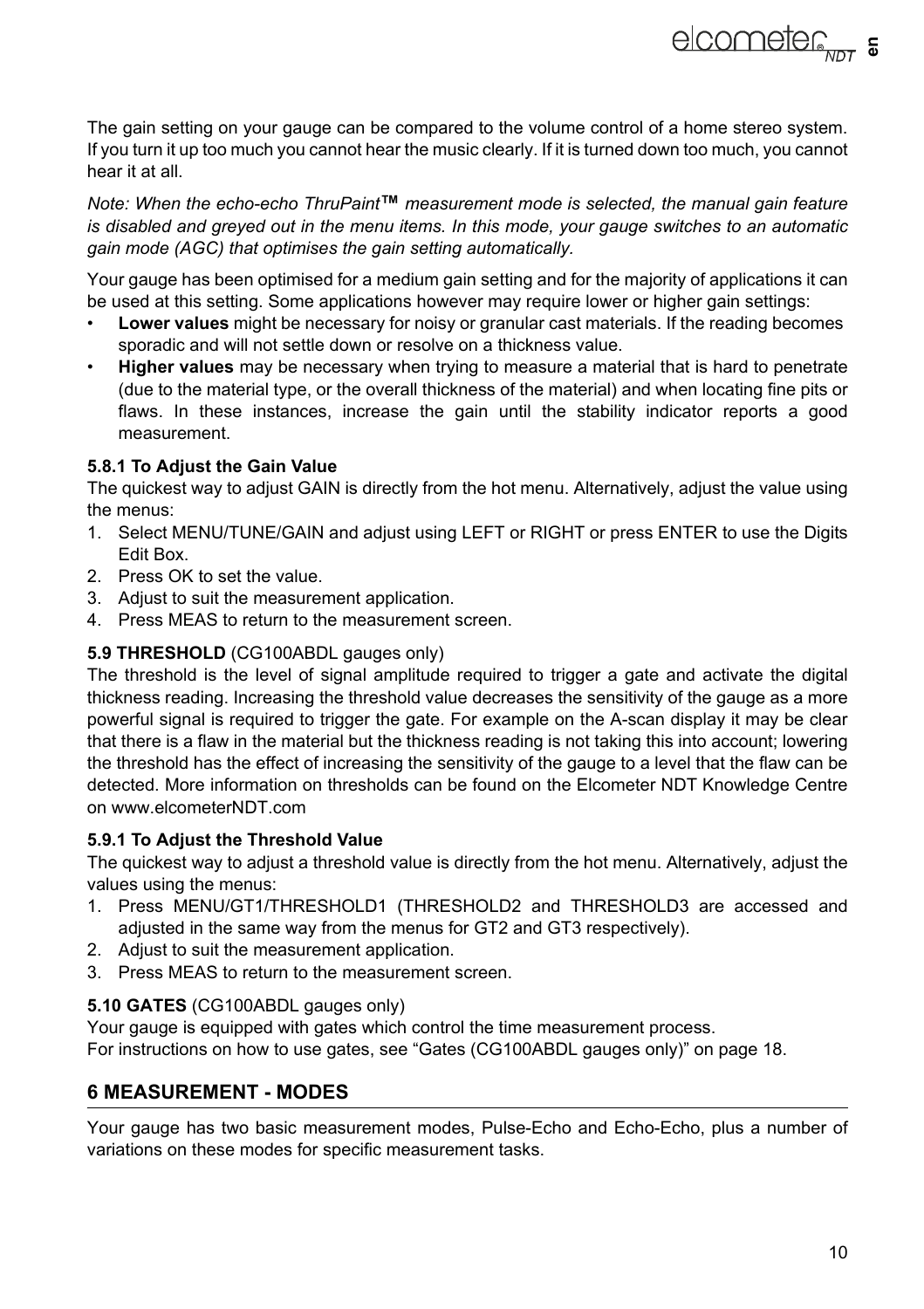If an auto identified transducer is fitted to the gauge the appropriate mode will be automatically set. To select measurement mode manually, press MULTI MODE and then select the mode you want to use from the list displayed.

*Note: The availability of the modes depends upon the type of transducer fitted to the gauge.*

#### **6.1 PULSE-ECHO MODE (P-E),COATING OFF**

The standard measurement mode providing maximum sensitivity. This general purpose mode should be used for corrosion and flaw inspections and will measure the total thickness of a material.

#### **6.2 PULSE-ECHO COATING MODE (PECT), COATING ON**

Special mode that allows measurement of coating thickness and material thickness at the same time while retaining the capability to detect flaws.

#### **6.3 PULSE-ECHO TEMPERATURE COMPENSATED MODE (PETP), TEMP COMP**

This is a custom mode that combines pulse-echo and electronic zero techniques to automatically adjust for temperature changes in the transducer as a result of an increasing/decreasing temperature gradient in the test material.

*Note: Rough surface conditions can have an effect on the overall accuracy in this mode. If the surface condition is in question, the pulse-echo mode should be used in conjunction with performing an off block automatic zero as the temperature gradient changes.*

#### **6.4 ECHO-ECHO MODE (E-E), THRUPAINT™**

This special mode allows the user to measure the material thickness of a substrate underneath a coating while ignoring the coating thickness by using two echoes from the material back wall. This mode is useful when the coating thickness makes up a sizeable proportion of a material, but has the impact of reducing sensitivity so should not be used in pit and flaw inspections.

#### **6.5 ECHO-ECHO VERIFY MODE (E-EV), THRU VERIFY**

This mode uses a third echo to double check the measurement, increasing the reliability of a measurement even further from the E-E mode.

#### **6.6 COATING ONLY MODE (CT), COATING ONLY**

Similar to the PECT mode but reports the coating thickness only.

#### **6.7 FLAW MODE**

Your gauge includes a Flaw Mode.

For instructions see ["Flaw Mode \(CG100ABDL gauges only\)" on page 21](#page-21-0).



elcometer<sub>sin</sub>, s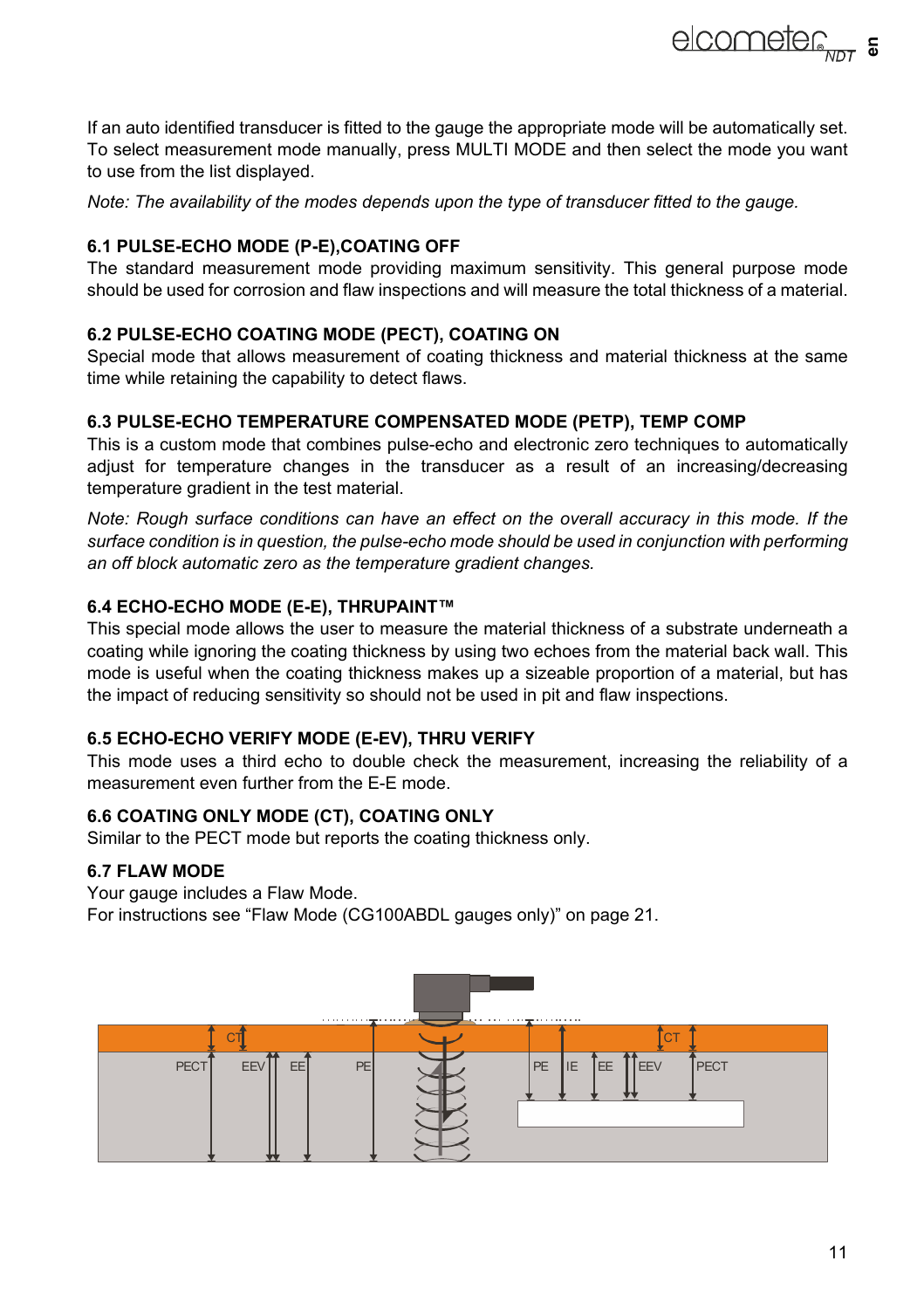# **7 SETTING UP THE GAUGE**

#### **7.1 AUTOMATIC TRANSDUCER IDENTIFICATION**

If using a coating thickness transducer, the gauge will ask you to confirm the transducer type.

- 1. Press OK to use the identified transducer. *Note: Always select OK to use the identified transducer type.*
- 2. Use UP or DOWN to toggle coating on/off
- 3. Ensure that the wearface is clean and free of any couplant or debris then press OK to perform a probe zero.
- 4. Calibrate the gauge see:
	- • ["Calibrating for a Material" on page 14](#page-14-0) and
	- • ["Calibrating for a Coating" on page 15.](#page-15-0)

#### <span id="page-12-0"></span>**7.2 SELECTING THE TRANSDUCER TYPE MANUALLY**

*Note: If not using a coating thickness transducer, you will need to select a transducer type from the predefined list so that your gauge may recall specific transducer properties.*

Follow these steps to select your transducer type:

- 1. When the CONFIRM screen displays the 'UNIDENTIFIED PROBE TYPE' message, press OK to display the predefined list of transducer types (by diameter and frequency).
- 2. Using UP or DOWN, scroll through the transducer list until the correct type is highlighted and then press ENTER.
- 3. Press OK to overwrite the existing transducer type with the newly selected transducer type.
- 4. Your gauge will automatically advance to the Zero Probe menu.

#### <span id="page-12-1"></span>**7.3 TRANSDUCER - ZEROING**

Setting the zero point for the transducer is important in the same way that it is important for a mechanical micrometer. Zeroing takes into account slight variations in the manufacturing process for maximum accuracy. If zeroing is not carried out correctly, the measurements taken by the gauge will be in error by some fixed value.

Your gauge has two zero probe options

- **Off Block or Automatic Probe Zero -** The gauge conducts an electronic zero without the need for a zero block (All measurement modes)
- **On Block or Manual Probe Zero** Requires use of the zero block on the top of the gauge (Pulse to echo mode only)

For most applications the Off Block Zero will be sufficient, however if it is found the gauge linearity is off and extreme accuracy is required an On Block Zero should be conducted followed by an Off Block Zero. This will adjust and eliminate any error.

These options may be accessed from MENU/PRB.

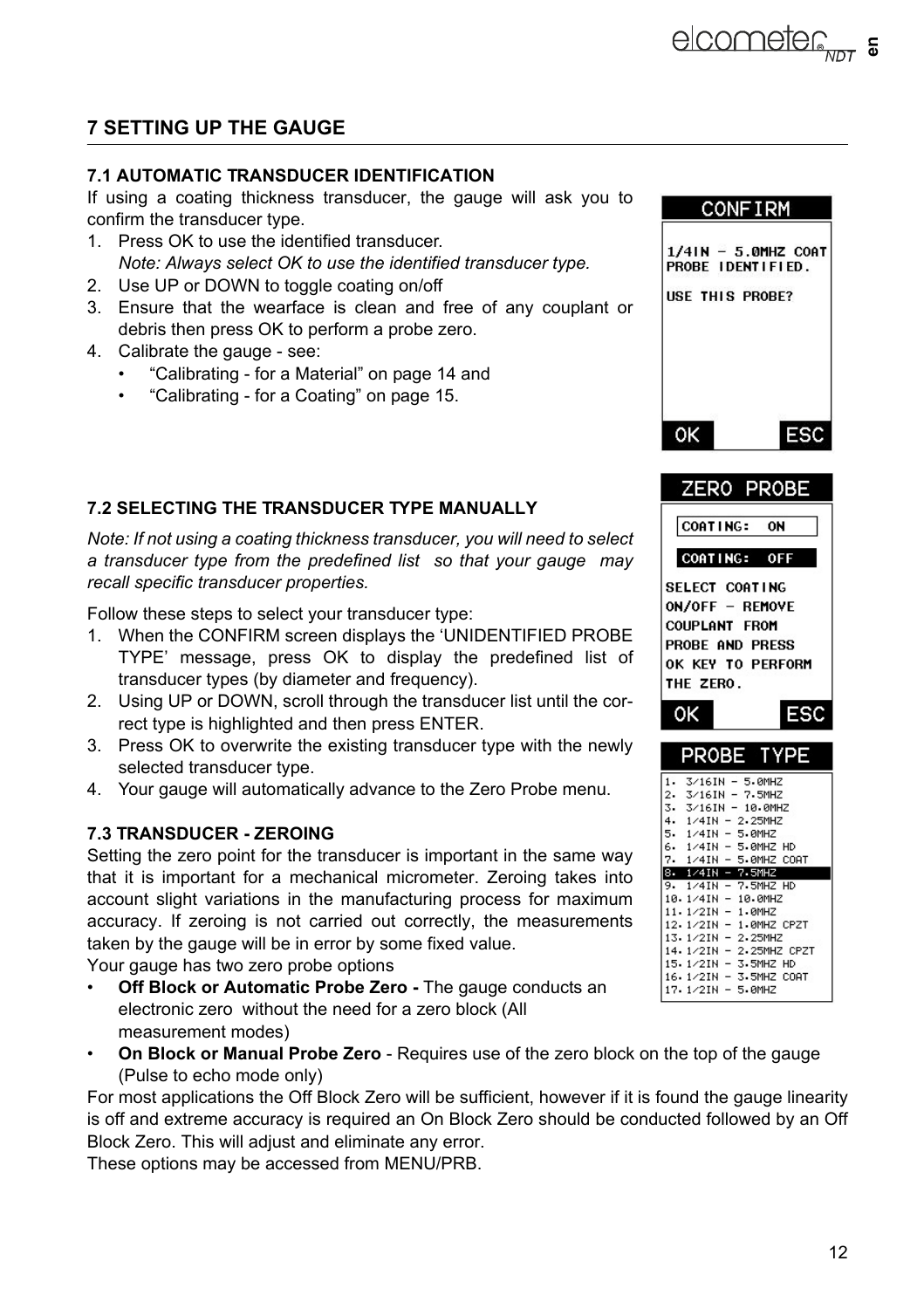# **7.4 OFF BLOCK ZERO (AUTOMATIC PROBE ZERO)**

- 1. When the ZERO PROBE screen is displayed, remove all couplant from the face of the transducer and check that the wearface of the transducer is clean and free of any debris.
- 2. Press OK (or ESC to cancel). When the automatic probe zero is completed the measurement screen is displayed. Your gauge should now be calibrated.

# **7.5 ON BLOCK ZERO (MANUAL PROBE ZERO)**

When this zero probe option is selected a warning screen is displayed informing you that you must zero the probe before taking measurements.

- 1. Press MEAS to display the measurement screen.
- 2. Remove all couplant from the face of the transducer and check that the wearface is clean and free of any debris.
- 3. Apply a drop of couplant on the transducer and place the transducer as shown in diagram. *Note: Disregard the value displayed; it is not important. What is important is accurately performing these steps to ensure reliability of the zero calculation.*
- 4. Press MEAS, scroll to the PRB menu, scroll to the ZERO PROBE function and then press ENTER. The ZERO PROBE screen is displayed.
- 5. UP and DOWN to toggle coating on/off.
- 6. Press OK (or ESC to cancel). When the manual probe zero is completed the measurement screen is displayed.
- 7. Remove the transducer from the probe zero disk.

Your gauge should now be calibrated.

#### <span id="page-13-0"></span>**7.6 TRANSDUCER - ZEROING FOR COATING ONLY MEASUREMENTS**

Your gauge features an additional zero coating feature for use when measuring coatings to a high accuracy is required.

*Note: For this procedure, a coating transducer must be fitted to the gauge.*



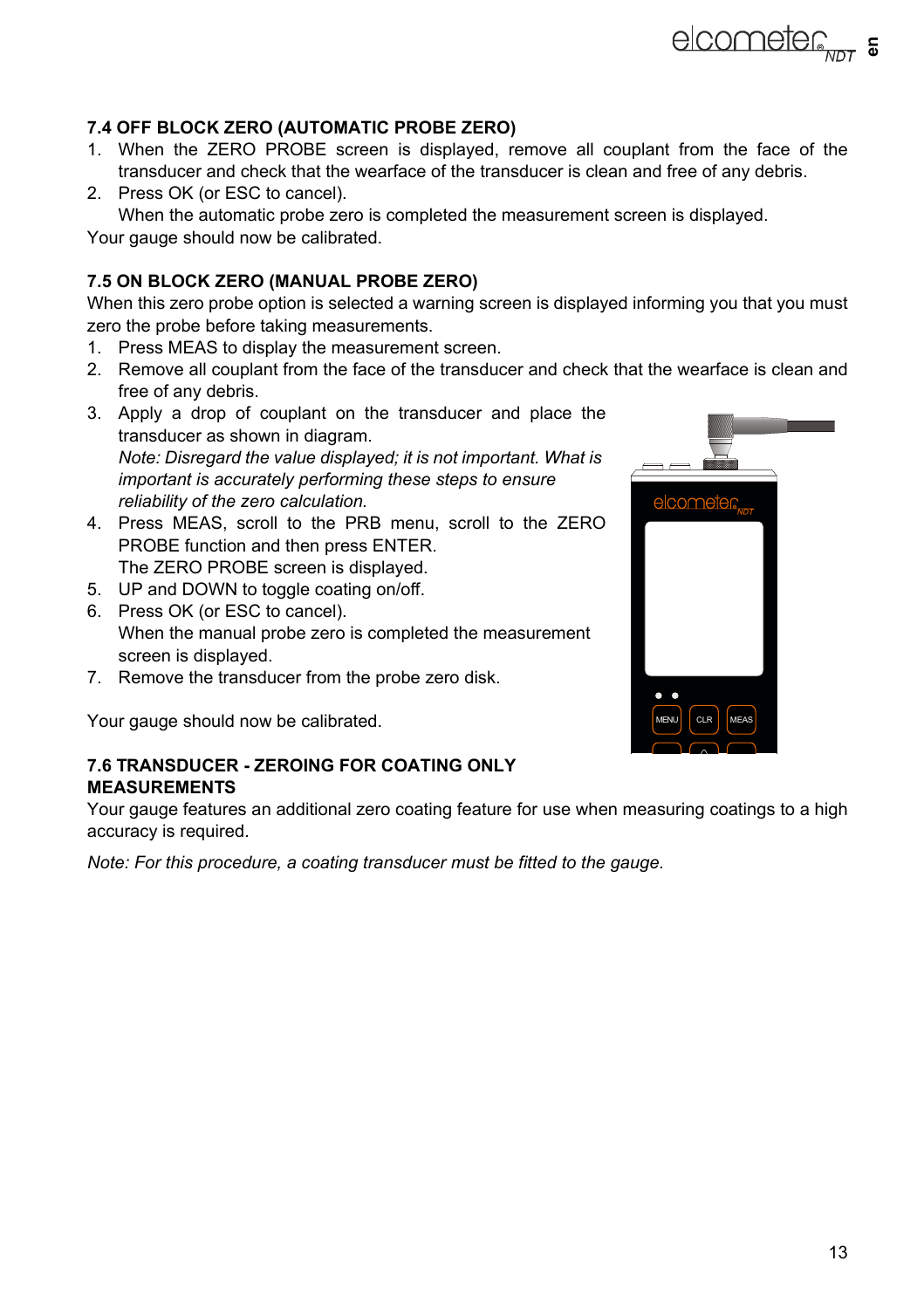- **elcometer**<sub>sint</sub> **s**
- 1. Press MULTI, scroll to COATING ONLY (CT) and press ENTER. The measurement screen is displayed.
- 2. Apply a drop of couplant on the transducer and place the transducer in steady contact with the probe zero disk (battery cover) and obtain a steady reading - see illustration. *Note: Disregard the value displayed; it is not important. What is important is accurately performing these steps to ensure reliability of the zero calculation.*
- 3. Select MENU/PRB/ZERO COATING and then press ENTER. A confirmation screen is displayed.
- 4. Press OK (or ESC to cancel). When the zero coating process is completed the measurement screen is displayed.
- 5. Press MULTI MODE, scroll to COATING ON (PECT) and press ENTER.

The measurement screen is displayed.

You can now take readings.

# <span id="page-14-0"></span>**7.7 CALIBRATING - FOR A MATERIAL**

Sound travels through different materials at different speeds, and in order to measure these materials accurately the correct sound velocity must be programmed into the gauge. Your gauge features 3 different ways of doing this

**Known material calibration** - The material to be measured is selected from a list in the gauge **Known velocity calibration** - If the material sound velocity is known this may be entered manually in m s-1

**Known Thickness calibration** - A sample of the material to be inspected is measured using alternative means and then used to calibrate the gauge.

- **One-Point** calibration is the simplest and most commonly used calibration procedure with best performance over large measurement ranges
- **Two-Point** calibration uses two samples of different thicknesses, with enhanced accuracy over small ranges close to the sample thicknesses used

For the highest measurement accuracy use the known thickness calibration as this takes into account variation in material composition, temperature and a variety of other factors.

### **7.7.1 Known Material Calibration**

If the material velocity is unknown, and a sample thickness cannot be taken from the material, you can choose a material type from a list stored in the gauge. For each material stored in the list there is a corresponding velocity value.

*Note: These velocities will not always be an exact representation of the material being tested. Use these values only if a close approximation is acceptable.* 

- 1. Select MENU/CAL/MAT.
- 2. Press ENTER to display the list of material types.
- 3. Scroll through the material list until the appropriate material is highlighted.
- 4. Press ENTER to choose the material type.
- 5. Press OK to select the material type and display the menu items with the new material type selected
- 6. Press MEAS to return to the measurement screen.

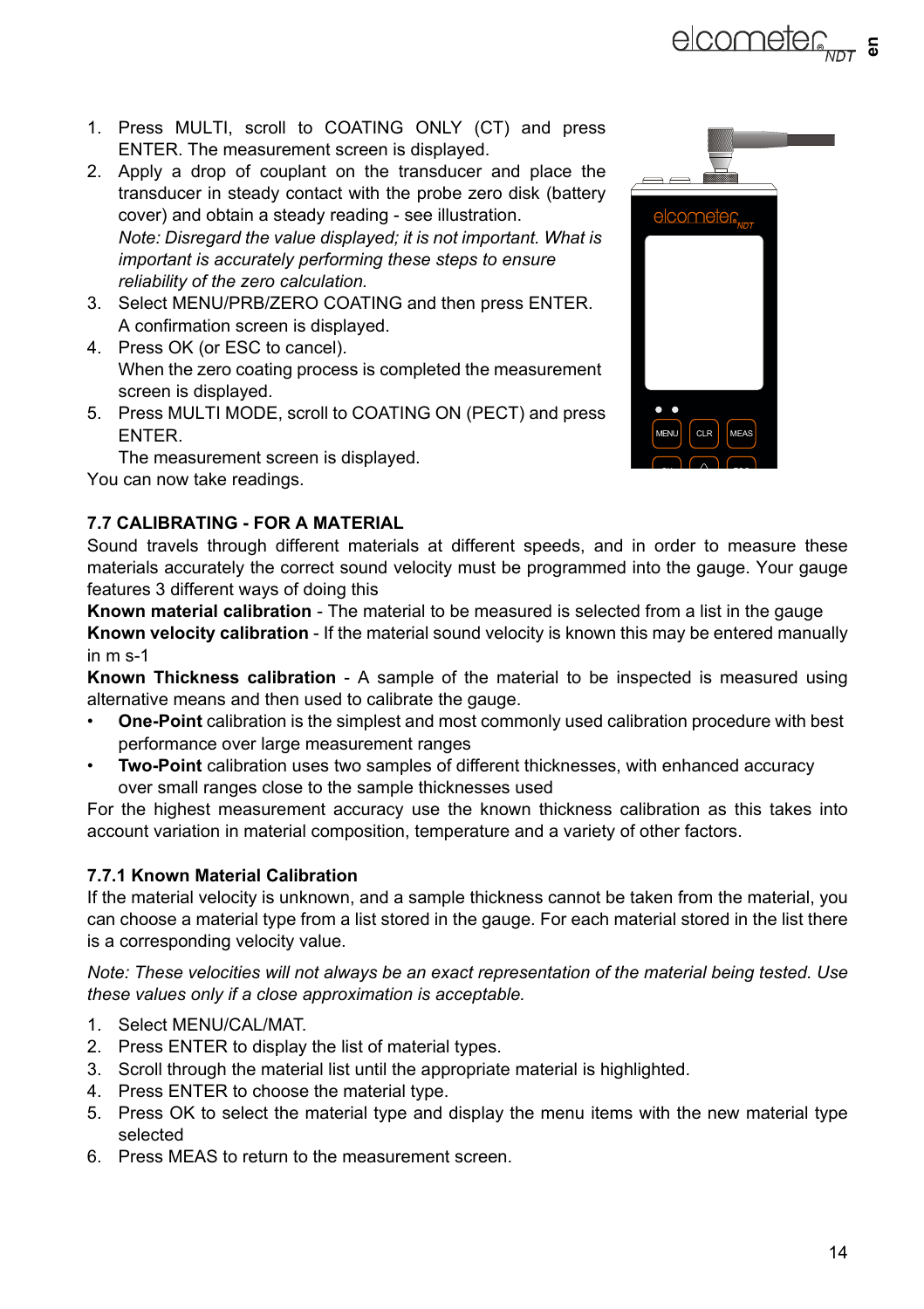#### **7.7.2 Known Velocity Calibration**

If the material velocity is known, you can enter the velocity value directly into the gauge. A list of the sound velocities of common materials is given at the end of this instruction manual.

- 1. Select MENU/CAL/VELOCITY.
- 2. Press ENTER to display the Digits Edit Box.
- 3. Adjust to match the material velocity.
- 4. Press OK.
- 5. Press MEAS to return to the measurement screen.

#### **7.7.3 Known Thickness Calibration**

If the sound velocity of a material is unknown, a sample with one or two known thicknesses can be used to determine the sound velocity.

*Note: Although the gauge has a ThruPaint***™***/coating feature, known thickness calibration must be performed on material with the paint or coating removed.*

**One-point Calibration** The one point calibration option is most suited for linearity over large ranges. You should always calibrate on high side of the intended measurement range. For example, if the measurement range is 2.5 mm to 25 mm (.100" to 1.0"), you should calibrate on a known thickness sample close to 25. mm (1.0").

*Note: Before you start this calibration procedure, perform a probe zero.*

- 1. Apply a drop of couplant on the transducer and place the transducer in steady contact with the sample or the material being tested. Be sure that the reading is stable and the repeatability indicator, in the top left corner of the display, is fully lit and stable.
- 2. Select MENU/CAL/MAT/PT.
- 3. Press ENTER to display the Digits Edit Box.
- 4. Adjust to match the material thickness.
- 5. Press OK to calculate the velocity and return to the measurement screen, or ESC to cancel.

*Note: Place the transducer back on the calibration point. The thickness reading should now match the known thickness but if outside tolerance, repeat the steps above.*

**Two-point Calibration** For improved accuracy over a smaller measurement range, conduct one-point calibration followed by a two-point calibration. For example, if the measurement range is 2.0 mm to 6.35 mm (.080" to 0.250"), perform a one point calibration on a known thickness sample close to 6.35 mm (.250"), followed by a two-point calibration close to 2.0 mm (.080").

*Note: Before you start this calibration procedure, perform a probe zero.*

- 1. Conduct a one point calibration routine as described previously in this section. You should conduct this routine at the high end of the measurement range
- 2. Repeat the routine with another sample at the low end of the measurement range, except this time enter the thickness into the MATL 2PT area in the CAL menu.

*Note: CHECK YOUR CALIBRATION. Place the transducer back on both calibration points. If the thickness is out of tolerance repeat the steps above.*

### <span id="page-15-0"></span>**7.8 CALIBRATING - FOR A COATING**

Your gauge comes pre-set with a coating velocity of 2159 m s-1 that has been found to be a good approximation of coatings found in the field.

Accuracy may be improved by calibrating for the coating in the same way that a material may be calibrated for, using either coating velocity or known coating thickness calibration.

In PECT mode a one point calibration is required

**elcometer**<sub>NDT</sub> **s**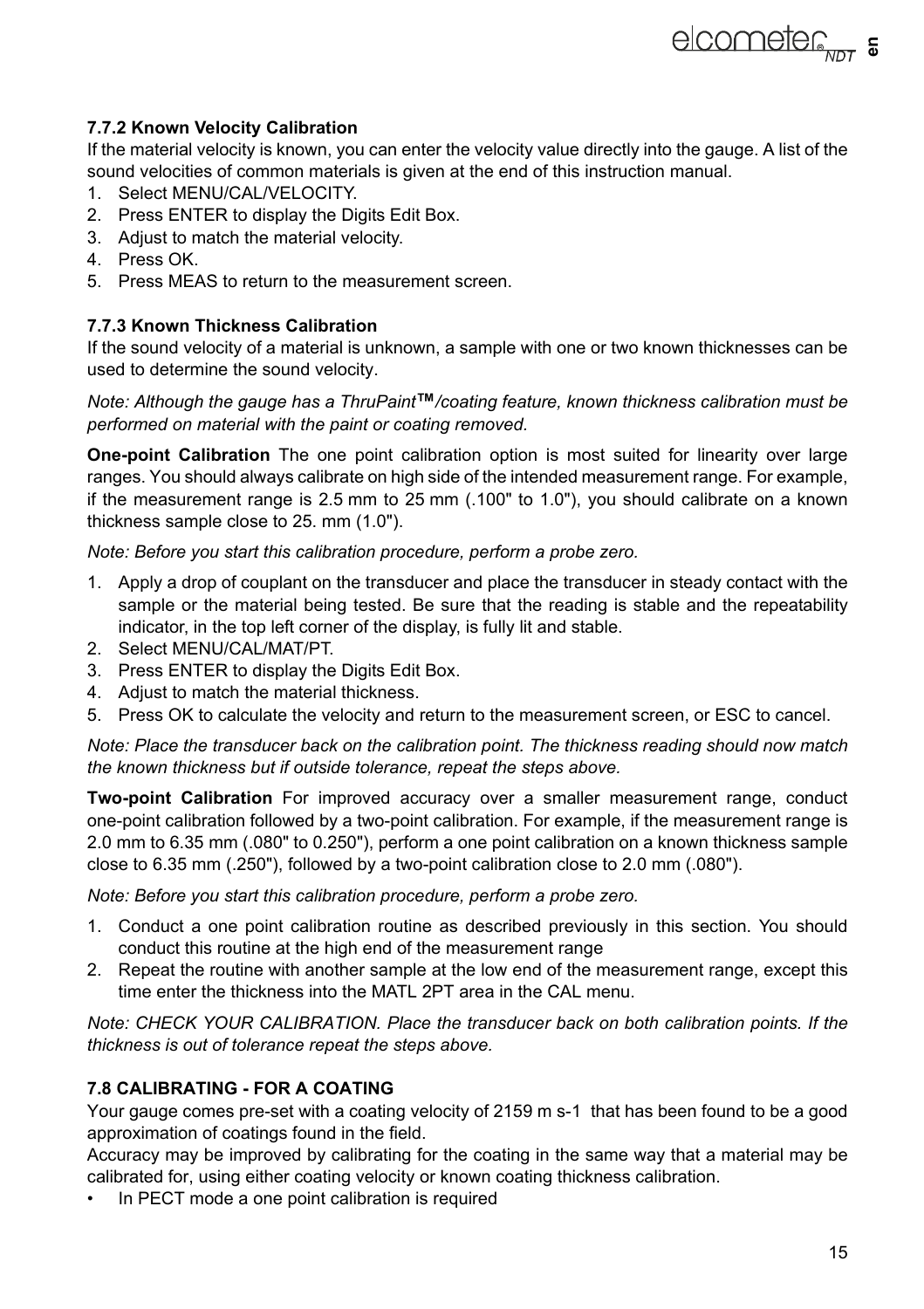• In CT mode a 2 - point calibration is required.

#### **7.8.1 Known Coating Velocity**

If the coating velocity is known, you can enter the velocity value into your gauge.

- 1. Select MENU/CAL /COATING VEL.
- 2. Press ENTER to display the Digits Edit Box.
- 3. Adjust to match the coating velocity.
- 4. Press OK.
- 5. Press MEAS to return to the measurement screen.

#### **7.8.2 Known Coating Thickness**

**One-Point Calibration:** Measure a sample of the coating and carry out the calibration using the same method as for a material, except enter the coating velocity into the "COATING 1PT" area of the CAL menu. Measure a coating sample on the high side of the measurement range

*Note: The coating sample must be coupled to metal in order to calibrate successfully. Place a drop of couplant on a piece of metal, lay the coating sample over the couplant on the metal and carry out the calibration*

1. Physically measure a location on a coating sample using a set of calipers or a digital micrometer.

*Note: The coating sample must be coupled to metal in order to calibrate successfully. Place a drop of couplant on a piece of metal, lay the coating sample over the couplant on the metal and proceed to step 2.*

- 2. Apply a drop of couplant on the transducer and place the transducer in steady contact with the coating (on metal) sample or actual test material. Be sure that the reading is stable and the repeatability indicator, in the top left corner of the display, is fully lit and stable.
- 3. Select MENU/CAL /COATING 1PT function.
- 4. Press ENTER to display the Digits Edit Box.
- 5. Adjust to match the coating thickness.
- 6. Press OK to set the coating velocity and return to the measurement screen, or ESC to cancel.

*Note: CHECK YOUR CALIBRATION! Place the transducer back on the calibration point. The coating thickness reading should now match the known coating thickness sample. If the thickness is not correct, repeat the steps above.*

**Two-Point Calibration** Use a thinner sample for the two point calibration.

- 1. Conduct a one point calibration routine as described previously in this section. You should conduct this routine at the high end of the measurement range.
- 2. Physically measure the thinner of the two samples of the coating, as close as possible to the minimum expected coating measurement range, using a set of calipers or similar. *Note: If coating measurements are to be made with the coating applied to a metal surface, the calibration must be done in the same manner, with the samples coupled to a metal surface. However, if the coating is to be measured as a stand alone material, the calibration must be performed the same way.*
- 3. Apply a drop of couplant on the transducer and place the transducer in steady contact with the thinner of the two coating and samples. Be sure that the reading is stable and the repeatability indicator, in the top left corner of the display, is fully lit and stable.
- 4. Select MENU/CAL/ COATING 2PT.
- 5. Press ENTER to display the Digits Edit Box.

**elcometer**<sub>NDT</sub> **a**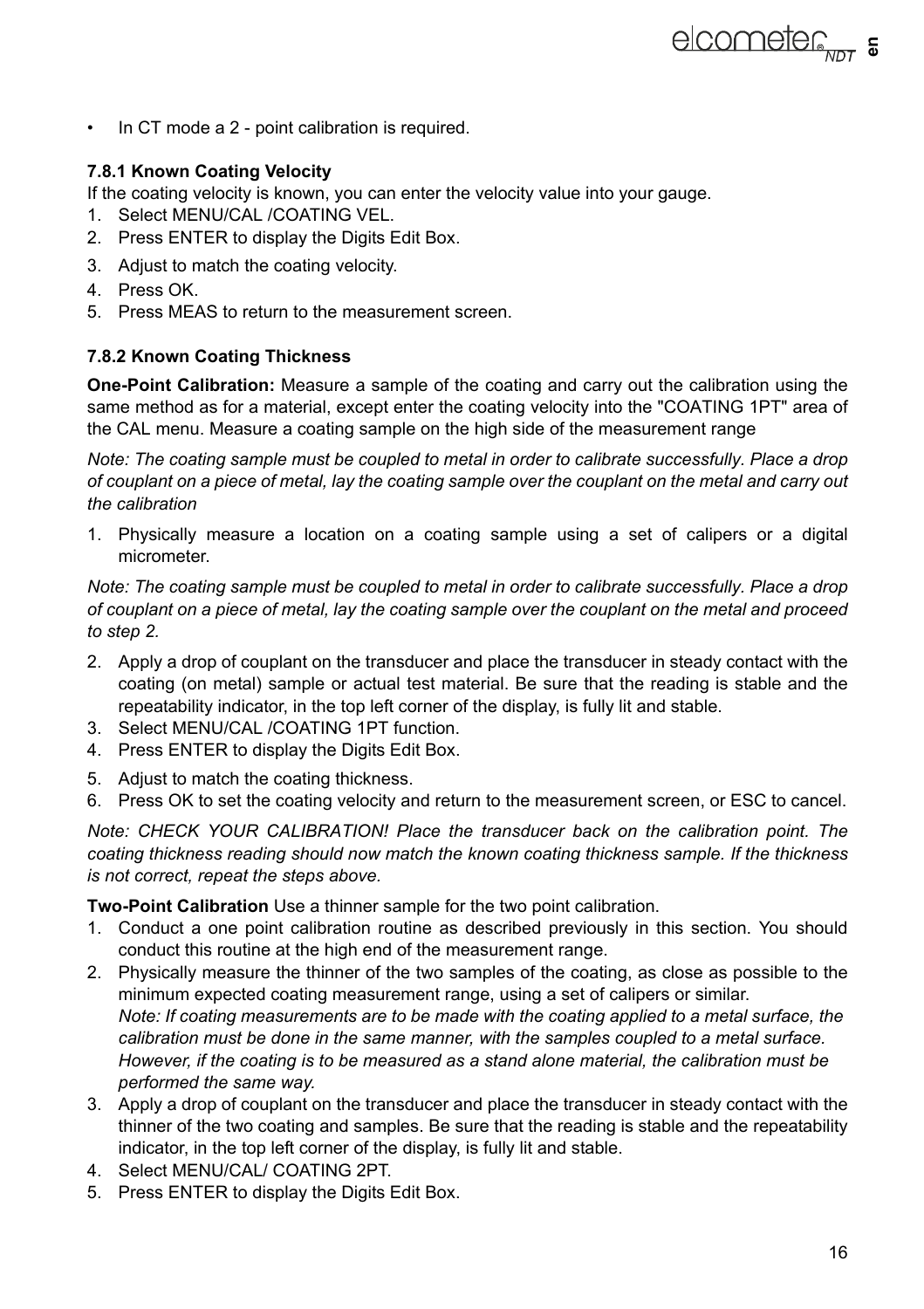6. Press OK to set the coating velocity and return to the measurement screen, or ESC to cancel.

*Note: CHECK YOUR CALIBRATION. Place the transducer back on both calibration points. If the coating thickness readings match the known thickness values of each sample calibration has been successful and you are now ready to take measurements. If the thickness is not correct, repeat the steps above.*

# **8 MEASUREMENT - TAKING READINGS**

**Disclaimer:** Inherent in ultrasonic thickness measurement is the possibility that the instrument will use the second rather than the first echo from the back surface of the material being measured. This may result in a thickness reading that is TWICE what it should be.

Responsibility for proper use of the instrument and recognition of this phenomenon rests solely with the user of the instrument.

Other errors may occur from measuring coated materials where the coating is insufficiently bonded to the material surface. Irregular and inaccurate readings may result. Again, the user is responsible for proper use and interpretation of the measurements acquired.

#### **8.1 BEFORE YOU START**

- Prepare the surface further information can be found via the Elcometer NDT Knowledge Centre on www.elcometerNDT.com
- Ensure the correct transducer is selected and set in the gauge see ["Selecting the Transducer](#page-12-0) [Type Manually" on page 12](#page-12-0).
- Select the correct measurement mode (P-E, PECT, PETP, E-E, E-EV, CT) see ["Measurement - Modes" on page 10](#page-10-0).
- Set the zero point of the transducer see:
	- • ["Transducer Zeroing" on page 12](#page-12-1) and
	- • ["Transducer Zeroing for Coating Only Measurements" on page 13.](#page-13-0)
- Calibrate the gauge see:
	- • ["Calibrating for a Material" on page 14](#page-14-0) and
	- • ["Calibrating for a Coating" on page 15.](#page-15-0)
- Choose the measurement view (DIGITS, RF or RECT, or B-SCAN) see ["The Measurement](#page-6-0) [Screen" on page 6.](#page-6-0)

#### **8.2 PROCEDURE**

#### **1. Apply couplant**

For the gauge to work correctly there must be no air gap between the transducer and the surface of the material to be measured. This is achieved using a couplant.

Before the transducer is placed on the surface, put a small amount of couplant supplied with the gauge on the surface of the material. Typically a single drop is sufficient.

#### **2. Place transducer onto the surface of the material to be measured**

Place transducer onto the surface of the material to be measured Press the transducer wearface into the couplant. Only moderate pressure is necessary to keep the transducer stationary and the wearface seated flat against the surface of the material.

#### **3. Read display**

If six or seven bars of the stability indicator are showing, the display will be reading the correct thickness of the material directly beneath the transducer.

If the stability indicator has fewer than five bars showing, or the numbers on the display seem erratic, check to make sure that there is an adequate film of couplant beneath the transducer,

elcometer<sub>sin</sub>, s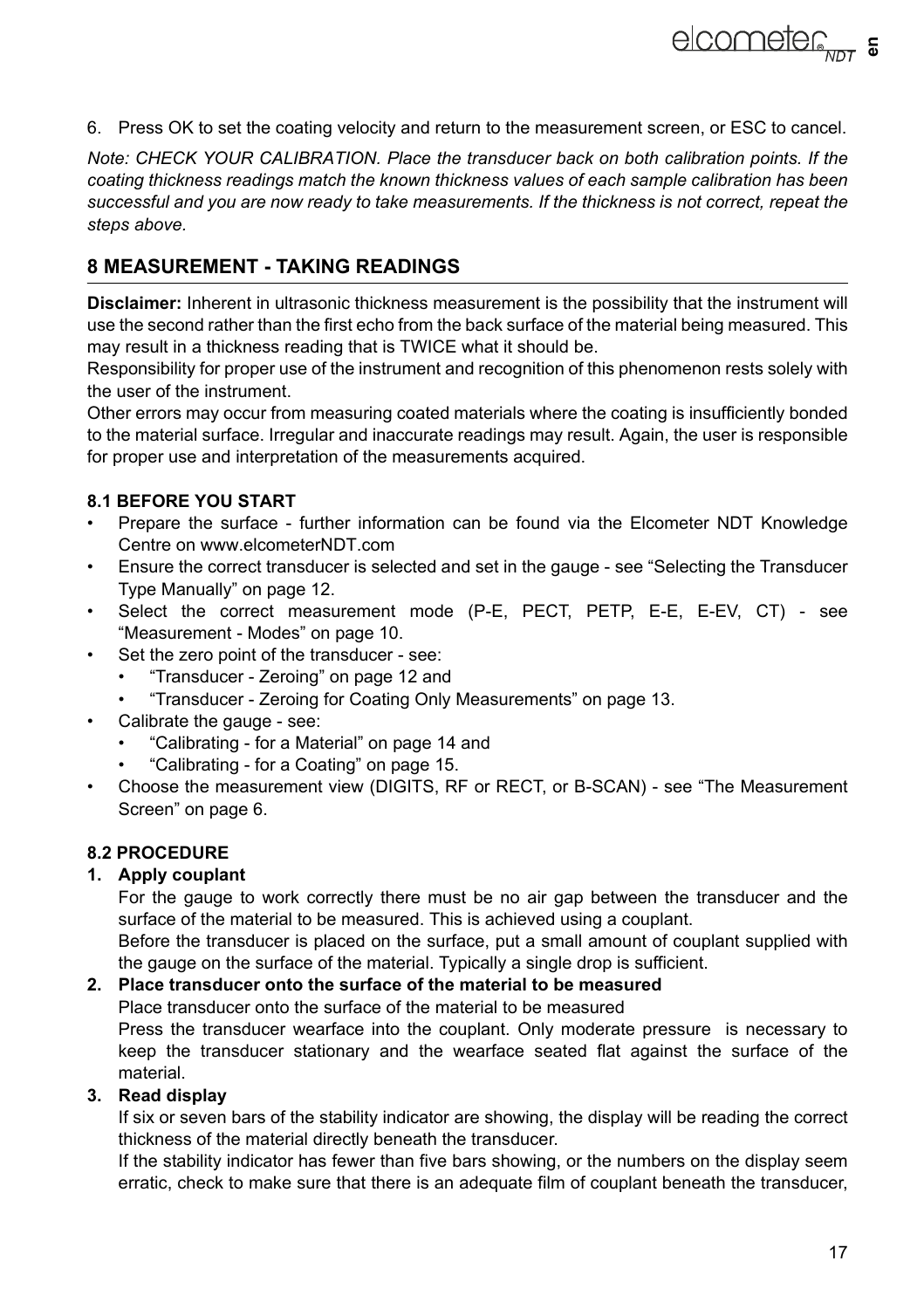**elcometer**<sub>NDT</sub> **a** 

and that the transducer is seated flat against the material. If the condition persists, it may be necessary to:

- adjust the gain, or
- select a different transducer (size or frequency) for the material being measured.

The gauge will perform a number of measurements every second when the transducer is in contact with the surface of the material. The display is updated as each reading is taken.

#### **4. Remove transducer from surface**

The display will show the last measurement made.

*Note: Occasionally, a small film of couplant will be drawn out between the transducer and the surface as the transducer is removed. When this happens, the gauge may perform a measurement through this couplant film. This phenomenon can be seen when one thickness value is observed while the transducer is in place, and another value is observed after the transducer is removed. If this happens, take the reading again using less couplant.*

#### <span id="page-18-1"></span>**9 GATES** (CG100ABDL gauges only)

#### **9.1 INTRODUCTION**

Further information on gates can be found on the Elcometer NDT Knowledge Centre on www.elcometerNDT.com

#### **9.2 ADJUSTING THE GATES**

The quickest way to adjust the settings of the three gates is directly from the hot menu. Alternatively, adiust the values using the menus:

- 1. Press MENU, GT1, GT2 or GT3 menu and then highlight the setting you wish to adjust.
- 2. Adjust to suit the measurement application.
- 3. Press OK to set the value and return to the menu screen, or ESC to cancel.
- 4. Press MEAS to return to the measurement screen.

### **10 THRUPAINT™ MEASUREMENT TECHNIQUE**

#### **10.1 INTRODUCTION**

Your gauge is equipped with a through paint measurement mode that uses a multiple echo technique to allow measurement of the material thickness beneath a coating. This is useful for checking the material thickness of painted object.

ThruPaint**™** capability is available in E-E and E-Ev modes, to activate ThruPaint**™** operation select one of these measurement modes using the "MULTI MODE" key.

Special "High Damped" or "Coating Thickness" transducers are required for this mode to function. Further information may be found on the Elcometer NDT Knowledge Centre on www.elcomterndt.com.

### **11 MEASUREMENT - OPTIONS**

#### <span id="page-18-0"></span>**11.1 AUTO FIND** (CG100ABDL gauges only)

When using a scan type display, the DELAY and RANGE (or B-START and B-DEPTH) must be set correctly for the waveform to be shown on the display. If these parameters are set up incorrectly nothing will be seen. The AUTO FIND function solves this problem by automatically adjusting these parameters so that the relevant part of the waveform is shown on the screen.

To use the AUTO FIND function place the transducer on the material to obtain a reading, select MENU/UTIL/AUTO FIND.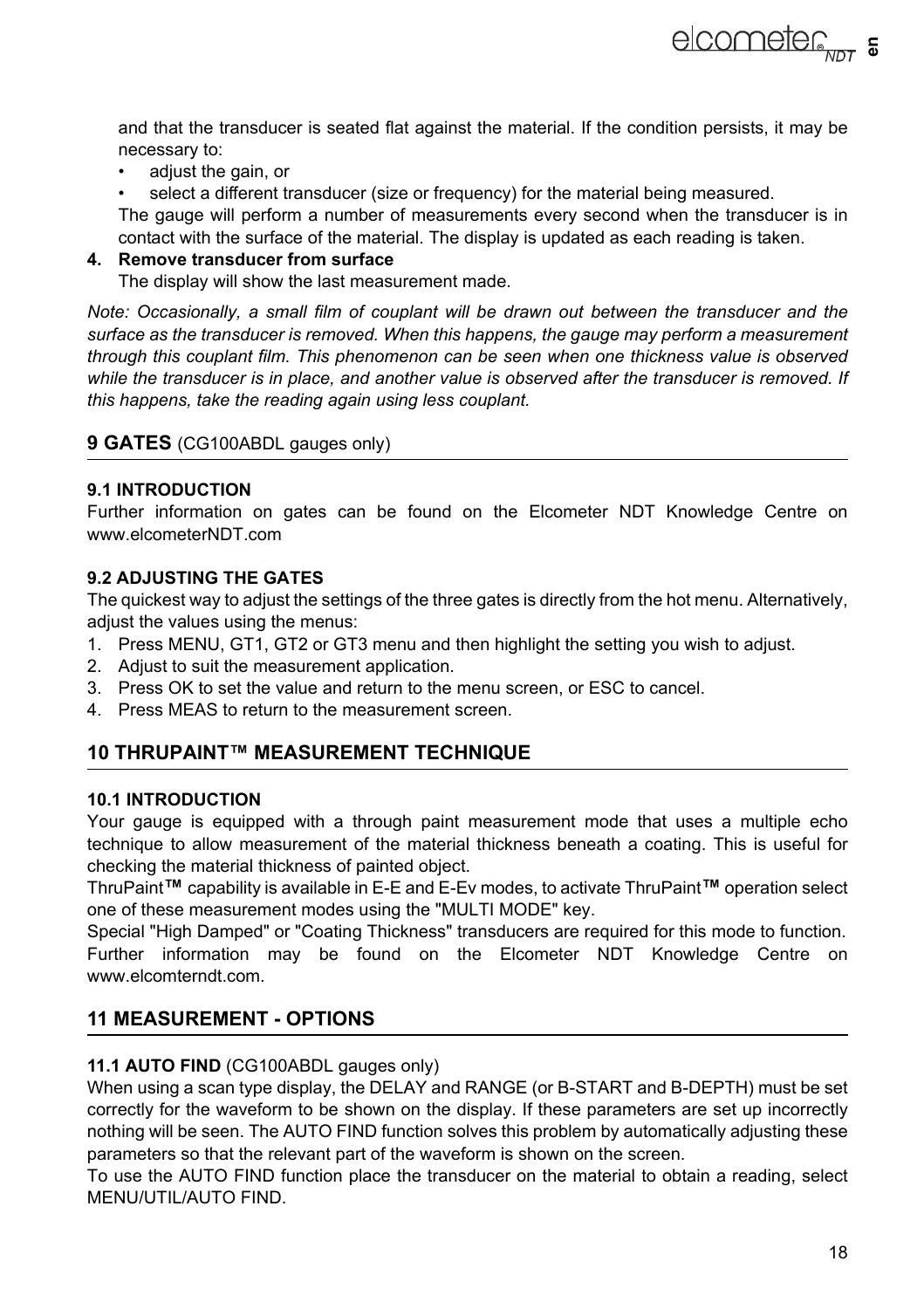#### **11.2 HIGH SPEED SCAN**

Although your gauge excels at making single point measurements, it is sometimes desirable to examine a larger region, searching for the thinnest point. The gauge includes a feature, called SCAN MODE, which allows it to do just that.

This mode increases the overall repetition rate to a maximum of 50Hz with a high speed screen refresh rate of 25 times a second.

This feature enables the user to make scanned passes over an arbitrary length of the test material while still maintaining a reasonable representation of thickness over the scanned area or region. This feature can be used in conjunction with High and Low alarm limits features to keep track of

#### both values dynamically.

#### **To enable/disable the high speed Scan Mode:**

- 1. Select MENU/UTIL/SCAN MODE.
- 2. Use the LEFT and RIGHT arrows to toggle the SCAN MODE on/off.
- 3. Press MEAS to return to the measurement screen, ready to begin taking readings.

#### **11.3 ALARM MODE**

Your gauge includes an Alarm Mode. Set the limits, and if a measurement falls outside of these limits your gauge will signal an alarm (a red light on the front panel of the instrument and/or an audible beep).

This feature may be used for a variety of applications to verify the material is within the manufacturer specifications.

There are two limit values, ALARM LOW and ALARM HIGH. You can choose to activate both or just one of these values depending on your requirements.

#### **To enable/disable Alarm Mode:**

- 1. Select MENU/UTIL/ALARM.
- 2. Use LEFT and RIGHT to toggle the ALARM on/off/audible.
- 3. Press MEAS to return to the measurement screen, ready to begin taking readings.

#### **To set the Alarm limits:**

- 1. Select MENU/UTIL/ALARM LOW or ALARM HIGH.
- 2. Press ENTER to display the Digits Edit Box.
- 3. Adjust to suit the measurement application.
- 4. Press OK to set the alarm value and return to the menu screen, or ESC to cancel.
- 5. Press MEAS to return to the measurement screen.

#### **11.4 DIFFERENTIAL MODE**

Your gauge includes a Differential Mode. Set the nominal value of thickness (based upon the expected thickness value), and the gauge measures the difference (+/-) from this nominal value. This feature is typically used in QA incoming inspections on pipes, plate stock, coils, etc.

#### **To enable/disable Differential Mode:**

- 1. Select MENU/UTIL/DIFFERENTIAL.
- 2. Use LEFT and RIGHT to toggle the DIFFERENTIAL on.
	- A value will appear to the right of DIFFERENTIAL.
- 3. Press MEAS to return to the measurement screen, ready to begin taking readings.

#### **To set the Differential value:**

- 1. Enable Differential Mode (see steps above).
- 2. When DIFFERENTIAL has been enabled and a value is being displayed to the right of the DIFFERENTIAL label, press ENTER to display the Digits Edit Box.
- 3. Adjust to suit the measurement application.
- 4. Press OK to set the differential value and return to the menu screen, or ESC to cancel.
- 5. Press MEAS to return to the measurement screen.

elcometer<sub>Nnt</sub> =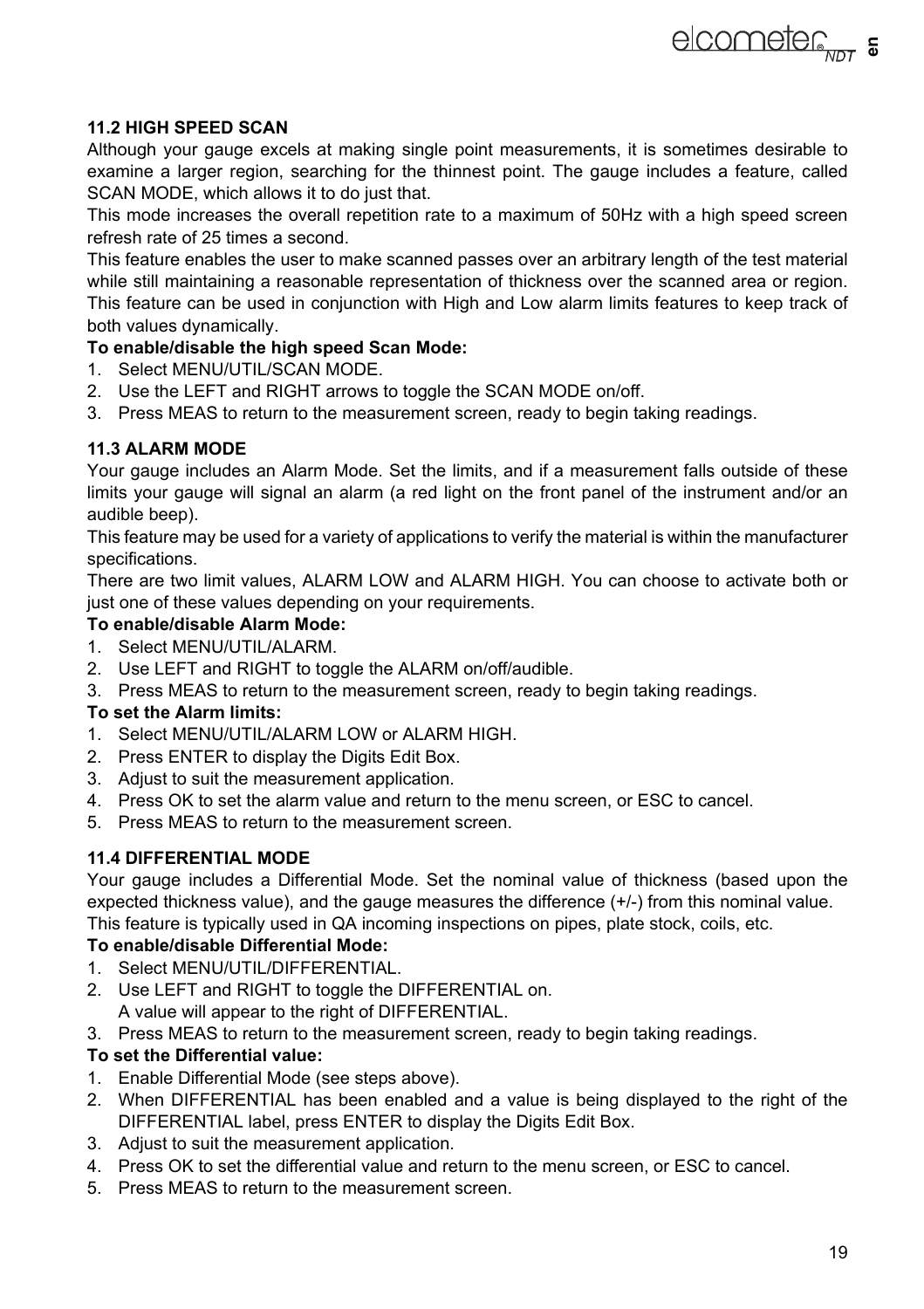#### **11.5 POLARITY** (CG100ABDL gauges only)

The polarity that your gauge detects on can be set to either positive or negative to obtain the best detection results depending on the specific measurement conditions of your application. Polarity affects both the gate (above or below the x axis in the RF A-Scan) and the Rectified A-Scan display (whether the top or bottom half of the RF display is shown.

For further information refer to the Elcometer NDT Knowledge Centre on www.elcometerNDT.com **To adjust POLARITY:**

Set the measurement screen view to RF. The option is found in MFNU/TUNF/POLARITY

#### **11.6 PULSE WIDTH** (CG100ABDL gauges only)

Your gauge has an adjustable pulse width option. Pulse width refers to the duration of time the pulser is switched on. Pulse width determines the amount of energy transmitted into the material being tested.

There are three pulse width options:

#### **Spike**

The Spike option is used for high resolution and general applications and can be considered as the standard setting.

#### **Thin**

When additional energy is needed for more penetration, the Thin option may be necessary.

#### **Wide**

When even more energy is needed for more penetration, the Wide option may be necessary.

High frequency applications, where resolution is a requirement, may require the Spike or Thin settings to achieve optimal results. Low frequency applications, where more penetration is a requirement, may require the Thin or Wide settings, offering increased penetration. The variety of transducer frequencies and diameters used in conjunction with the pulse width setting, enable you to fine tune the gauge to your application needs.

#### **To adjust the Pulse setting:**

The option to adjust the PULSE WIDTH function is found in MENU/TUNE/PULSE

#### **11.7 PULSER VOLTAGE** (CG100ABDL gauges only)

Your gauge has a 200 V square wave pulser that can be adjusted for specific applications and transducers. The standard pulser setting is 150 V, and the Pulser Volt function allows you to increase or decrease this value by 50 V to give greater penetration for difficult material types, or increased resolution on noisy materials.

#### **The option to adjust the Pulser Voltage setting is found in MENU/TUNE/PULSER VOLT.**

#### **11.8 ATTENUATOR** (CG100ABDL gauges only)

Your gauge has a 20dB signal attenuator and amplifier. This feature offers a cut/boost to the overall signal strength. In instances where the 60 dB range is not enough, or too much, this feature allows you to increase/decrease the amplifier strength by a power of 10 (20dB). The standard setting is zero, which is an arbitrary value. The attenuation value is added to the gain value. Therefore, if the attenuator is increased to 20dB, this value is added to the value of the gain setting.

**The option to adjust the Attenuator setting is found in MENU/TUNE/ATTENUATOR.**

**elcometer**<sub>NDT</sub> **s**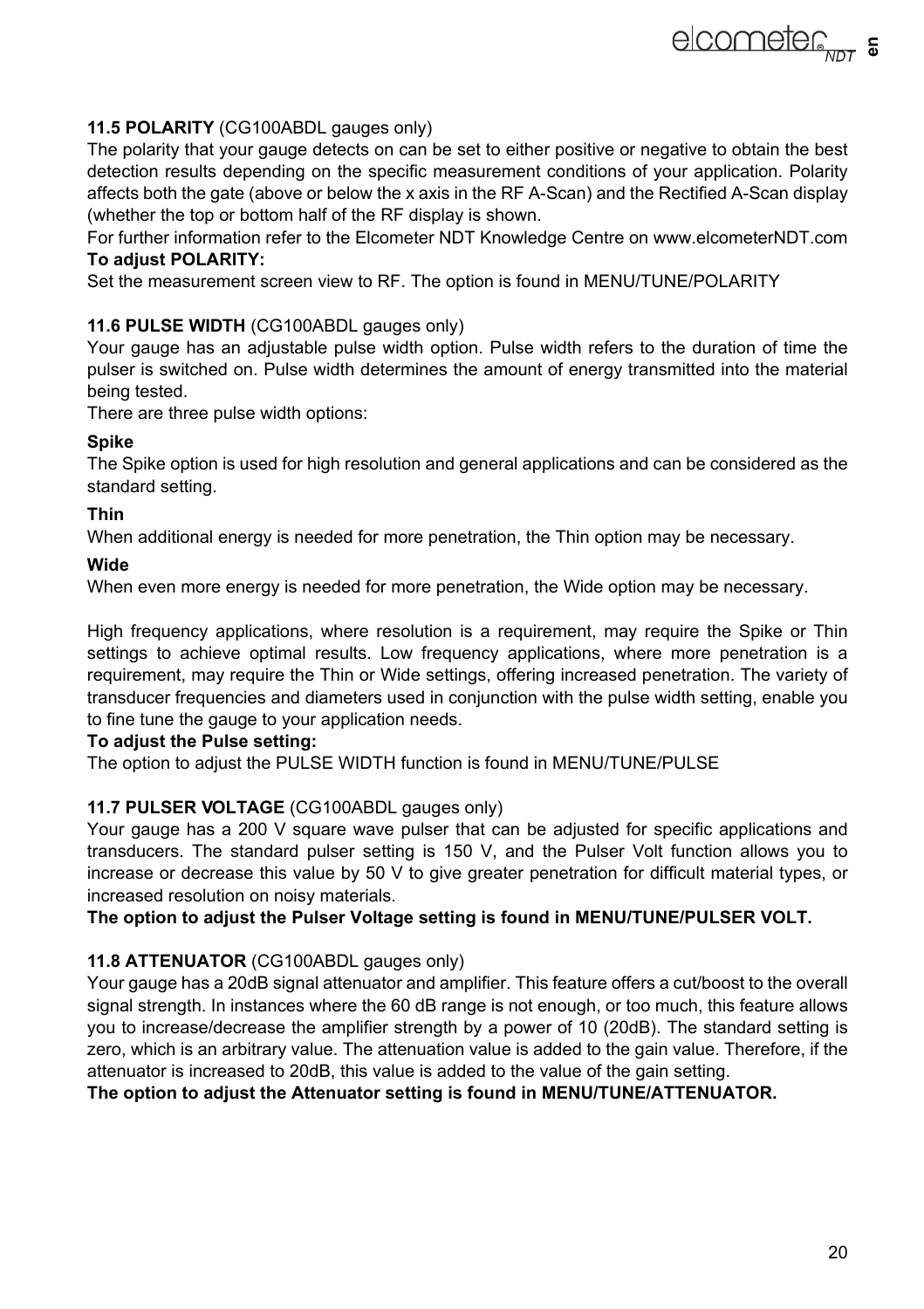# <span id="page-21-0"></span>**12 FLAW MODE** (CG100ABDL gauges only)

#### **12.1 INTRODUCTION**

Your gauge includes a basic flaw prove up mode. Further information on flaw detection can be found on the Elcometer NDT Knowledge Centre on www.elcometerNDT.com

#### **12.2 FLAW MODE VIEW**

| <b>Feature</b> | <b>Description</b>                                                                                                                                                                                                        |   |
|----------------|---------------------------------------------------------------------------------------------------------------------------------------------------------------------------------------------------------------------------|---|
| А              | Horizontal gridlines on the display represent<br>increments of 25% of the full screen height                                                                                                                              | А |
| B              | The thickness reading normally occupying<br>this space is not relevant to flaw detection. It<br>is replaced by a dashed line                                                                                              |   |
| C              | The peak hold symbol is only visible when<br>flaw mode is set to peak. Indicates the high-<br>est amplitude reflection detected during a<br>scan. Pressing CLR will reset the position of<br>the peak hold symbol to zero |   |
|                | Vertical gridlines on the labelled with quad-<br>rant numbers. Unlike thickness mode they do<br>not correspond to the material thickness                                                                                  |   |



# **12.3 ENABLING FLAW MODE**

To use Flaw Mode, an angle beam transducer and dual lemo to single microdot cable are required. These are available from Elcometer NDT.

- 1. Attach the dual lemo to microdot cable and angle beam transducer to the gauge.
- 2. Press MENU, scroll to the PROBE menu and then highlight the FLAW MODE function.
- 3. Use LEFT and RIGHT to adjust the value of the FLAW MODE function (OFF, ON, PEAK):
	- OFF Disables FLAW MODE
	- ON Enables FLAW MODE
	- PEAK Enables the FLAW MODE and PEAK HOLD options and view. When this option is enabled, the peak hold symbol is displayed on the right side of the display (to reset to zero, press CLR).
- 4. Press MEAS to return to the measurement screen.

*Note: When flaw mode is activated, a transducer delay will still be configured from the previously loaded transducer. This will only affect the position of the starting point from the initial pulse. The zero delay can be set to zero by loading the default setup located in the setup menu. Alternatively, you can load a factory flaw mode setup, and begin making any adjustments necessary.*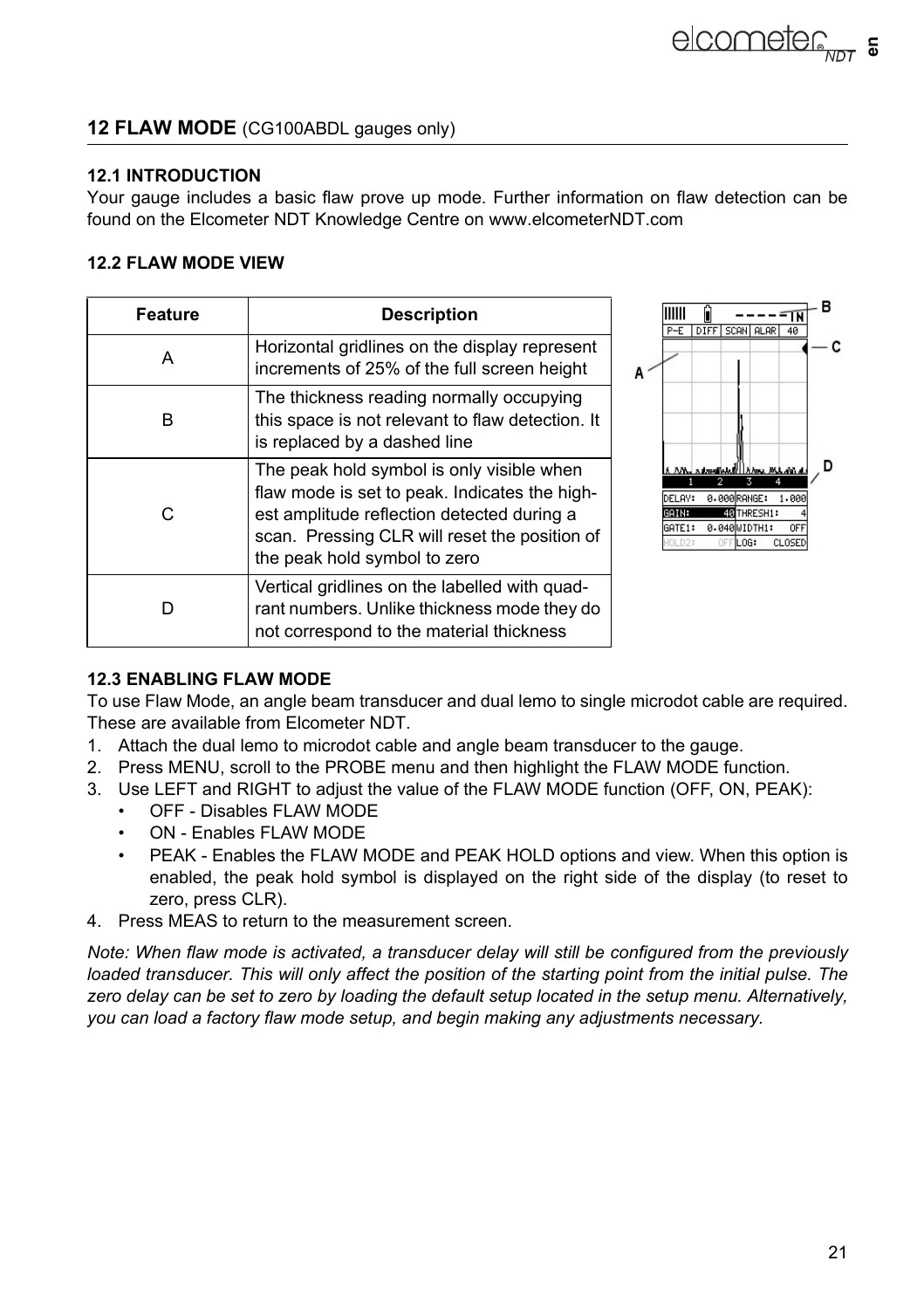# **13 MEASUREMENT - RECORDING YOUR READINGS** (CG100DL gauges only)

Your gauge is equipped with a data logger -. With a data file open, all your measurements are saved into the file for later review and download to PC.

# **13.1 ABOUT THE DATA LOGGER**

With a data file open, as you take measurements, the measurement data is stored in files in the gauge memory.

#### **Data logger file format**:

You have a choice of two different file formats:

- *Grid format*: Similar to a spreadsheet format in which each cell is used to store a reading. Cells are referenced by the row number (1 to 999) and the column label (A to ZZ).
- *Sequential format*: A single column of up to 512 possible rows (readings), and a column of corresponding identifiers associated with each individual reading. The identifier can be a combination of up to 10 alphanumeric/special characters (see below), however it must not start or end with a special character. Once a start and end ID are entered into the gauge and the log created, the gauge automatically generates all the identifiers within that range.

#### **Data logger filename character sets**:

Any combination of the following characters can be used for file names and sequential format identifiers:

- Numeric characters: 0 9
- Alpha Characters: A Z
- Special Characters: ! ' # space / . ( )

#### **What measurement data is saved**:

When a measurement is taken (irrespective of log file format), the following information is saved:

- The reading value.
- A screenshot, the nature of which will depend on what view the gauge was in at the time the reading was taken. For example, if the view was in B-SCAN, then a B-SCAN screenshot will be saved with the reading. This 'Save Graphics' option can be toggled on/off.

#### **Memory capacity**:

You can create and save as many data files as required up to the maximum capacity of the gauge memory (32 Mbit). If you try to create a new file which exceeds the memory capacity, the gauge will display an error message. Saved data must be deleted in order to make the space available.

| <b>Save Graphics Option</b> | <b>Memory Capacity</b><br>(readings) |
|-----------------------------|--------------------------------------|
| Ωn                          | $16000 +$                            |
| ገff                         | $210000 +$                           |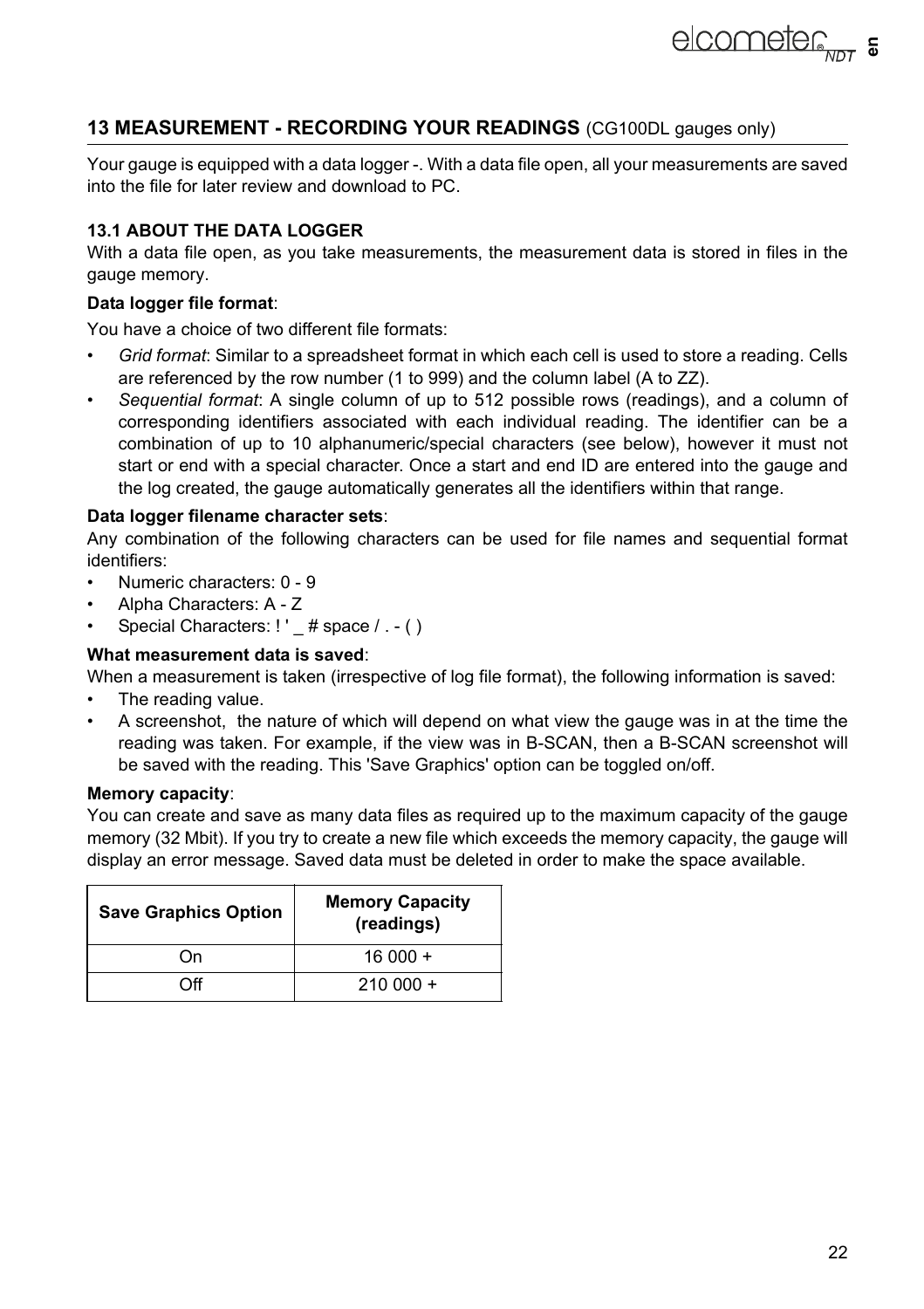

#### <span id="page-23-0"></span>**13.2 CREATING A NEW DATA LOGGER FILE - GRID FORMAT**

To create a GRID log data file:

- 1. Select MENU/DATA/NEW.
- 2. Use (LEFT) or (RIGHT) to choose between grid and sequential log types
- 3. Press ENTER to continue.
- 4. Fill in a name and a note (if desired) for your data logger file.
- 5. Select the size of the grid. Grid positions are denoted by a number and a letter, where the letter is the column and the number is the row. Use TOP LEFT and LOWER RIGHT to define the size of the grid. For example, a with the TOP LEFT set to A001 and LOWER RIGHT C003 would produce a 3x3 grid.

The grid can have a maximum of 52 columns and 999 rows

- 6. Set the Auto Increment direction. This option allows you to select which direction the cursor moves after a reading is stored in terms of compass points. For example NORTH would move the cursor up a row, and WEST would move a column left.
- 7. Choose whether to activate SAVE GRAPHICS or not (snapshot of the A OR B scan on screen).
- 8. Finally create the log by scrolling to CREATE LOG, pressing ENTER and then OK to confirm.

The measurement grid is now displayed along with the grid name on screen.

#### **13.3 CREATING A NEW DATA LOGGER FILE - SEQUENTIAL FORMAT**

To create a SEQ log data file:

- 1. Scroll to the DATA section of the main menu and highlight.
- 2. Select NEW and use LEFT and RIGHT to choose between grid and sequential log types.
- 3. Press enter to continue.
- 4. Fill in a name and a note (if desired) for your data logger file. Press OK when complete.
- 5. Choose a START ID (see section 13.1).
- 6. Choose a END ID (see section 13.1).
- 7. Scroll to DIRECTION and select NONE, INCrement or DECrement to not move or move either right or left through the sequential log automatically when a reading is saved.
- 8. Finally create the log by scrolling to CREATE LOG, pressing ENTER and then OK to confirm.

#### **13.4 HANDLING LOGGER FILES**

Once created, logger files may be opened or closed using the functions "OPEN" and "CLOSE".

Closing logger files places the gauge in immediate mode and will prevent accidental saving of data into an inappropriate log.

#### **13.5 STORING READINGS IN A DATA LOGGER FILE**

1. Create a new data logger file or open an existing file.

The grid or sequential file is displayed in the lower half of the measurement screen.

| NEW GRID LOG    |             |
|-----------------|-------------|
| NAME: BOILER 34 |             |
| <b>NOTE:</b>    |             |
| TOP LFFT:       | 6981        |
| LOWER RIGHT     | <b>CA50</b> |
| INCR. DIR:      | EAST        |
| SAVE GRAPHICS   | N0          |
|                 |             |
| CREATE GRID?    |             |
| GRID SIZE:      | 150         |
|                 |             |
|                 |             |







CREATE LOG LOG SIZE:

| ок                                                                       | ⊨sc |
|--------------------------------------------------------------------------|-----|
| START ADDR                                                               |     |
| 0123456789<br>$\#$ $\angle$ . - ()<br>ABCDEFGHIJ<br>KLMNOPORST<br>UVWXYZ |     |
| B001∎                                                                    |     |

OK

**ESC**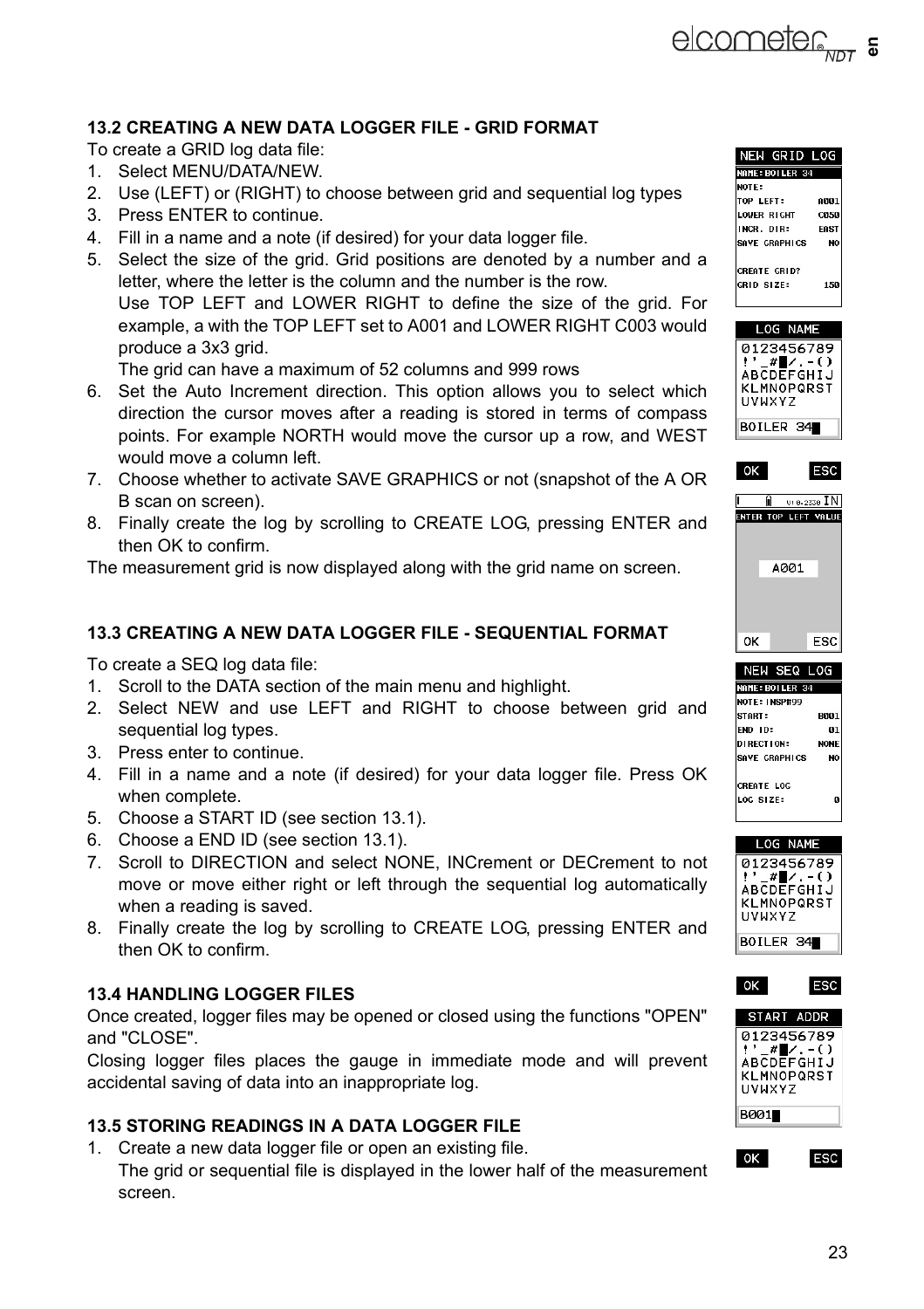*Note: Once the file is open, it will remain open until it is closed or another file is opened. If the gauge is switched off, the file will be opened automatically when the gauge is switched on again. Press the ENTER key to display the file from the measurement screen.*

- 2. If you want to save the reading to a particular cell location, scroll to the desired cell. *Note: The cell location must be empty. If it already contains a reading and you want to save a new reading to the same location, refer to the instructions given in ["Viewing and Deleting](#page-24-0) [readings" on page 24](#page-24-0).*
- 3. Take a reading and then press ENTER.

The reading value is saved in the file at the location selected and the cursor advances to the next cell according to the rules set for the data logger file:

- Grid log data file only: If INCR. DIR is set to NORTH, EAST, SOUTH or WEST, the cursor will advance one cell in the chosen direction. When the cursor reaches the last cell in the row or column it will return to the other end of the row or column.
- Sequential log data file only: If DIRECTION is set to INC or DEC, the cursor will advance one cell in the chosen direction. When the cursor reaches the last cell in the column it will return to the other end of the column.

*Note: If you try to save a reading into a cell location which already contains a reading value, a warning message is displayed (see Deleting a reading).*

- 4. Grid log data file only: To advance to a specific row number, press OK enter the row number. Press OK to advance directly to that row number in the grid log.
- 5. To toggle the display between DIGITS view and B-SCAN view, press ESC.
- 6. If you are unable to take a measurement due to the measurement location being physically inaccessible, press CLR.

The cell location in the data file is marked OBST (Obstruct).

- 7. The display of the log data file on the measurement screen can be switched on and off:
	- To switch off, press MEAS
	- To switch on, press ENTER

# <span id="page-24-0"></span>**13.6 VIEWING AND DELETING READINGS**

With a data file open:

1. Use the arrows to scroll through the cells in the data file.

As the cursor is moved to a different cell, the display is updated with the display view saved with the reading (if SAVE GRAPHICS was set to YES). Readings stored in memory are indicated by MEM in the top left corner of the measurement screen (in place of the bars of the stability indicator).

2. To delete a reading, scroll to the cell location, press CLR and then OK (or ESC to cancel). The reading is deleted and if you wish you can now take another measurement and save the reading in this cell location.

# **13.7 EDITING A DATA LOGGER FILE**

You can edit the following fields of data files:

- Grid files: NAME, NOTE, and INCRement DIRection
- Sequential files: NAME, NOTE, DIRECTION and LOG SIZE
- To edit a file:
- 1. Open the data file.
- 2. EDIT and press ENTER. The EDIT GRID LOG (or EDIT SEQ LOG) screen is displayed and lists all the fields which can be edited.
- 3. Scroll to the field you want to edit, press ENTER and then adjust the contents of the field using the techniques previously described to create a data file - see [page 23](#page-23-0).
- 4. When finished, scroll to SAVE CHANGES, press ENTER and then OK (or ESC to cancel).

elcometer<sub>sin</sub>, s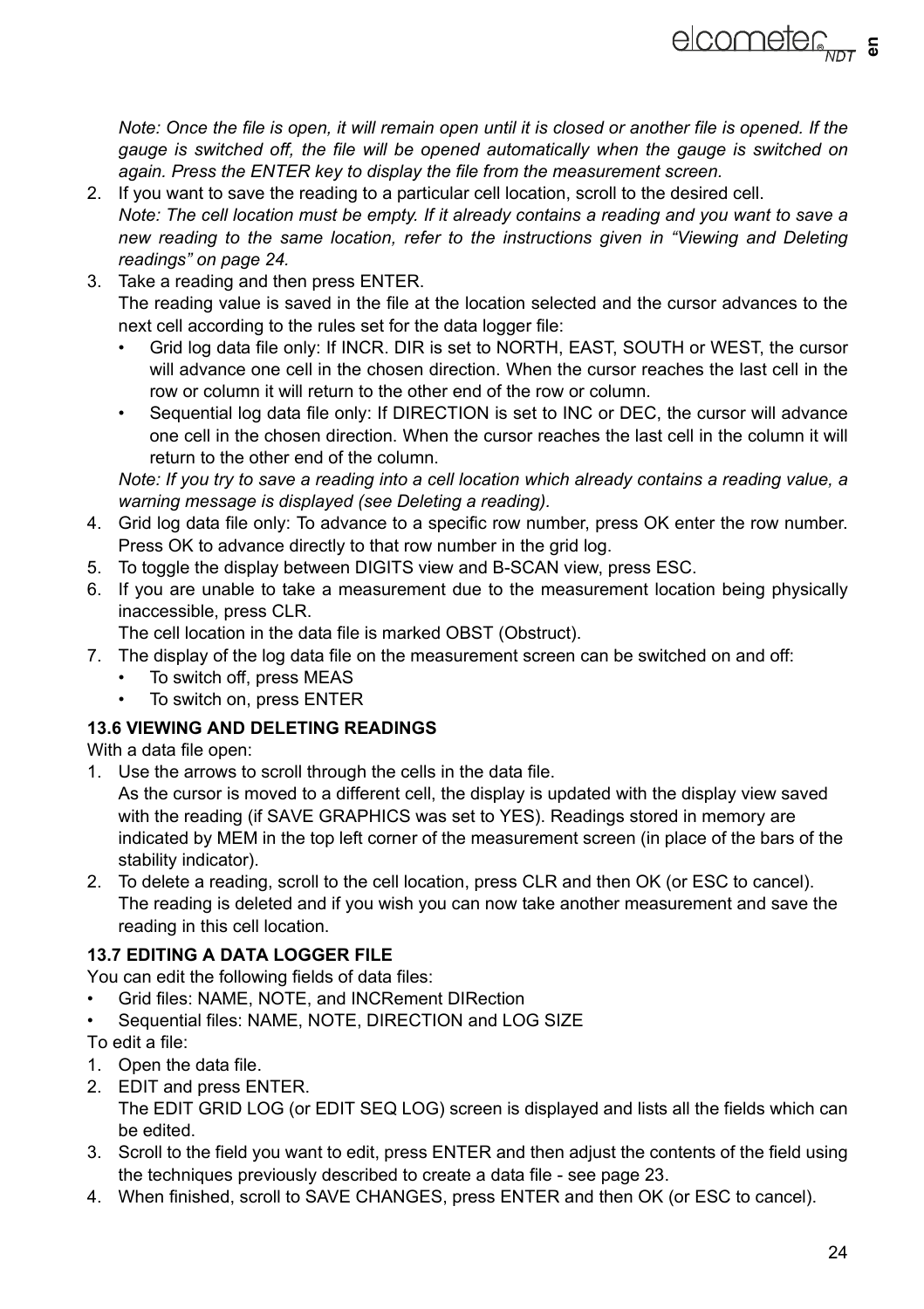#### **13.8 DELETING A DATA LOGGER FILE**

- 1. Select MENU/DATA/DELETE ONE FILE.
- 2. Press ENTER.
	- The OPEN LOG screen is displayed and lists all the data files stored in your gauge memory.
- 3. Scroll through the list until the data file you want to delete is highlighted.
- 4. Press OK (or ESC to cancel).

The file is deleted.

#### **13.9 DELETING ALL DATA LOGGER FILES**

*Note: This will delete all the data logger files in gauge memory - use with caution.*

- 1. Select MENU/DATA/DELETE ALL DATA.
- 2. Press ENTER and then OK to confirm (or ESC to cancel).

The data logger memory is erased - all files are deleted.

# **14 GAUGE SETUPS**

Your gauge contains 64 configurable preset locations in which you can store custom gauge setups, each one optimised for a specific measuring application.

These gauge setups can save time when conducting routine inspections of the same job or project. This feature also helps to eliminate error between two or more users during the setup and calibration process.

The setups store:

- Measurement mode
- Transducer type
- Gain setting
- Scan mode setting
- Alarm settings
- Differential settings
- Display type setting

As well as storing the setups in your gauge, you can also store the setups on a computer and transfer them bi-directionally using the PC interface software included with the gauge.

The factory supplied setups stored in the gauge cover some of the more typical applications commonly used with this type of instrument and may be modified freely by the user.

The PC interface software includes a default setup file that can be uploaded to the gauge at any time to restore factory settings. However, you should consider saving modified setups to an empty location rather than overwriting the factory setups in your gauge.

#### **14.1 OPENING A SETUP**

- 1. Select MENU/SET/OPEN.
- 2. Press ENTER to display the SETUP LIST BOX.
- 3. Scroll through the list of setups until the required setup is highlighted.
- 4. Press ENTER to activate the confirmation screen.
- 5. Press OK to load the setup from memory.
- 6. Press MEAS to return to the measurement screen.

#### **14.2 SAVING AND EDITING A SETUP**

Once the parameters and features have been adjusted for an application, you can save these setting to a specific setup location for future use.

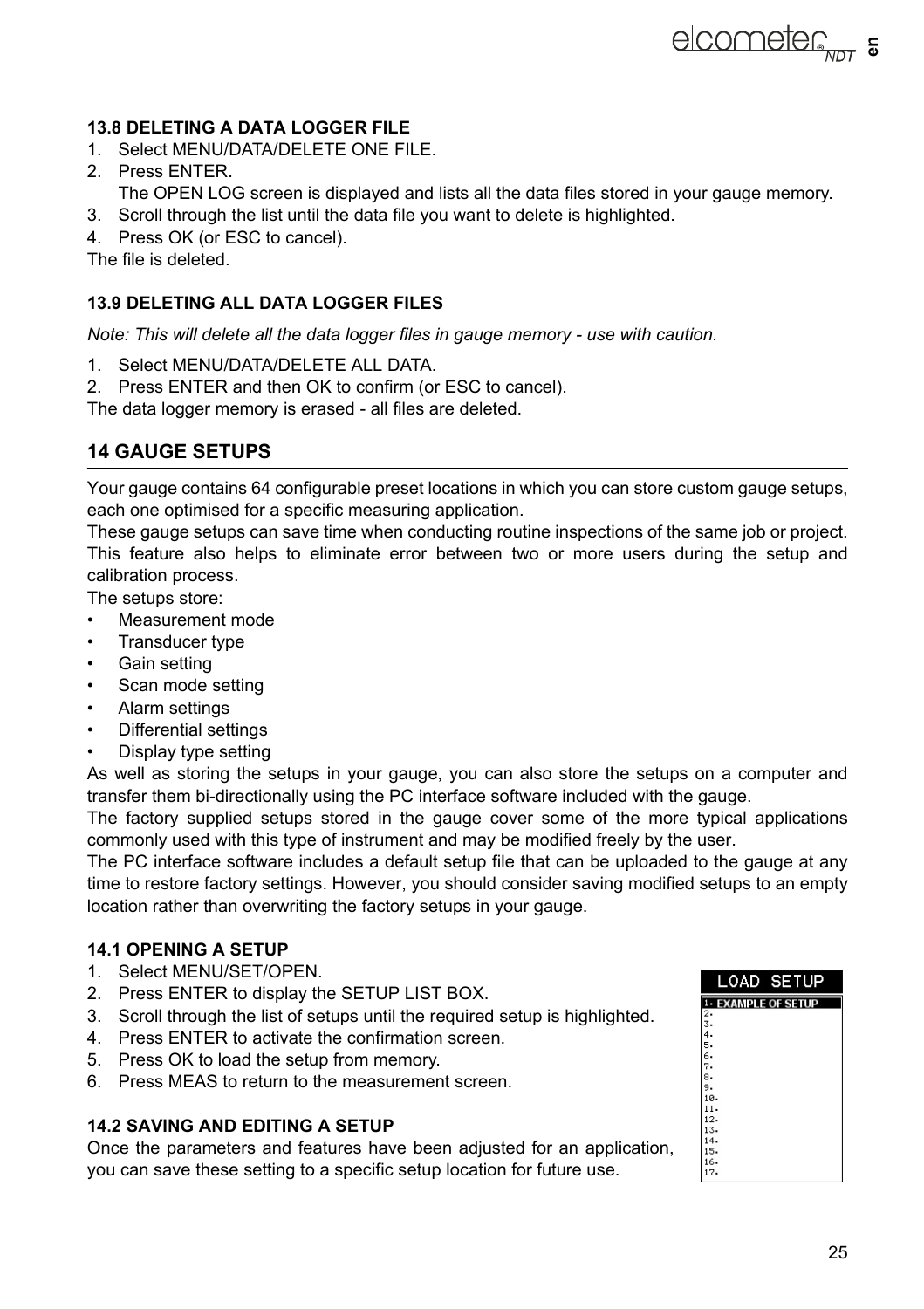It is sometimes necessary to rename a previously saved setup, or add additional comments about a particular setup. The other comments about the project may also be required for additional documentation purposes.

The following procedures outline the necessary steps for saving and editing a setup:

- 1. Press MENU, SET and SAVE.
- 2. Press ENTER to display the Save Setup edit box.
- 3. Scroll to NAME and then press ENTER to edit its value:
	- When you have finished, press OK to enter the value.
- 4. If you want to add a note, repeat step 3 for NOTE.
- 5. When you have finished, scroll to SAVE SETUP and press ENTER. The setup list screen is displayed.
- 6. Scroll through the list of setups until the required location to save the setup is highlighted.
- 7. Press OK to activate the confirmation screen.
- 8. Press OK to save the Setup, or ESC to cancel.

*Note: The Name and Note parameters of a Setup can be edited at any time by repeating the Save Setup routine described above. Therefore, the Save Setup function can also be considered an Edit Function.*

#### **14.3 DELETING A SAVED SETUP**

This option deletes a setup file from your gauge (for example, if it is no longer needed).

- 1. Press MENU, scroll to the SET menu and then highlight the DELETE function.
- 2. Press ENTER to display the SETUP LIST BOX.
- 3. Scroll through the list of setups until the required setup is highlighted.
- 4. Press ENTER to activate the confirmation screen.
- 5. Press OK to delete the setup from memory.

#### **14.4 USING THE DEFAULT SETUP**

Your gauge includes a default setup which you can use if there are no other setups stored in the gauge and you need to reset it to factory settings. This gives you the ability to load and modify a basic setup as follows:

- 1. Press MENU, scroll to the SET menu and then highlight the DEFAULT SETUP function.
- 2. Press ENTER to activate the confirmation screen.
- 3. Press OK to confirm.
- 4. Press OK again to confirm.

# **15 DATA TRANSFER SOFTWARE**

Software is available which allows data to be transferred from your gauge to a PC. Presently Elcometer supplies ElcoMaster™ software for this purpose.

#### **To set-up other types of communications software:**

- 1. Start the communications software.
- 2. Configure the software using the following parameters:

**Data Bits - 8**, **Parity - None**, **Stop Bits - 1**, **Baud Rate 1200 (to print a report), or 9600 to transfer data file**.

SAVE SETUP NAME: EX#1 NOTE: **SAVE SETUP SETUP NAME** 0123456789





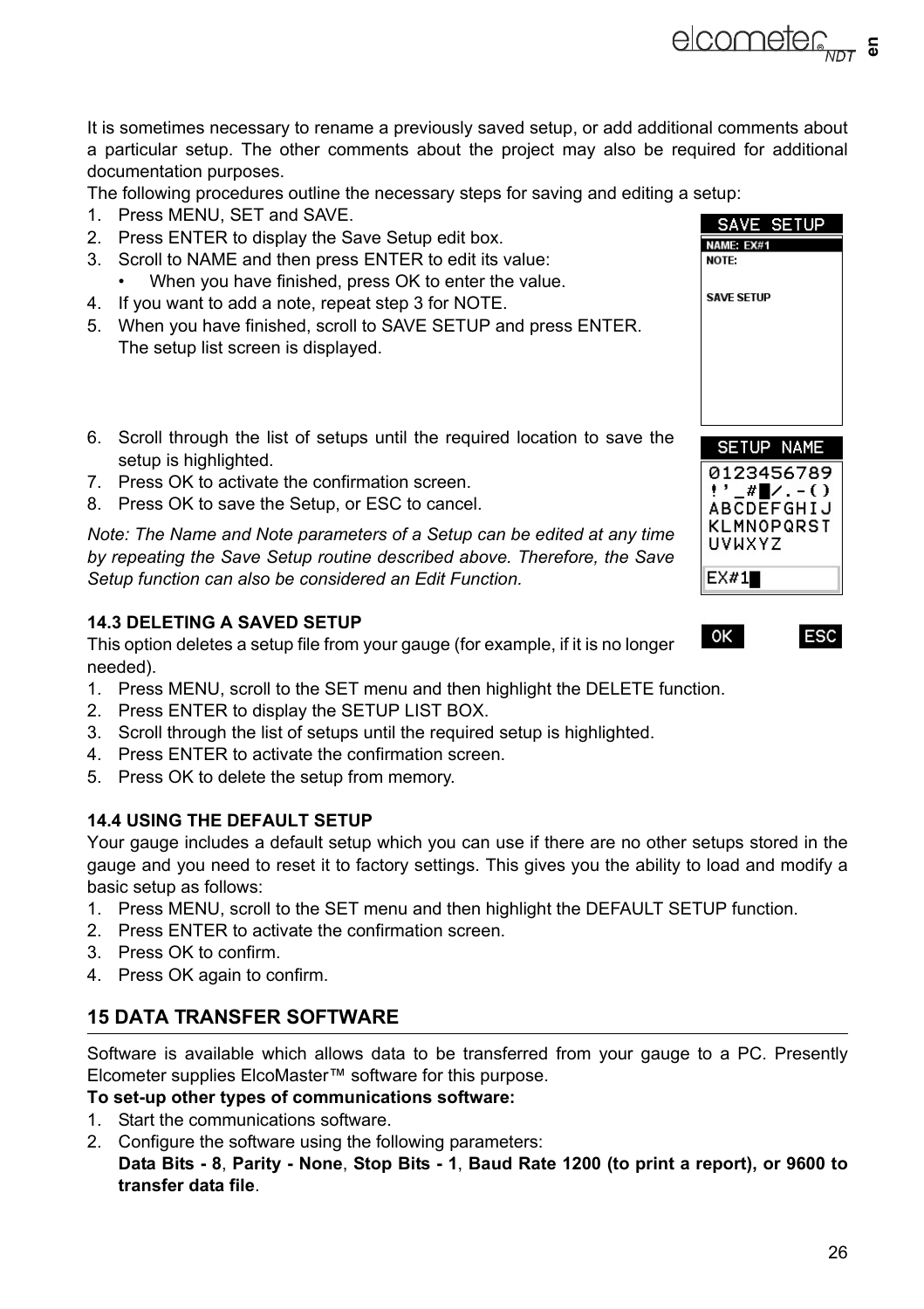

*Note: A report can be printed to a communications program (i.e. HyperTerminal), or printed to a serial printer using A4 or 8.5" x 11" paper.*

3. Set the communications software COM port to the port number that the gauge is connected to.

#### **15.1 TRANSFERRING MEASUREMENT DATA TO YOUR COMPUTER**

#### **15.1.1 RS-232 Connector**

The RS-232 connector, located on the bottom end cap of the gauge, is a 2 pin female Lemo connector. It is designed to connect directly from the gauge to a standard AT serial port on a PC. A Lemo to 9 pin serial cable is supplied with the gauge.

*Note: This connector is also used to upgrade the gauge with the latest version of firmware.*

#### **15.1.2 USB to Serial Converter**

Some newer laptop computers do not have standard serial ports. In this case, use the USB to Serial converter supplied with the gauge.

#### **15.1.3 Computer System Requirements**

ElcoMaster™ is compatible with any Windows computer system running Windows XP or above.

#### **15.1.4 Using the XFER menu**

The XFER menu of your gauge is used in conjunction with the ElcoMaster™ PC software. The steps below outline the procedure for accessing the XFER menu and basic operation as follows:

- 1. Scroll to the XFER section of the main menu.
- 2. Press ENTER to activate the option selected.
- 3. Once the Backup or Restore function has been completed, press MEAS once to return to the menu items, or twice to return to the measurement mode.

### **16 STORAGE**



Your gauge has a Liquid Crystal Display. If the display is heated above 50°C (120°F) it may be damaged. This can happen if the gauge is left in a car parked in strong sunlight. Always store the gauge in its case when it is not being used.

If the gauge is to remain unused for long periods of time, remove the batteries and store them separately. This will prevent damage to the gauge in the event of malfunction of the batteries.

# **17 MAINTENANCE**

You own one of the finest corrosion gauges in the world. If looked after, it will last a lifetime.

#### **17.1 FAULTS**

Your gauge is designed to give many years reliable service under normal operating and storage conditions. The gauge does not contain any user-serviceable components. In the unlikely event of a fault, the gauge should be returned to your local Elcometer NDT supplier or directly to Elcometer NDT. The warranty will be invalidated if the instrument has been opened.

### **17.2 TRANSDUCER**

The transducer will wear with repeated use. To extend transducer life, always set the transducer down so that it is perpendicular to the panel surface. Dragging the transducer along the surface will reduce the life of the transducer. Replacement transducers are available from your local Elcometer NDT supplier or directly from Elcometer NDT.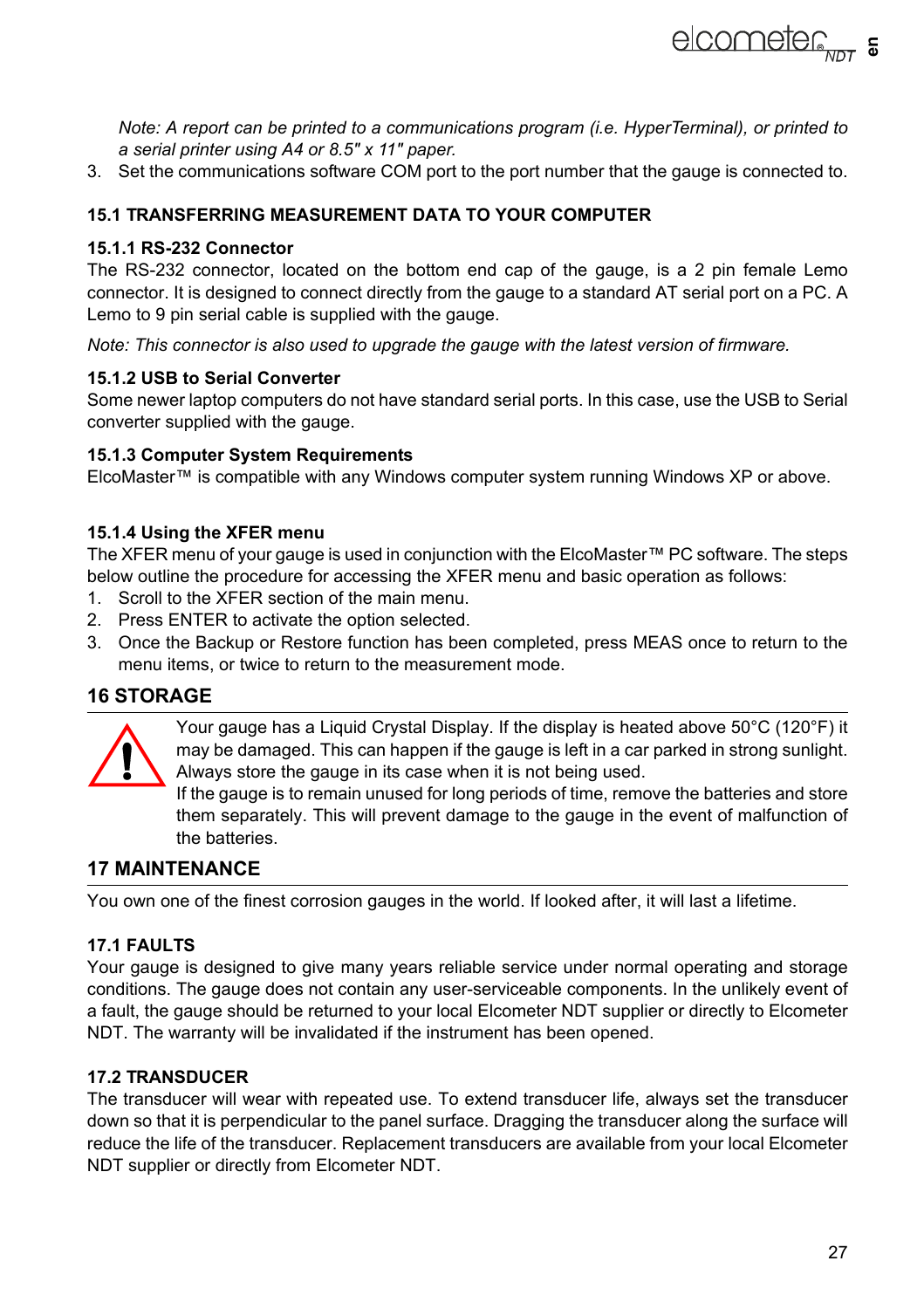# **18 TECHNICAL SPECIFICATION**

# **18.1 PERFORMANCE**

| Range                 | Pulse-Echo P-E          | 0.63 mm to 500 mm (0.025" to 19.999")                        |
|-----------------------|-------------------------|--------------------------------------------------------------|
|                       | Pulse-Echo Coating PECT | Material: 0.63 mm to 500 mm (0.025" to 19.999")              |
|                       |                         | Coating: 0.01 mm to 2.54 mm (0.001" to 0.100")               |
|                       | Pulse-Echo Temp Comp    | 0.63 mm to 500 mm (0.025" to 19.999")                        |
|                       | PFTP                    |                                                              |
|                       | Echo-Echo E-E           | 1.27 mm to 102 mm (0.050" to 4.0")                           |
|                       |                         | Range will vary +/- depending on the coating.                |
|                       | Echo-Echo Verify E-EV   | 1.27 mm to 25.4 mm (0.050" to 1.0")                          |
|                       |                         | Range will vary +/- depending on the coating.                |
|                       | Coating Only CT         | 0.0127 mm to 2.54 mm (0.0005" to 0.100")                     |
|                       |                         | Range will vary +/- depending on the coating.                |
| Resolution            |                         | $0.01$ mm $(0.001")$                                         |
| <b>Velocity Range</b> |                         | 1250 m/s to 13995 m/s (0.0492 in/us to 0.5510<br>$in/\mu s)$ |

# **18.2 PHYSICAL**

| Weight (including batteries)         | 380 g (13.5 oz)                                                                                                                                                                                                                            |
|--------------------------------------|--------------------------------------------------------------------------------------------------------------------------------------------------------------------------------------------------------------------------------------------|
| Dimensions (W $\times$ H $\times$ D) | 63.5 mm x 165 mm x 31.5 mm (2.5" x 6.5" x 1.24")                                                                                                                                                                                           |
| Gauge Operating Tempera-<br>ture     | $-10^{\circ}$ C to 60 $^{\circ}$ C (14 $^{\circ}$ F to 140 $^{\circ}$ F)                                                                                                                                                                   |
| Case                                 | Aluminium case design with gasket sealed end caps, waterproof<br>membrane keypad.                                                                                                                                                          |
| Data Output                          | Bi-directional RS232 serial port. Windows PC interface software                                                                                                                                                                            |
| Display                              | Backlit greyscale display (240 x 160 pixels). Viewable area 62<br>mm x 45.7 mm (2.4" x 1.8"). EL backlit (on/off/auto).                                                                                                                    |
| Power Source                         | Three 1.5 V AA alkaline or rechargeable cells. Typically operates<br>for 25 hours on alkaline cells and 12 hours on rechargeable cells<br>(charger not included.)                                                                          |
|                                      | Note: Alkaline cells must be disposed of carefully to avoid<br>environmental contamination. Please<br>consult vour<br>local<br>environmental authority for information on disposal in your region.<br>Do not dispose of any cells in fire. |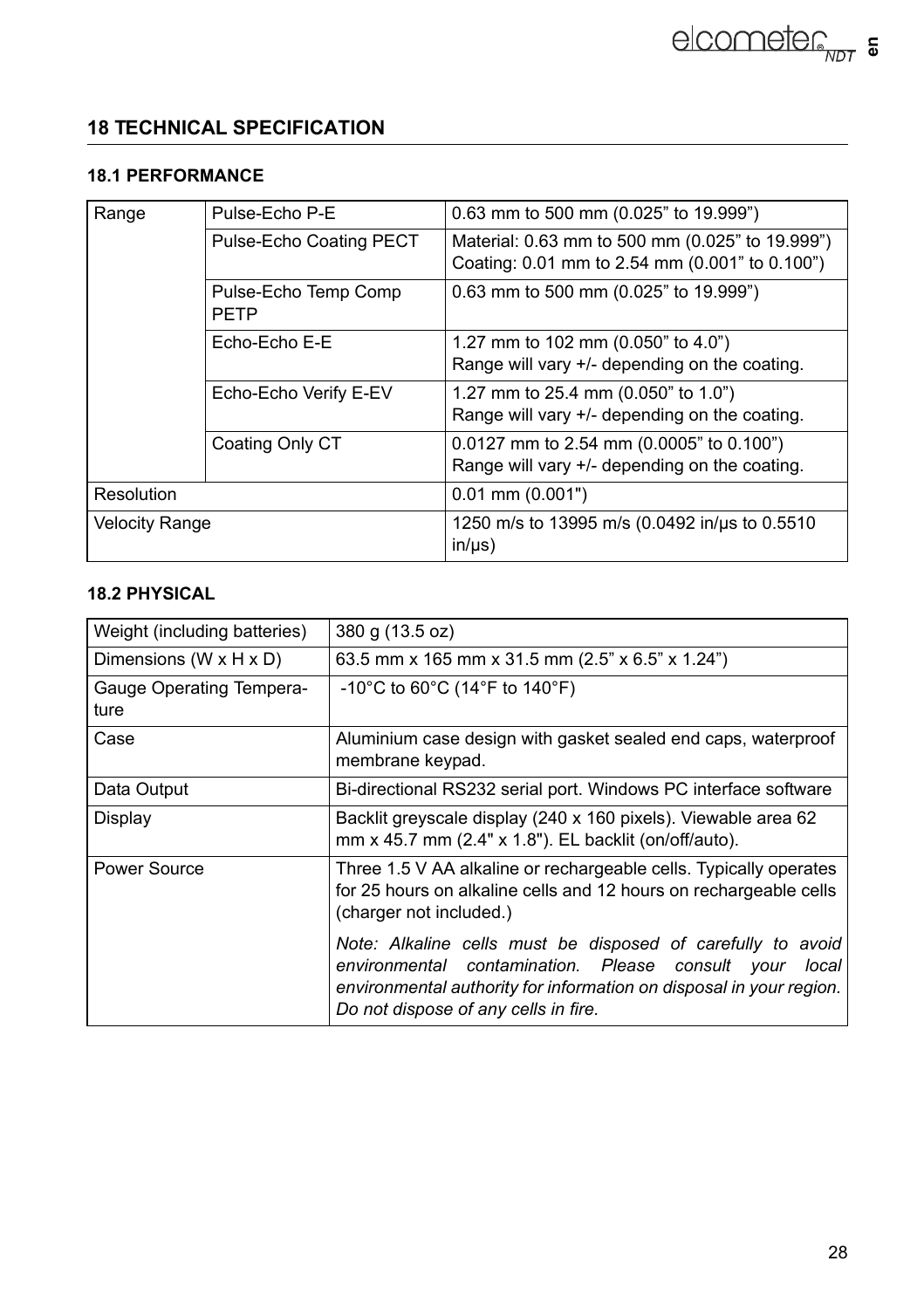# **19 WARRANTY**

Elcometer NDT warrants your gauge against defects in materials and workmanship for a period of two years from receipt by the end user.

Additionally, Elcometer NDT warrants transducers and accessories against such defects for a period of 90 days from receipt by the end user. If Elcometer NDT receives notice of such defects during the warranty period, Elcometer NDT will either, at its option, repair or replace products that prove to be defective. The warranty will be invalidated if the instrument has been opened.

#### **19.1 EXCLUSIONS**

The above warranty shall not apply to defects resulting from: improper or inadequate maintenance by the customer; unauthorised modification or misuse; or operation outside the environmental specifications for the product.

Elcometer NDT makes no other warranty, either express or implied, with respect to this product. Elcometer NDT specifically disclaims any implied warranties of merchantability or fitness for a particular purpose. Some states or provinces do not allow limitations on the duration of an implied warranty, so the above limitation or exclusion may not apply to you. However, any implied warranty of merchantability or fitness is limited to the two-year duration of this written warranty.

This warranty gives you specific legal rights, and you may also have other rights, which may vary from country to country, state to state or province to province.

#### **19.2 OBTAINING SERVICE DURING WARRANTY PERIOD**

If your hardware should fail during the warranty period, contact Elcometer NDT and arrange for servicing of the product. Retain proof of purchase in order to obtain warranty service.

For products that require servicing, Elcometer NDT may use one of the following methods:

- Repair the product
- Replace the product with a re-manufactured unit
- Replace the product with a product of equal or greater performance
- Refund the purchase price.

#### **19.3 AFTER THE WARRANTY PERIOD**

If your hardware should fail after the warranty period, contact Elcometer NDT for details of the services available, and to arrange for non-warranty service.

### **20 SPARES & ACCESSORIES**

#### **20.1 TRANSDUCERS**

Elcometer NDT gauges are **not** supplied with a transducer as standard - this must be ordered separately.

The transducers listed below are the most commonly used however, Elcometer NDT offer a wide range of other transducers to suit various applications.

Further information on the transducers available and their applications can be found on the Elcometer NDT Knowledge Centre on www.elcometerNDT.com

#### **Description Sales Part No. 2016**

| 2.25 MHz 1/4" Potted Side Transducer          | <b>TX2M25CP-2</b>  |
|-----------------------------------------------|--------------------|
| 5 MHz 1/4" Potted Side Transducer             | TX5M00CP-4         |
| 5 MHz 1/4" Potted Side High Damped Transducer | <b>TX5M00CP-10</b> |
| 7 MHz 1/4" Potted Side High Damped Transducer | <b>TX7M50CP-6</b>  |
| 10 MHz 1/4" Potted Side Transducer            | TX10M0CP-4         |
| 5 MHz 1/4" Potted Side CT Transducer          | TX5MC0CP-6         |
| 5 MHz 1/2" Potted Top CT Transducer           | TX5MC0EP-5         |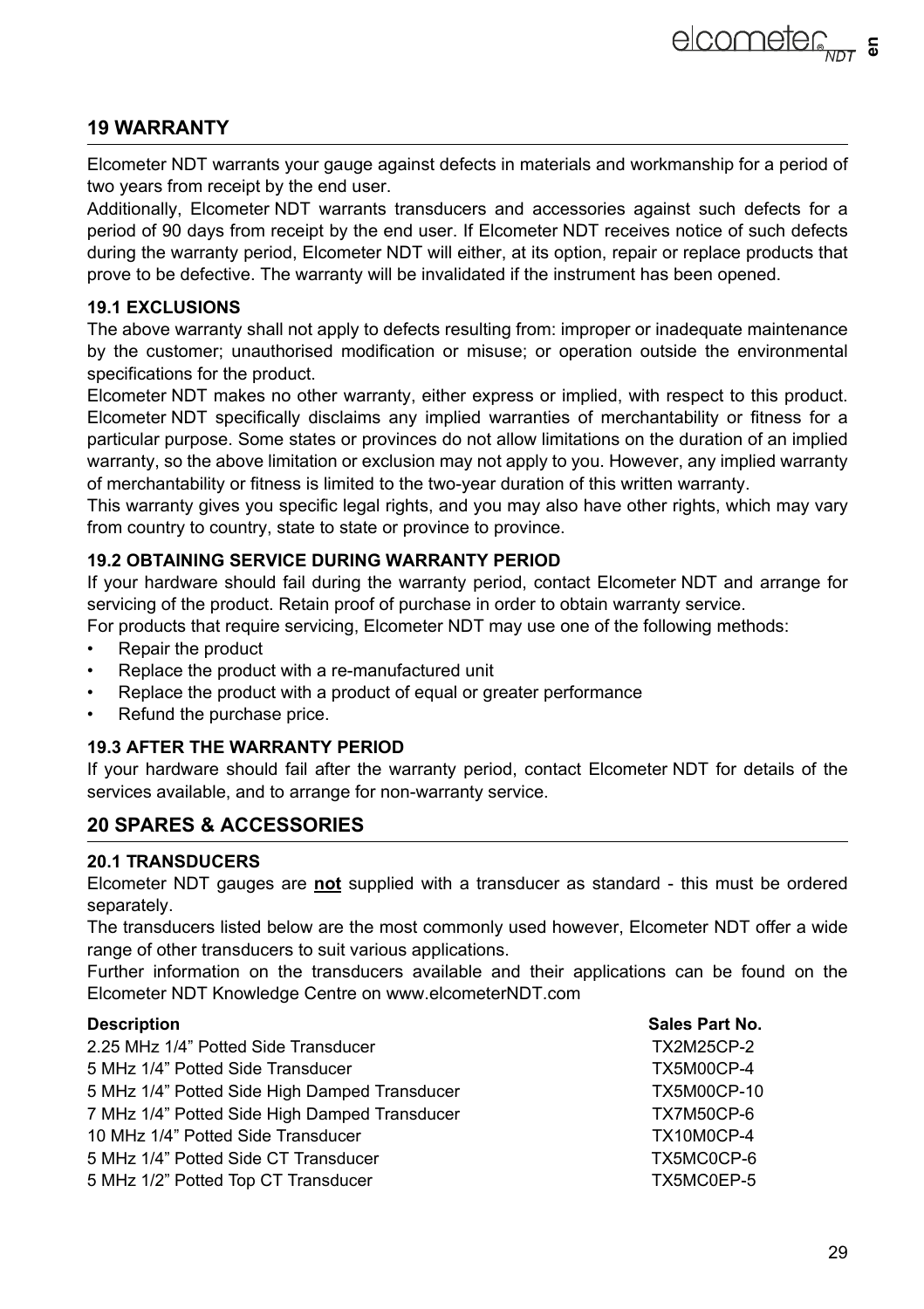#### **Calibration blocks**

Elcometer NDT offer a comprehensive range of calibration blocks to suit a wide range of applications and standards.

Selecting the correct calibration block for the application is essential to ensure accurate evaluation. The form, shape and material of the calibration block should be appropriate for the material being inspected. Any artificially induced flaw should closely resemble that of the actual flaw being tested for.

The calibration blocks listed below are a selection of those available - details of the full range can be found on www.elcometerNDT.com

#### **Description Sales Part No.**

Calibration Block: 8 Step: 1 - 8mm Calibration Block: 10 Step: 2 - 20mm TW-24006-\* Calibration Block: 10 Step; 2.5 - 25mm TW-24007-\* Replace \* with S1018 = 1018 Steel Block; A = Aluminium Block; SS = Stainless Steel Block; T = Titanium Block.

### **20.2 ULTRASONIC COUPLANT**

Each gauge is supplied with a 120 ml (4 fl oz) bottle of standard ultrasonic couplant. Replacement bottles and couplant for high temperature applications are available from your local Elcometer NDT supplier or directly from Elcometer NDT.

| <b>Description</b> | Sales Part No. |
|--------------------|----------------|
|                    |                |

Ultrasonic Couplant, 120 ml (4 oz) TC-24034-1 Ultrasonic Couplant, 360 ml (12 oz)  $TC-24034-2$ Ultrasonic Couplant, High Temperature 510°C (950°F), 60 ml (2 fl oz) TC-24034-9

*Note: A wide range of other transducers and accessories is available - see www.elcometerNDT.com for details.*

#### **20.3 MISCELLANEOUS**

**Description Contract Part No. 2012 12:33 Sales Part No.** RS232 Cable USB to Serial Converter TL-24031

# **21 CONDITION AND PREPARATION OF SURFACES**

Further information can be found on the Elcometer NDT Knowledge Centre on www.elcometerNDT.com

#### **22 APPLICATION**

Further information can be found on the Elcometer NDT Knowledge Centre on www.elcometerNDT.com

elcometer<sub>Nnt</sub> =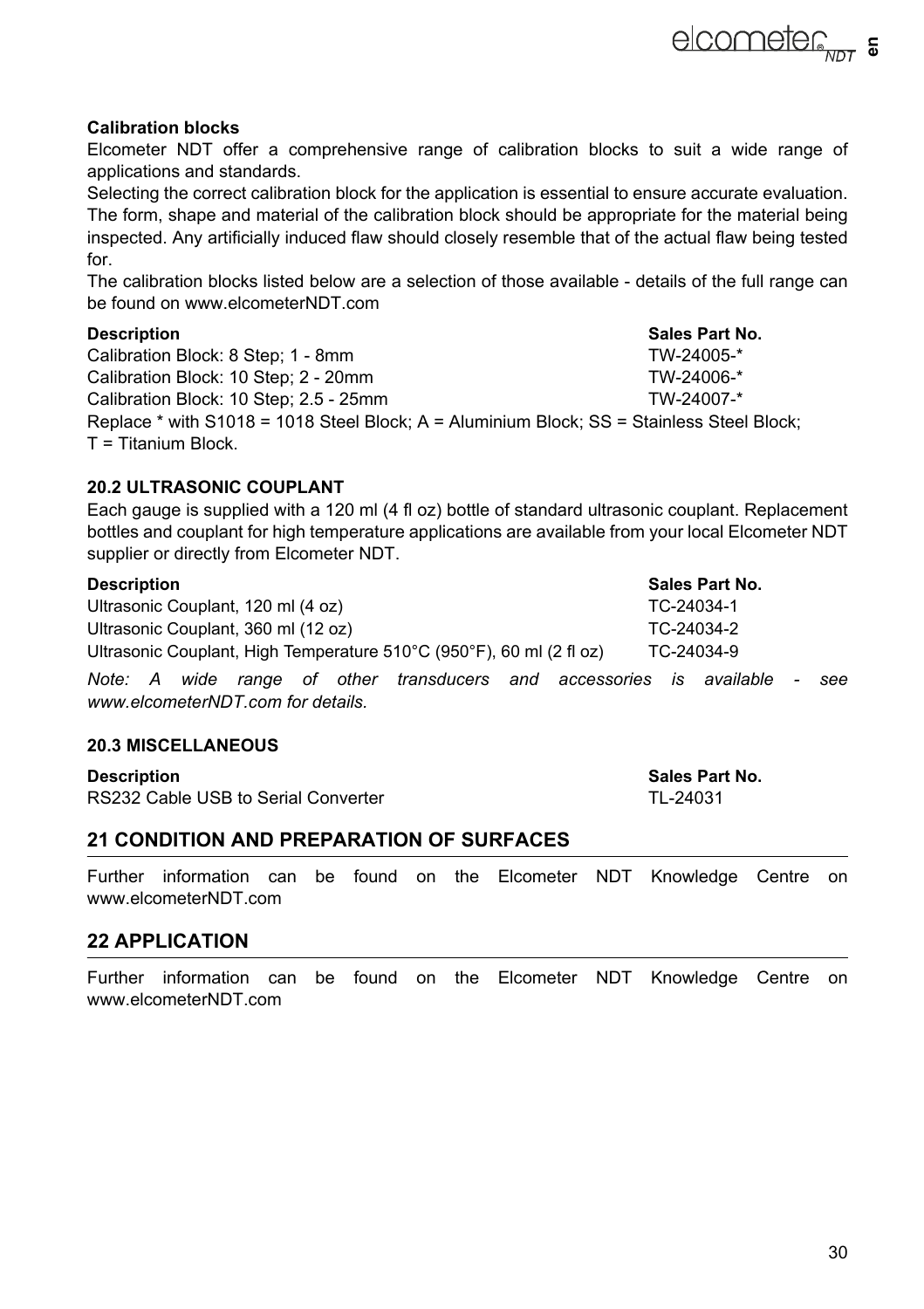# **23 SOUND VELOCITIES OF COMMON MATERIALS**

| <b>Material</b> | Sound velocity |                    | <b>Material</b>         | <b>Sound velocity</b> |                 |
|-----------------|----------------|--------------------|-------------------------|-----------------------|-----------------|
|                 | (m/s)          | $(in/\mu s)$       |                         | (m/s)                 | $(in/\mu s)$    |
| Aluminium       | 6350           | 0.250              | Paraffin                | 2210                  | 0.087           |
| <b>Bismuth</b>  | 2184           | 0.086              | Platinum                | 3962                  | 0.156           |
| <b>Brass</b>    | 4394           | 0.173              | Plexiglas               | 2692                  | 0.106           |
| Cadmium         | 2769           | 0.109              | Polystyrene             | 2337                  | 0.092           |
| Cast Iron       | 4572           | 0.180<br>(Approx.) | Porcelain               | 5842                  | 0.230<br>(Appro |
| Constantan      | 5232           | 0.206              | <b>PVC</b>              | 2388                  | 0.094           |
| Copper          | 4674           | 0.184              | Quartz Glass            | 5639                  | 0.222           |
| Epoxy Resin     | 2540           | 0.100<br>(Approx.) | Rubber, Vulcan-<br>ised | 2311                  | 0.091           |
| German Silver   | 4750           | 0.187              | Silver                  | 3607                  | 0.142           |
| Glass, Crown    | 5664           | 0.223              | Steel                   | 5918                  | 0.233           |
| Glass, Flint    | 4267           | 0.168              | Steel. Stainless        | 5664                  | 0.223           |
| Gold            | 3251           | 0.128              | <b>Stellite</b>         | 6985                  | 0.275<br>(Appro |
| Ice             | 3988           | 0.157              | Teflon                  | 1422                  | 0.056           |
| Iron            | 5893           | 0.232              | Tin                     | 3327                  | 0.131           |
| Lead            | 2159           | 0.085              | Titanium                | 6096                  | 0.240           |
| Magnesium       | 5791           | 0.228              | Tungsten                | 5334                  | 0.210           |
| Mercury         | 1448           | 0.057              | Water                   | 1473                  | 0.058           |
| Nickel          | 5639           | 0.222              | Zinc                    | 4216                  | 0.166           |
| Nylon           | 2591           | 0.102<br>(Approx.) |                         |                       |                 |

| Sound velocity    |                    | <b>Material</b>         | Sound velocity |                    |
|-------------------|--------------------|-------------------------|----------------|--------------------|
| (m/s)             | $(in/\mu s)$       |                         | (m/s)          | $(in/\mu s)$       |
| 6350              | 0.250              | Paraffin                | 2210           | 0.087              |
| 2184              | 0.086              | Platinum                | 3962           | 0.156              |
| 4394              | 0.173              | Plexiglas               | 2692           | 0.106              |
| 2769              | 0.109              | Polystyrene             | 2337           | 0.092              |
| 4572              | 0.180<br>(Approx.) | Porcelain               | 5842           | 0.230<br>(Approx.) |
| 5232              | 0.206              | <b>PVC</b>              | 2388           | 0.094              |
| 4674              | 0.184              | Quartz Glass            | 5639           | 0.222              |
| 2540              | 0.100<br>(Approx.) | Rubber, Vulcan-<br>ised | 2311           | 0.091              |
| 4750              | 0.187              | Silver                  | 3607           | 0.142              |
| 5664              | 0.223              | Steel                   | 5918           | 0.233              |
| 4267              | 0.168              | Steel, Stainless        | 5664           | 0.223              |
| $\overline{3}251$ | 0.128              | <b>Stellite</b>         | 6985           | 0.275<br>(Approx.) |
| 3988              | 0.157              | Teflon                  | 1422           | 0.056              |
| 5893              | 0.232              | Tin                     | 3327           | 0.131              |
| 2159              | 0.085              | Titanium                | 6096           | 0.240              |
| 5791              | 0.228              | Tungsten                | 5334           | 0.210              |
| 1448              | 0.057              | Water                   | 1473           | 0.058              |
| 5639              | 0.222              | Zinc                    | 4216           | 0.166              |
| 2591              | 0.102<br>(Approx.) |                         |                |                    |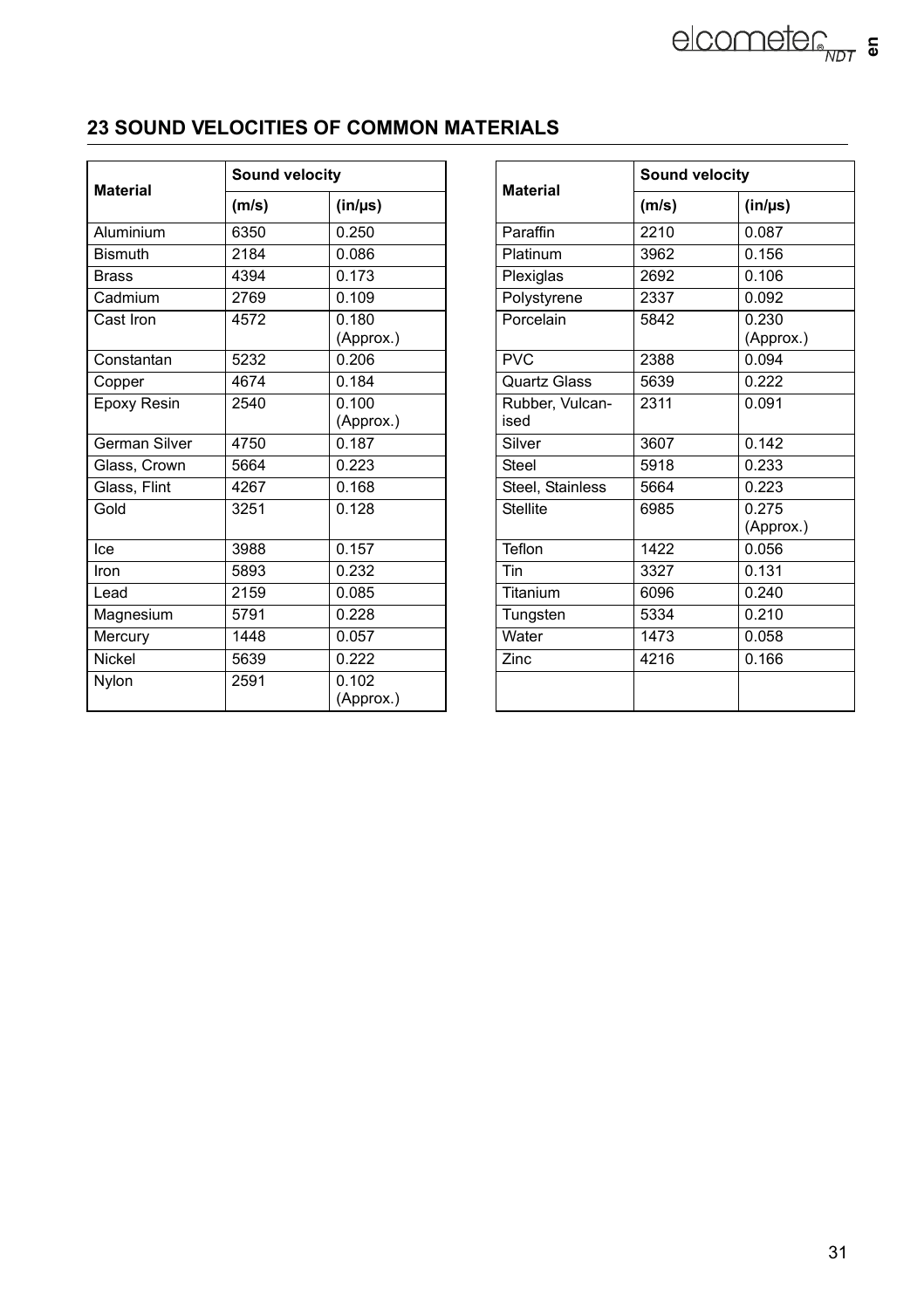# **24 THE MENU COMMANDS**

| Menu                        | <b>Function</b>            | <b>Description</b>                                                                                                                                                                                                                                                                                                                                                            |
|-----------------------------|----------------------------|-------------------------------------------------------------------------------------------------------------------------------------------------------------------------------------------------------------------------------------------------------------------------------------------------------------------------------------------------------------------------------|
| <b>PRB</b><br>(PROBE)       | <b>ZERO PROBE</b>          | Zeros your gauge in much the same way that a mechanical<br>micrometer is zeroed. If your gauge is not zeroed correctly,<br>all of the measurements made may be in error by some<br>fixed value. You can choose between automatic zero or<br>manual zero.                                                                                                                      |
|                             | <b>ZERO COAT-</b><br>ING   | In order to account for very slight electronic differences in<br>transducers of the same type, frequency, and diameter,<br>your gauge includes this "zero coating" feature. This fea-<br>ture enables your gauge to obtain very accurate readings<br>on coatings, eliminating potential errors incurred from slight<br>differences in the transducer manufacturing processes. |
|                             | <b>TYPE</b>                | Use this function to select the type of transducer being<br>used from a chart of transducer types. This provides<br>increased linearity between transducers.                                                                                                                                                                                                                  |
|                             | <b>FLAW</b><br>(ABDL only) | Activates the flaw detection mode and view. This feature is<br>for use with single element angle beam transducers and<br>used as a general prove-up flaw inspection mode.                                                                                                                                                                                                     |
| <b>CAL</b><br>(CALIBRATION) | <b>MAT</b>                 | Select the material velocity from a chart of basic material<br>types when a known sample thickness, or material velocity<br>cannot be obtained.                                                                                                                                                                                                                               |
|                             | MATL 1PT                   | Performs a single point calibration. This function allows you<br>to automatically calculate the velocity by entering a known<br>sample thickness.                                                                                                                                                                                                                             |
|                             | MATL 2PT                   | Performs a two-point calibration. This function allows you to<br>automatically calculate the velocity by entering a second<br>known sample thickness.                                                                                                                                                                                                                         |
|                             | <b>VELOCITY</b>            | This function calibrates your gauge by setting the velocity<br>to a known material velocity.                                                                                                                                                                                                                                                                                  |
|                             | <b>COATING 1PT</b>         | Performs a single point coating calibration. This function<br>allows you to automatically calculate the velocity by meas-<br>uring a known coating sample thickness.                                                                                                                                                                                                          |
|                             | <b>COATING 2PT</b>         | Performs a two-point coating calibration. This function<br>allows you to automatically calculate the velocity by enter-<br>ing a second known coating sample thickness.                                                                                                                                                                                                       |
|                             | <b>COATING VEL</b>         | This function calibrates your gauge to a specific coating<br>material type by entering a coating velocity.                                                                                                                                                                                                                                                                    |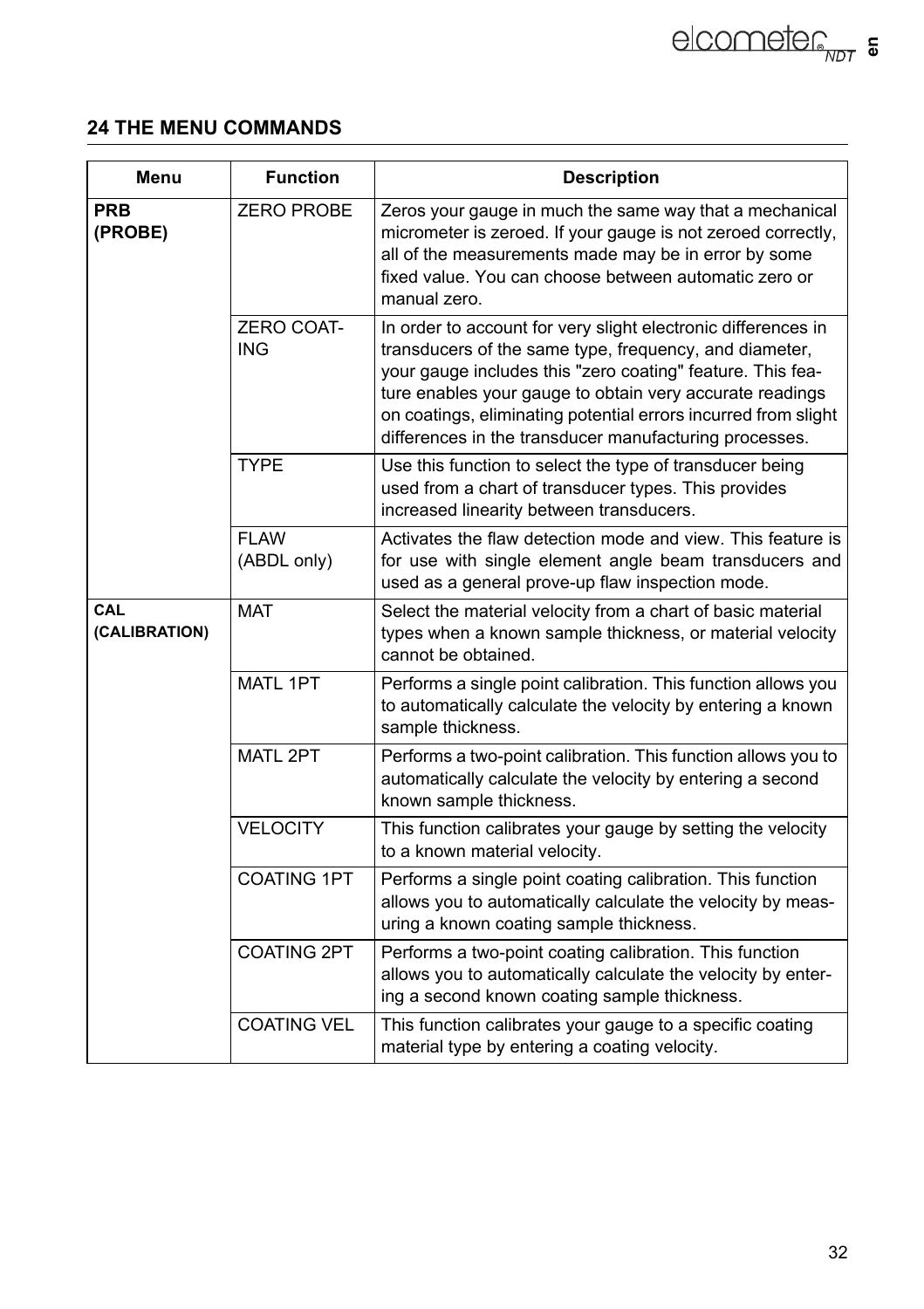| Menu                     | <b>Function</b>                   | <b>Description</b>                                                                                                                                                                                                                                                                                                         |
|--------------------------|-----------------------------------|----------------------------------------------------------------------------------------------------------------------------------------------------------------------------------------------------------------------------------------------------------------------------------------------------------------------------|
| <b>DISP</b><br>(DISPLAY) | <b>VIEW</b>                       | Choose between RF wave, RECT (rectified) wave, BSCAN<br>(cross section), and DIGITS (large digits) views.                                                                                                                                                                                                                  |
|                          | <b>DELAY</b><br>(B-START)         | Adjust where the left side of the display window starts<br>according to thickness, in inches or millimetres.                                                                                                                                                                                                               |
|                          | <b>RANGE</b><br>(B-DEPTH)         | Set the overall depth of the viewable measurement area. It<br>functions a lot like a zoom on a camera.                                                                                                                                                                                                                     |
|                          | <b>B-SCAN</b><br><b>SPEED</b>     | Adjusts the scroll speed of the B-Scan.<br>Scale is 0-10 where 10 is the fastest. Default setting: 6.                                                                                                                                                                                                                      |
|                          | <b>UNITS</b>                      | Toggle between Metric (millimetres) or English (inches)<br>units.                                                                                                                                                                                                                                                          |
|                          | <b>CONTRAST</b>                   | Adjusts the brightness of the display.<br>Scale is 0-20 where 20 is the contrast.                                                                                                                                                                                                                                          |
|                          | <b>RECT WAVE</b>                  | Toggles between an outlined or filled view option when the<br>display setting is in RECT (rectified) wave mode.                                                                                                                                                                                                            |
|                          | <b>DETECT MARK</b>                | Choose the format of the vertical line on the RF and RECT<br>measurement screens which shows the detection point:<br>Line, Box, Dots, None.                                                                                                                                                                                |
| <b>TUNE</b>              | <b>MEASURE</b><br><b>MODE</b>     | Choose which measurement mode to use.                                                                                                                                                                                                                                                                                      |
|                          | <b>POLARITY</b><br>(ABDL only)    | The gauge operates on a zero crossing detection principle.<br>This feature toggles which stroke of the cycle the crossing<br>detection uses, either positive or negative.                                                                                                                                                  |
|                          | <b>PULSE</b><br>(ABDL only)       | Your gauge has adjustable pulse width for both high<br>penetration and resolution applications. The pulse width<br>refers to the duration of time the pulser is on. The options<br>are SPIKE, THIN, and WIDE.                                                                                                              |
|                          | <b>PULSER VOLT</b><br>(ABDL only) | Provides a 50 V cut/boost to the pulser. The standard setting<br>is 150 V. Provides greater penetration for difficult material<br>types, or increased resolution on noisy materials.                                                                                                                                       |
|                          | <b>ATTN</b><br>(ABDL only)        | Provides 20dB attenuation or 20dB amplification of signal<br>strength. Provides increased or decreased amplifier<br>strength by a power of 10 (20dB). This attenuation value is<br>added to the gain value. Therefore, if the attenuator is<br>increased to 20dB, this value is added to the value of the<br>gain setting. |
|                          | <b>GAIN</b>                       | Increases or decreases the overall amplitude of the signal.<br>Gain is similar to the volume control on a stereo receiver.                                                                                                                                                                                                 |
|                          | <b>AGC</b>                        | When operating in E-E or E-EV mode, the gauge adjusts the<br>gain automatically. Alternatively, the AGC can be manually<br>controlled.                                                                                                                                                                                     |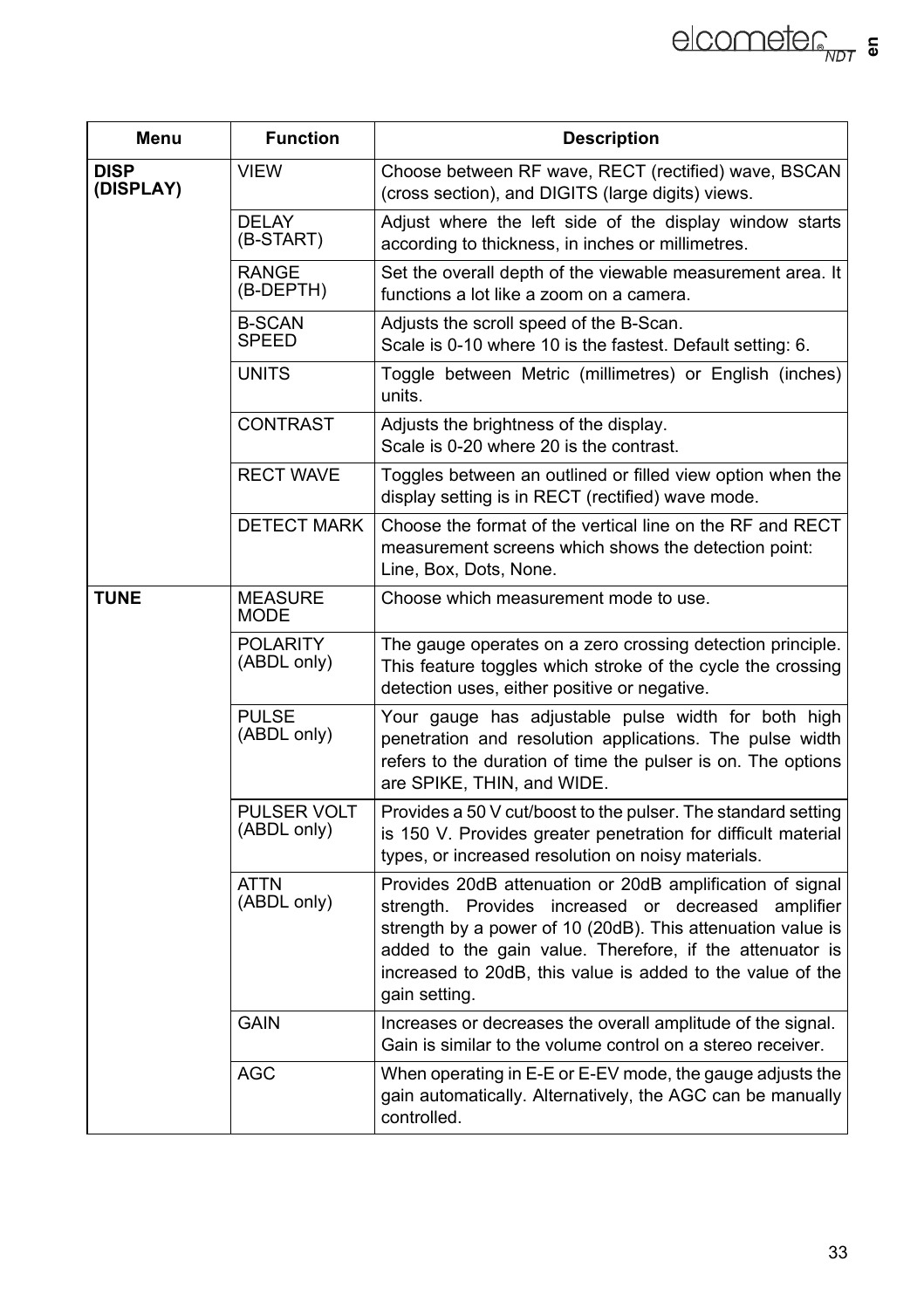| Menu                        | <b>Function</b>                | <b>Description</b>                                                                                                                                                                                                                             |
|-----------------------------|--------------------------------|------------------------------------------------------------------------------------------------------------------------------------------------------------------------------------------------------------------------------------------------|
| GT <sub>1</sub>             | GATE1                          | Sets the start of the gate, according to time/distance.                                                                                                                                                                                        |
| (GATE 1)<br>(ABDL only)     | <b>GATE1 WIDTH</b>             | Sets the overall width of the gate, in terms of distance, from<br>the starting value of Gate1                                                                                                                                                  |
|                             | THRESHOLD1                     | Sets the sensitivity level of Gate1. The amplitude of the<br>signal must reach or exceed this threshold level before a<br>measurement is detected.                                                                                             |
| GT <sub>2</sub><br>(GATE 2) | <b>GATE2 WIDTH</b>             | Sets the overall width of the gate, in terms of distance, from<br>the starting value of HOLDOFF 2.                                                                                                                                             |
| (ABDL only)                 | HOLDOFF <sub>2</sub>           | Delay the starting point of Gate2 a specific distance from the<br>first detection point found inside of the boundaries of the<br>Gate 1 settings. If no detection is found, the value of GATE1<br>WIDTH is used as a starting value for Gate2. |
|                             | THRESHOLD2                     | Sets the sensitivity level of Gate2. The amplitude of the<br>signal must reach or exceed this threshold level before a<br>measurement is detected.                                                                                             |
| GT <sub>3</sub><br>(GATE 3) | <b>GATE3 WIDTH</b>             | Sets the overall width of the gate, in terms of distance, from<br>the starting value of HOLDOFF 3.                                                                                                                                             |
| (ABDL only)                 | HOLDOFF <sub>3</sub>           | Delay the starting point of Gate3 a specific distance from the<br>first detection point found inside of the boundaries of the<br>Gate2 settings. If no detection is found, the value of GATE2<br>WIDTH is used as a starting value for Gate3.  |
|                             | THRESHOLD3                     | Sets the sensitivity level of Gate3. The amplitude of the<br>signal must reach or exceed this threshold level before a<br>measurement is detected.                                                                                             |
| <b>SET</b><br>(SETUP)       | <b>OPEN</b>                    | Displays a list of factory and user-defined setups currently<br>stored in memory. These setups can be recalled and used<br>at any time.                                                                                                        |
|                             | <b>SAVE</b>                    | Save a custom setup that you have modified or created.                                                                                                                                                                                         |
|                             | <b>DELETE</b>                  | Delete specific setups previously saved in memory.                                                                                                                                                                                             |
|                             | <b>DEFAULT</b><br><b>SETUP</b> | Loads a basic default setup. Use only as a last resort if the<br>setups in your gauge have been corrupted and a computer<br>is not accessible.                                                                                                 |
|                             | LANGUAGE                       | Select the menu language                                                                                                                                                                                                                       |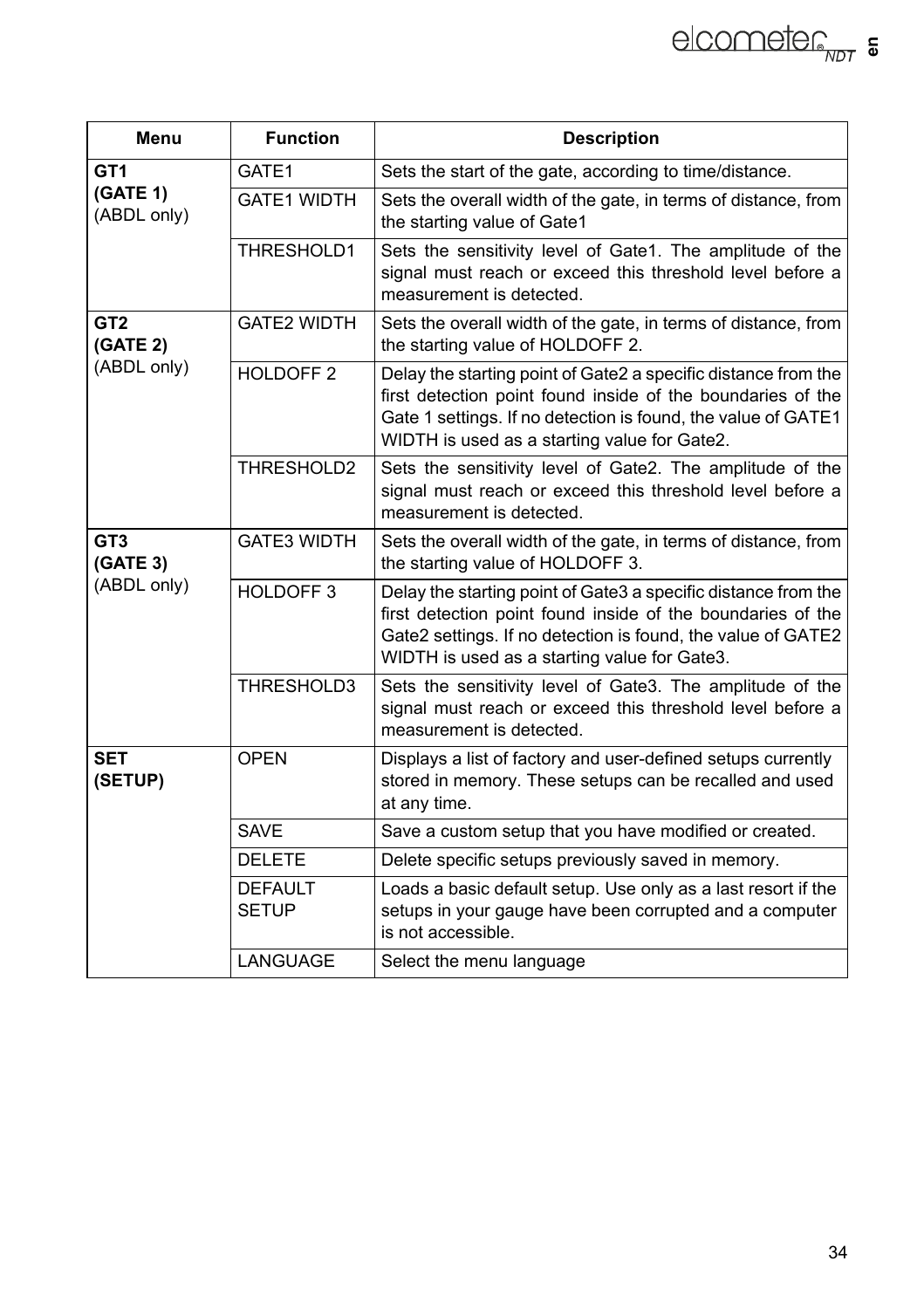| Menu                       | <b>Function</b>                  | <b>Description</b>                                                                                                                                                                                 |
|----------------------------|----------------------------------|----------------------------------------------------------------------------------------------------------------------------------------------------------------------------------------------------|
| <b>DATA</b><br>(DL only)   | <b>NEW</b>                       | Creates a new alpha numeric grid, or sequential log file<br>with auto identifiers. You can customise the grid or sequen-<br>tial log file according to your requirements.                          |
|                            | <b>EDIT</b>                      | Modify the parameters of grid or sequential files previously<br>saved.                                                                                                                             |
|                            |                                  | Note: Predefined coordinates cannot be changed once they<br>have been created.                                                                                                                     |
|                            | <b>OPEN</b>                      | Recalls existing grids or sequential log files from gauge<br>memory.                                                                                                                               |
|                            | CLOSE                            | Closes a currently opened grid or sequential log file.                                                                                                                                             |
|                            | <b>DELETE ONE</b><br><b>FILE</b> | Deletes a selected grid or sequential log file from memory.                                                                                                                                        |
|                            | <b>DELETE ALL</b><br>DATA        | Deletes all files currently stored in memory.                                                                                                                                                      |
| <b>UTIL</b><br>(UTILITIES) | AUTO FIND<br>(ABDL only)         | Automatically<br>detection<br>if<br>locates<br>the<br>point<br>the<br>measurement is out of the viewable display area.                                                                             |
|                            | <b>SCAN MODE</b>                 | Enables a high speed scan mode that increases the overall<br>sample rate from 25 to 50 measurements per second.<br>depending on the current measurement mode used.                                 |
|                            | <b>ALARM</b>                     | Toggles alarm mode ON, OFF, or AUDIBLE.                                                                                                                                                            |
|                            | ALARM HIGH                       | Sets the HI limit parameter. If the measurement exceeds<br>this value, a red light will illuminate and the alarm will<br>sound.                                                                    |
|                            | <b>ALARM LOW</b>                 | Sets the LOW limit parameter. If the measurement falls<br>below this value, a red light will illuminate and the alarm will<br>sound.                                                               |
|                            | <b>DIFFERENTIAL</b>              | Sets a nominal value and your gauge will display +/- the dif-<br>ference from this nominal value.                                                                                                  |
| <b>XFER</b><br>(TRANSFER)  | <b>BACKUP</b><br><b>SETUPS</b>   | Allows you to backup the setups currently stored in your<br>gauge to a computer via the RS232 port.                                                                                                |
|                            | <b>RESTORE</b><br><b>SETUPS</b>  | Allows you to restore setups saved on a computer to your<br>gauge via the RS232 port.                                                                                                              |
|                            | <b>BACKUP DATA</b>               | Allows you to backup grids or sequential log files stored in<br>your gauge to a computer via the RS232 port.                                                                                       |
|                            | <b>RESTORE</b><br><b>DATA</b>    | Allows you to restore grids or sequential log files saved on<br>a computer to your gauge via the RS232 port.                                                                                       |
|                            | ABOUT                            | Provides Elcometer NDT contact information and your<br>gauge software version.<br>Refer to the help section of your gauge ElcoMaster ™ for a<br>complete electronic manual covering data transfer. |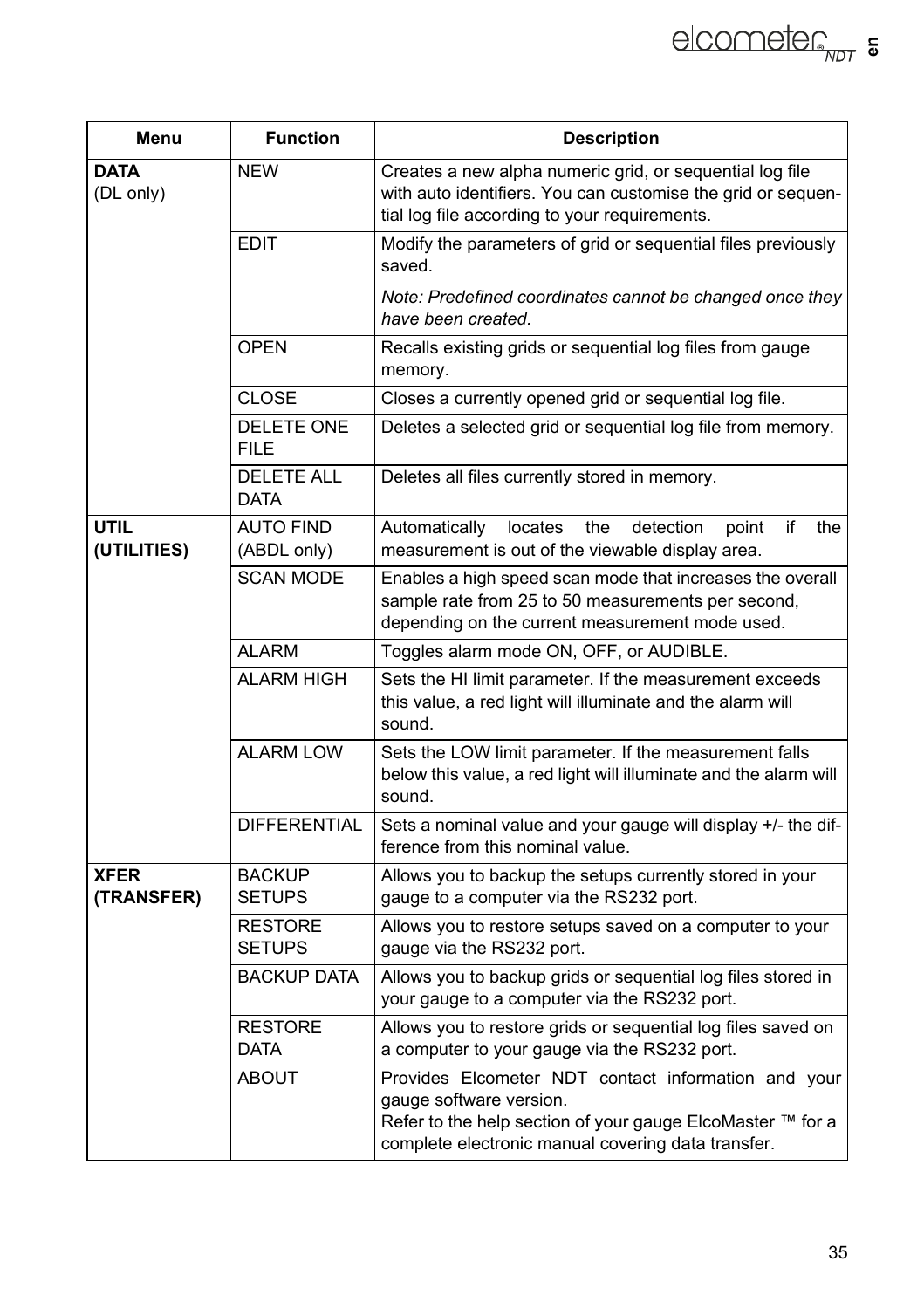# **25 INDEX**

| A                                   |        |
|-------------------------------------|--------|
| Adjusting the Gates                 | 18     |
| Alarm                               | 19     |
| Attenuation                         | 20     |
| Attenuator                          | 20     |
| Auto Find                           | 18     |
| Automatic Transducer Identification | 12     |
| B                                   |        |
| <b>Batteries</b>                    | 5      |
| <b>B-SCAN Measurement Screen</b>    | 8      |
| <b>B-SCAN Scroll Speed</b>          | 9      |
| C                                   |        |
| Calibration                         | 14     |
| <b>Calibration One Point</b>        | 15, 16 |
| <b>Calibration Two Point</b>        | 16     |
| <b>Coating Calibration</b>          | 15     |
| Coating Only Mode (CT)              | 11     |
| Coating Zero                        | 13     |
| Couplant                            | 17     |
| Cut/Boost                           | 20     |
| D                                   |        |
| Data logger                         | 22     |
| Default Setup                       | 26     |
| Delay                               | 9      |
| Deleting readings                   | 24     |
| <b>Differential Mode</b>            | 19     |
| Digits Measurement Screen           | 8      |
| Display                             | 6      |
| E                                   |        |
| Echo - Echo (E-E)                   | 11     |
| Echo - Echo Verify Mode (E-EV)      | 11     |
| F                                   |        |
| Flaw Mode                           | 21     |
| G                                   |        |
| Gates                               | 10     |
| Gauge Setups                        | 25     |
| Grid Log                            | 23     |
|                                     |        |
| н<br><b>High Speed Scan</b>         | 19     |
|                                     |        |

# $\mathbf{r}$

| ĸ<br>Known Material Calibration                                                                                                                                                            | 14                                                      |
|--------------------------------------------------------------------------------------------------------------------------------------------------------------------------------------------|---------------------------------------------------------|
| М<br>Measurement Modes<br><b>Measurement Procedure</b><br><b>Measurement Screens</b><br><b>Measuring Coatings</b><br>Memory<br>Menu Commands                                               | 10<br>17<br>7<br>15<br>22<br>32                         |
| Ο<br>Off Block Zero<br>On Block Zero<br>One Point calibration                                                                                                                              | 12<br>12<br>14                                          |
| P<br>Packaging<br>Peak<br>Polarity<br>Probe Zero<br>Pulse - Echo (P-E)<br>Pulse - Echo Temp Compensation<br>(PETP)<br>Pulse Width<br>Pulse-Echo Coating (PECT)<br>Pulser<br>Pulser Voltage | 4<br>21<br>20<br>12<br>11<br>11<br>20<br>11<br>20<br>20 |
| R<br>RECT A-Scan Measurement Screen<br>Reset<br>RF A-Scan Measurement Screen                                                                                                               | 8<br>26<br>8                                            |
| S<br>Saving Data<br>Scan Mode<br>Selecting menu language<br>Sequential Log<br><b>Spike Pulse</b><br>Stability Indicator<br>Switching On/Off                                                | 22<br>19<br>6<br>23<br>20<br>7, 18<br>5                 |
| Т<br>The Menu Commands<br><b>Thin Pulse</b><br>Threshold                                                                                                                                   | 32<br>20<br>10                                          |